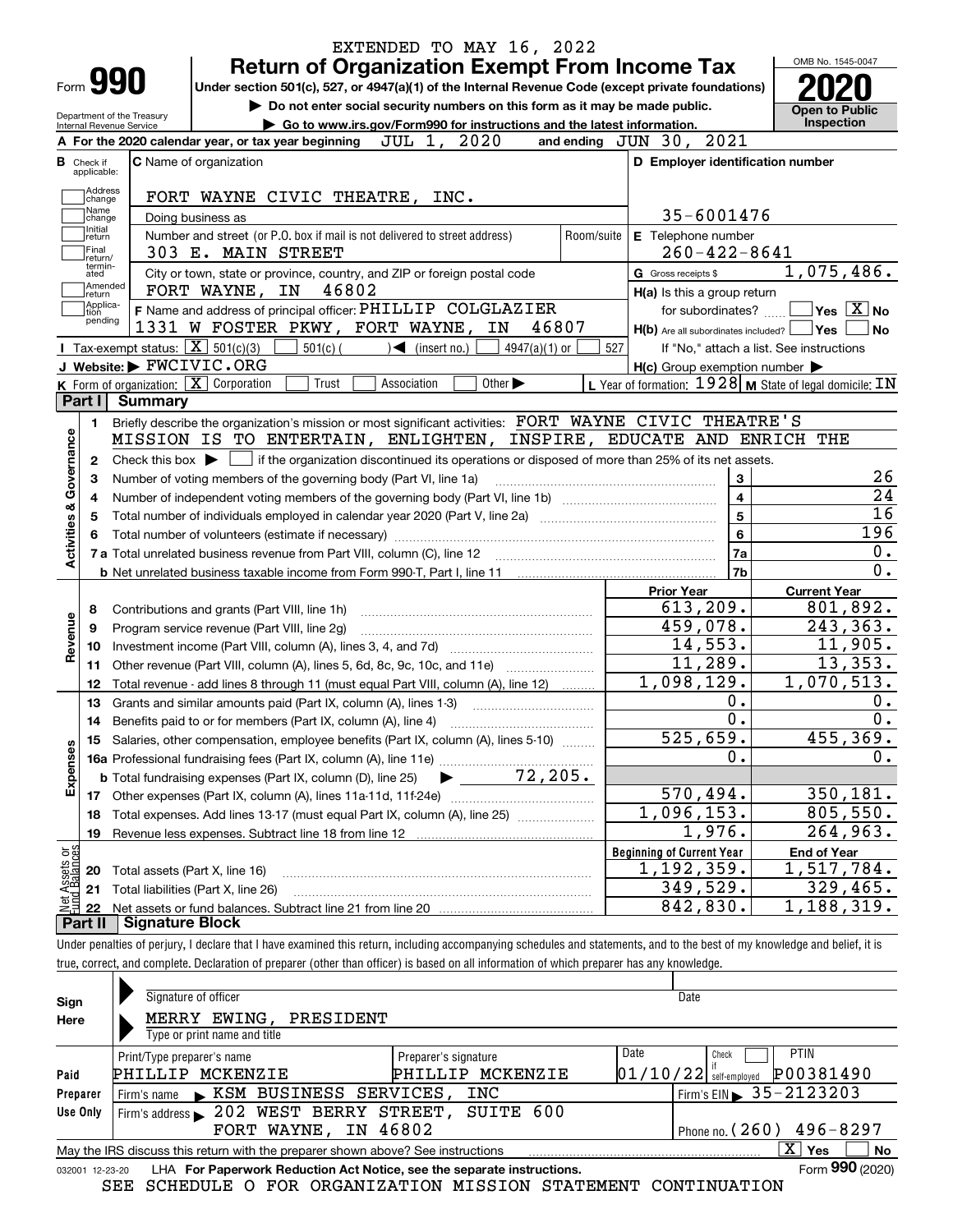|              | 35-6001476<br>FORT WAYNE CIVIC THEATRE, INC.<br>Page 2<br>Form 990 (2020)                                                                                                                                    |
|--------------|--------------------------------------------------------------------------------------------------------------------------------------------------------------------------------------------------------------|
|              | <b>Part III Statement of Program Service Accomplishments</b>                                                                                                                                                 |
|              |                                                                                                                                                                                                              |
| 1.           | Briefly describe the organization's mission:                                                                                                                                                                 |
|              | FORT WAYNE CIVIC THEATRE'S MISSION IS TO ENTERTAIN, ENLIGHTEN,                                                                                                                                               |
|              | INSPIRE, EDUCATE AND ENRICH THE COMMUNITY THROUGH QUALITY LIVE                                                                                                                                               |
|              | THEATRE.                                                                                                                                                                                                     |
| $\mathbf{2}$ | Did the organization undertake any significant program services during the year which were not listed on the                                                                                                 |
|              | $\overline{\ }$ Yes $\overline{\phantom{X}}$ No<br>prior Form 990 or 990-EZ?                                                                                                                                 |
|              | If "Yes," describe these new services on Schedule O.                                                                                                                                                         |
| 3            | $\overline{\ }$ Yes $\overline{\ \ X}$ No<br>Did the organization cease conducting, or make significant changes in how it conducts, any program services?<br>If "Yes," describe these changes on Schedule O. |
| 4            | Describe the organization's program service accomplishments for each of its three largest program services, as measured by expenses.                                                                         |
|              | Section 501(c)(3) and 501(c)(4) organizations are required to report the amount of grants and allocations to others, the total expenses, and                                                                 |
|              | revenue, if any, for each program service reported.                                                                                                                                                          |
| 4a           | $607$ , $175$ $\cdot$ including grants of \$<br>260,592.<br><u> 1990 - Johann Barbara, martxa a</u><br>) (Revenue \$<br>(Expenses \$<br>(Code:                                                               |
|              | THE THEATRE PRODUCED 16 PERFORMANCES IN FISCAL YEAR 2021.                                                                                                                                                    |
|              |                                                                                                                                                                                                              |
|              | THE PERFORMANCES WERE ATTENDED BY OVER 4,524 PATRONS IN THE COMMUNITY,<br>INCLUDING ADULTS AND CHILDREN.                                                                                                     |
|              |                                                                                                                                                                                                              |
|              | THE THEATRE'S "IN THE WINGS", "LIGHTS UP", AND "OPERATION SCIENCE                                                                                                                                            |
|              | THEATRE" PROGRAMS REACHED 700 INDIVIDUALS, AND 344 SEASON SUBSCRIPTIONS                                                                                                                                      |
|              | WERE SOLD IN FISCAL YEAR 2021.                                                                                                                                                                               |
|              |                                                                                                                                                                                                              |
|              |                                                                                                                                                                                                              |
|              |                                                                                                                                                                                                              |
|              |                                                                                                                                                                                                              |
| 4b           |                                                                                                                                                                                                              |
|              |                                                                                                                                                                                                              |
|              |                                                                                                                                                                                                              |
|              |                                                                                                                                                                                                              |
|              |                                                                                                                                                                                                              |
|              |                                                                                                                                                                                                              |
|              |                                                                                                                                                                                                              |
|              |                                                                                                                                                                                                              |
|              |                                                                                                                                                                                                              |
|              |                                                                                                                                                                                                              |
|              |                                                                                                                                                                                                              |
|              |                                                                                                                                                                                                              |
|              |                                                                                                                                                                                                              |
| 4с           |                                                                                                                                                                                                              |
|              |                                                                                                                                                                                                              |
|              |                                                                                                                                                                                                              |
|              |                                                                                                                                                                                                              |
|              |                                                                                                                                                                                                              |
|              |                                                                                                                                                                                                              |
|              |                                                                                                                                                                                                              |
|              |                                                                                                                                                                                                              |
|              |                                                                                                                                                                                                              |
|              |                                                                                                                                                                                                              |
|              |                                                                                                                                                                                                              |
|              |                                                                                                                                                                                                              |
| 4d           | Other program services (Describe on Schedule O.)                                                                                                                                                             |
|              | (Expenses \$<br>(Revenue \$<br>including grants of \$                                                                                                                                                        |
| 4e           | 607,175.<br>Total program service expenses                                                                                                                                                                   |
|              | Form 990 (2020)                                                                                                                                                                                              |
|              | 032002 12-23-20                                                                                                                                                                                              |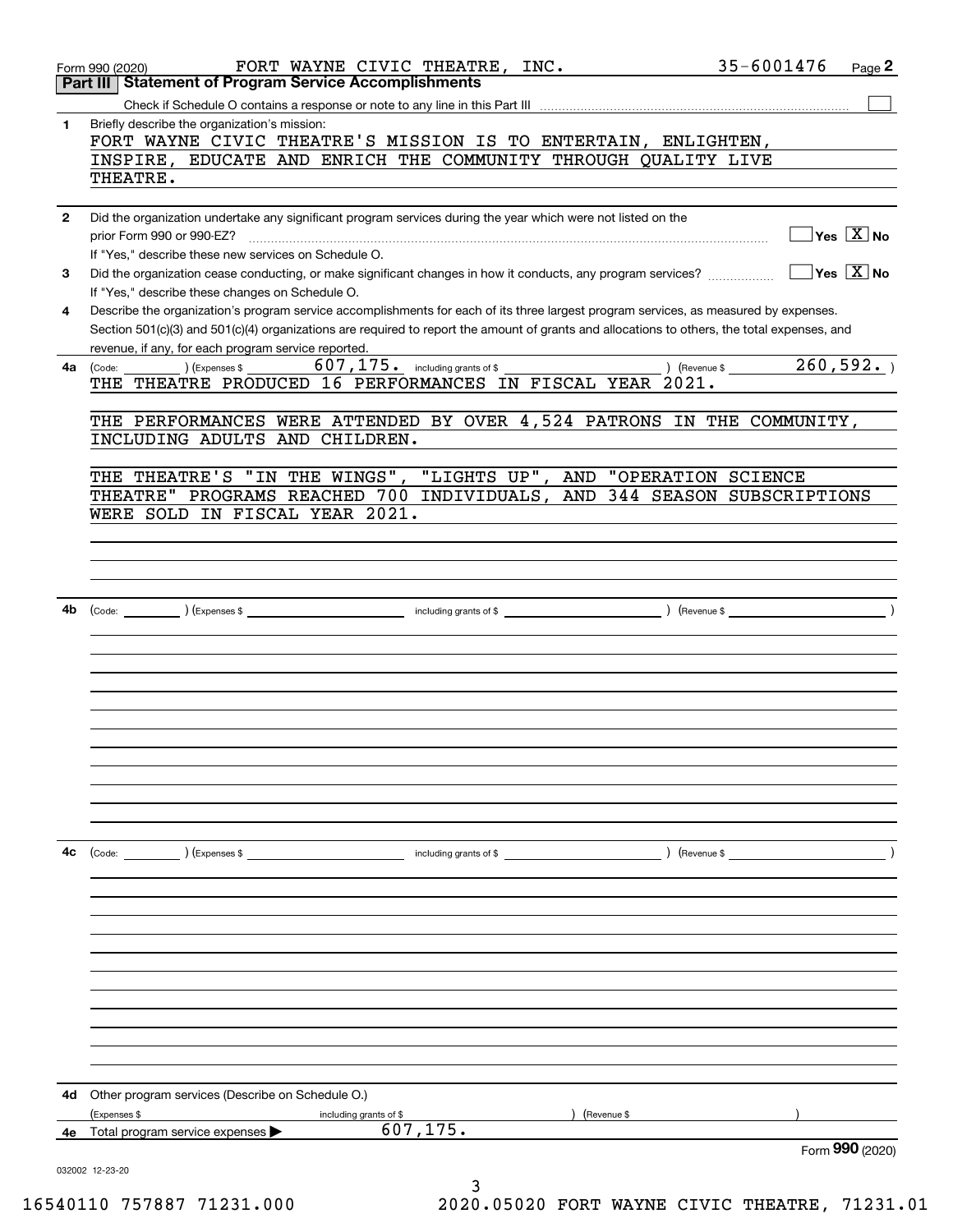|  | Form 990 (2020) |
|--|-----------------|

Form 990 (2020) Page **3Part IV Checklist of Required Schedules** FORT WAYNE CIVIC THEATRE, INC. 35-6001476

|     |                                                                                                                                  |                 | Yes                     | No              |
|-----|----------------------------------------------------------------------------------------------------------------------------------|-----------------|-------------------------|-----------------|
| 1   | Is the organization described in section $501(c)(3)$ or $4947(a)(1)$ (other than a private foundation)?                          |                 |                         |                 |
|     |                                                                                                                                  | 1.              | X                       |                 |
| 2   |                                                                                                                                  | $\overline{2}$  | $\overline{\mathbf{x}}$ |                 |
| 3   | Did the organization engage in direct or indirect political campaign activities on behalf of or in opposition to candidates for  |                 |                         |                 |
|     |                                                                                                                                  | 3               |                         | x               |
| 4   | Section 501(c)(3) organizations. Did the organization engage in lobbying activities, or have a section 501(h) election in effect |                 |                         |                 |
|     |                                                                                                                                  | 4               |                         | x               |
| 5   | Is the organization a section 501(c)(4), 501(c)(5), or 501(c)(6) organization that receives membership dues, assessments, or     |                 |                         |                 |
|     |                                                                                                                                  | 5               |                         | x               |
| 6   | Did the organization maintain any donor advised funds or any similar funds or accounts for which donors have the right to        |                 |                         |                 |
|     | provide advice on the distribution or investment of amounts in such funds or accounts? If "Yes," complete Schedule D, Part I     | 6               |                         | x               |
| 7   | Did the organization receive or hold a conservation easement, including easements to preserve open space,                        |                 |                         | x               |
|     |                                                                                                                                  | $\overline{7}$  |                         |                 |
| 8   | Did the organization maintain collections of works of art, historical treasures, or other similar assets? If "Yes," complete     |                 |                         | X.              |
|     |                                                                                                                                  | 8               |                         |                 |
| 9   | Did the organization report an amount in Part X, line 21, for escrow or custodial account liability, serve as a custodian for    |                 |                         |                 |
|     | amounts not listed in Part X; or provide credit counseling, debt management, credit repair, or debt negotiation services?        | 9               |                         | x               |
| 10  | Did the organization, directly or through a related organization, hold assets in donor-restricted endowments                     |                 |                         |                 |
|     |                                                                                                                                  | 10              | х                       |                 |
| 11  | If the organization's answer to any of the following questions is "Yes," then complete Schedule D, Parts VI, VII, VIII, IX, or X |                 |                         |                 |
|     | as applicable.                                                                                                                   |                 |                         |                 |
|     | a Did the organization report an amount for land, buildings, and equipment in Part X, line 10? If "Yes," complete Schedule D,    |                 |                         |                 |
|     |                                                                                                                                  | 11a             | X                       |                 |
| b   | Did the organization report an amount for investments - other securities in Part X, line 12, that is 5% or more of its total     |                 |                         |                 |
|     |                                                                                                                                  | 11b             |                         | x               |
| c   | Did the organization report an amount for investments - program related in Part X, line 13, that is 5% or more of its total      |                 |                         |                 |
|     |                                                                                                                                  | 11c             |                         | X.              |
|     | d Did the organization report an amount for other assets in Part X, line 15, that is 5% or more of its total assets reported in  |                 |                         |                 |
|     |                                                                                                                                  | 11d             |                         | x               |
|     |                                                                                                                                  | 11e             | X                       |                 |
| f   | Did the organization's separate or consolidated financial statements for the tax year include a footnote that addresses          |                 |                         |                 |
|     | the organization's liability for uncertain tax positions under FIN 48 (ASC 740)? If "Yes," complete Schedule D, Part X           | 11f             | Х                       |                 |
|     | 12a Did the organization obtain separate, independent audited financial statements for the tax year? If "Yes," complete          |                 |                         |                 |
|     |                                                                                                                                  | 12a             |                         | X.              |
|     | <b>b</b> Was the organization included in consolidated, independent audited financial statements for the tax year?               |                 |                         |                 |
|     | If "Yes," and if the organization answered "No" to line 12a, then completing Schedule D, Parts XI and XII is optional            | 12b             |                         | A               |
| 13  |                                                                                                                                  | 13              |                         | $\mathbf X$     |
| 14a | Did the organization maintain an office, employees, or agents outside of the United States?                                      | 14a             |                         | X               |
| b   | Did the organization have aggregate revenues or expenses of more than \$10,000 from grantmaking, fundraising, business,          |                 |                         |                 |
|     | investment, and program service activities outside the United States, or aggregate foreign investments valued at \$100,000       |                 |                         | x               |
|     | Did the organization report on Part IX, column (A), line 3, more than \$5,000 of grants or other assistance to or for any        | 14b             |                         |                 |
| 15  |                                                                                                                                  | 15              |                         | x               |
| 16  | Did the organization report on Part IX, column (A), line 3, more than \$5,000 of aggregate grants or other assistance to         |                 |                         |                 |
|     |                                                                                                                                  | 16              |                         | x               |
| 17  | Did the organization report a total of more than \$15,000 of expenses for professional fundraising services on Part IX,          |                 |                         |                 |
|     |                                                                                                                                  | 17              |                         | x               |
| 18  | Did the organization report more than \$15,000 total of fundraising event gross income and contributions on Part VIII, lines     |                 |                         |                 |
|     |                                                                                                                                  | 18              |                         | x               |
| 19  | Did the organization report more than \$15,000 of gross income from gaming activities on Part VIII, line 9a? If "Yes."           |                 |                         |                 |
|     |                                                                                                                                  | 19              |                         | x               |
| 20a |                                                                                                                                  | 20a             |                         | X               |
| b   | If "Yes" to line 20a, did the organization attach a copy of its audited financial statements to this return?                     | 20 <sub>b</sub> |                         |                 |
| 21  | Did the organization report more than \$5,000 of grants or other assistance to any domestic organization or                      |                 |                         |                 |
|     |                                                                                                                                  | 21              |                         | x               |
|     | 032003 12-23-20                                                                                                                  |                 |                         | Form 990 (2020) |

4

032003 12-23-20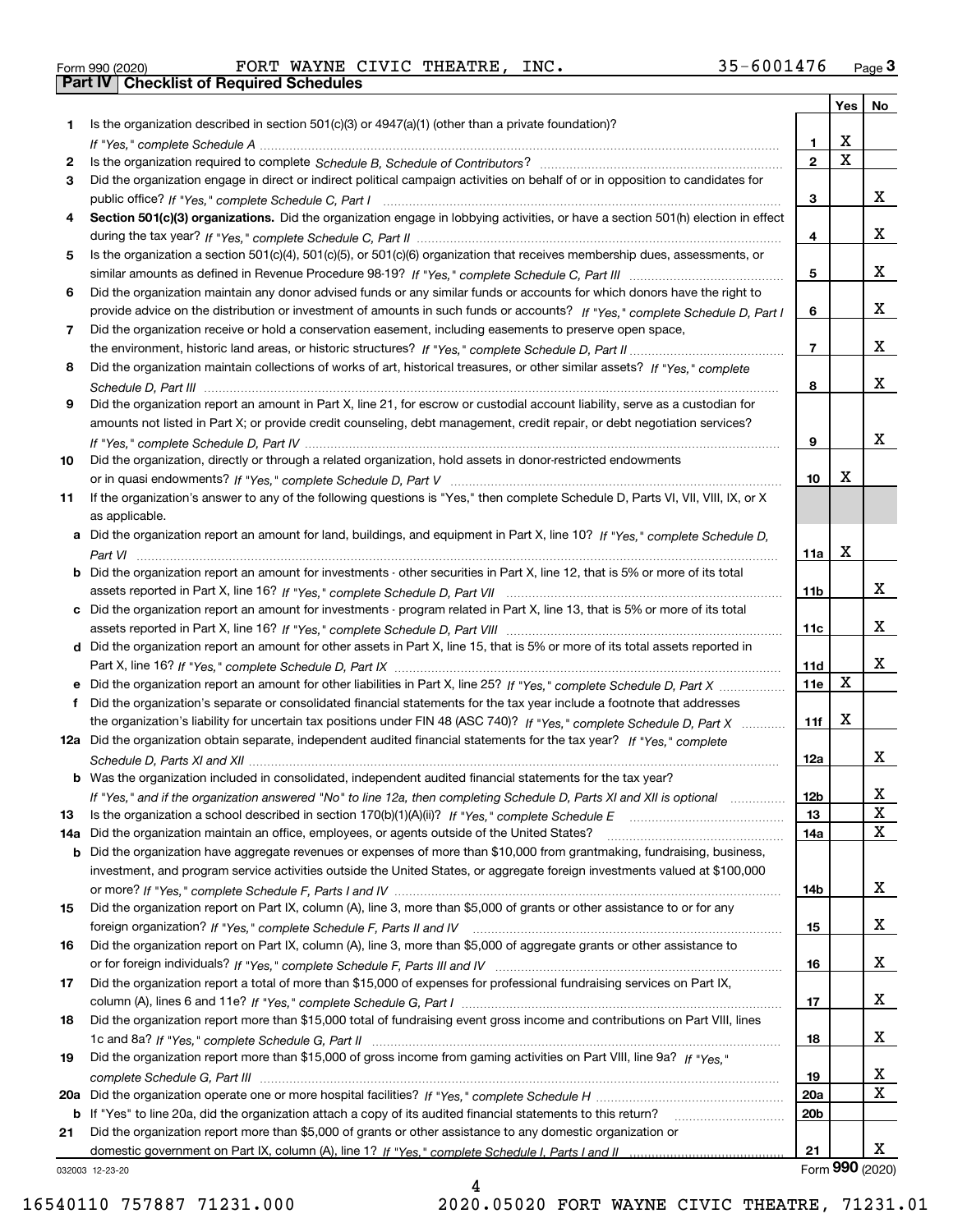*(continued)* Form 990 (2020) Page **4Part IV Checklist of Required Schedules** FORT WAYNE CIVIC THEATRE, INC. 35-6001476

|               |                                                                                                                              |                 | Yes | No              |
|---------------|------------------------------------------------------------------------------------------------------------------------------|-----------------|-----|-----------------|
| 22            | Did the organization report more than \$5,000 of grants or other assistance to or for domestic individuals on                |                 |     |                 |
|               |                                                                                                                              | 22              |     | x               |
| 23            | Did the organization answer "Yes" to Part VII, Section A, line 3, 4, or 5 about compensation of the organization's current   |                 |     |                 |
|               | and former officers, directors, trustees, key employees, and highest compensated employees? If "Yes." complete               |                 |     |                 |
|               |                                                                                                                              | 23              |     | х               |
|               | 24a Did the organization have a tax-exempt bond issue with an outstanding principal amount of more than \$100,000 as of the  |                 |     |                 |
|               | last day of the year, that was issued after December 31, 2002? If "Yes," answer lines 24b through 24d and complete           |                 |     |                 |
|               |                                                                                                                              | 24a             |     | х               |
|               | <b>b</b> Did the organization invest any proceeds of tax-exempt bonds beyond a temporary period exception?                   | 24b             |     |                 |
|               | c Did the organization maintain an escrow account other than a refunding escrow at any time during the year to defease       |                 |     |                 |
|               |                                                                                                                              | 24c             |     |                 |
|               |                                                                                                                              | 24d             |     |                 |
|               | 25a Section 501(c)(3), 501(c)(4), and 501(c)(29) organizations. Did the organization engage in an excess benefit             |                 |     |                 |
|               |                                                                                                                              | 25a             |     | х               |
|               | b Is the organization aware that it engaged in an excess benefit transaction with a disqualified person in a prior year, and |                 |     |                 |
|               | that the transaction has not been reported on any of the organization's prior Forms 990 or 990-EZ? If "Yes," complete        |                 |     |                 |
|               | Schedule L. Part I                                                                                                           | 25b             |     | х               |
| 26            | Did the organization report any amount on Part X, line 5 or 22, for receivables from or payables to any current              |                 |     |                 |
|               | or former officer, director, trustee, key employee, creator or founder, substantial contributor, or 35%                      |                 |     |                 |
|               |                                                                                                                              | 26              |     | х               |
| 27            | Did the organization provide a grant or other assistance to any current or former officer, director, trustee, key employee,  |                 |     |                 |
|               | creator or founder, substantial contributor or employee thereof, a grant selection committee member, or to a 35% controlled  |                 |     |                 |
|               | entity (including an employee thereof) or family member of any of these persons? If "Yes," complete Schedule L, Part III     | 27              |     | х               |
| 28            | Was the organization a party to a business transaction with one of the following parties (see Schedule L, Part IV            |                 |     |                 |
|               | instructions, for applicable filing thresholds, conditions, and exceptions):                                                 |                 |     |                 |
|               | a A current or former officer, director, trustee, key employee, creator or founder, or substantial contributor? If           |                 |     |                 |
|               |                                                                                                                              | 28a             |     | x               |
|               |                                                                                                                              | 28 <sub>b</sub> |     | X               |
|               | c A 35% controlled entity of one or more individuals and/or organizations described in lines 28a or 28b? If                  |                 |     |                 |
|               |                                                                                                                              | 28c             |     | х               |
| 29            |                                                                                                                              | 29              |     | X               |
| 30            | Did the organization receive contributions of art, historical treasures, or other similar assets, or qualified conservation  |                 |     |                 |
|               |                                                                                                                              | 30              |     | x               |
| 31            | Did the organization liquidate, terminate, or dissolve and cease operations? If "Yes," complete Schedule N, Part I           | 31              |     | X               |
| 32            | Did the organization sell, exchange, dispose of, or transfer more than 25% of its net assets? If "Yes," complete             |                 |     |                 |
|               | Schedule N. Part II                                                                                                          | 32              |     | x               |
| 33            | Did the organization own 100% of an entity disregarded as separate from the organization under Regulations                   |                 |     |                 |
|               |                                                                                                                              | 33              |     | х               |
| 34            | Was the organization related to any tax-exempt or taxable entity? If "Yes," complete Schedule R, Part II, III, or IV, and    |                 |     |                 |
|               |                                                                                                                              | 34              |     | х               |
|               | 35a Did the organization have a controlled entity within the meaning of section 512(b)(13)?                                  | <b>35a</b>      |     | x               |
|               | b If "Yes" to line 35a, did the organization receive any payment from or engage in any transaction with a controlled entity  |                 |     |                 |
|               |                                                                                                                              | 35b             |     |                 |
| 36            | Section 501(c)(3) organizations. Did the organization make any transfers to an exempt non-charitable related organization?   |                 |     |                 |
|               |                                                                                                                              | 36              |     | x               |
| 37            | Did the organization conduct more than 5% of its activities through an entity that is not a related organization             |                 |     |                 |
|               |                                                                                                                              | 37              |     | x               |
| 38            | Did the organization complete Schedule O and provide explanations in Schedule O for Part VI, lines 11b and 19?               |                 |     |                 |
|               | Note: All Form 990 filers are required to complete Schedule O                                                                | 38              | х   |                 |
| <b>Part V</b> | <b>Statements Regarding Other IRS Filings and Tax Compliance</b>                                                             |                 |     |                 |
|               | Check if Schedule O contains a response or note to any line in this Part V                                                   |                 |     |                 |
|               |                                                                                                                              |                 | Yes | No              |
|               | 14<br>1a                                                                                                                     |                 |     |                 |
|               | 0<br><b>b</b> Enter the number of Forms W-2G included in line 1a. Enter -0- if not applicable<br>1b                          |                 |     |                 |
|               | c Did the organization comply with backup withholding rules for reportable payments to vendors and reportable gaming         |                 |     |                 |
|               | (gambling) winnings to prize winners?                                                                                        | 1c              | х   |                 |
|               | 032004 12-23-20                                                                                                              |                 |     | Form 990 (2020) |
|               | 5                                                                                                                            |                 |     |                 |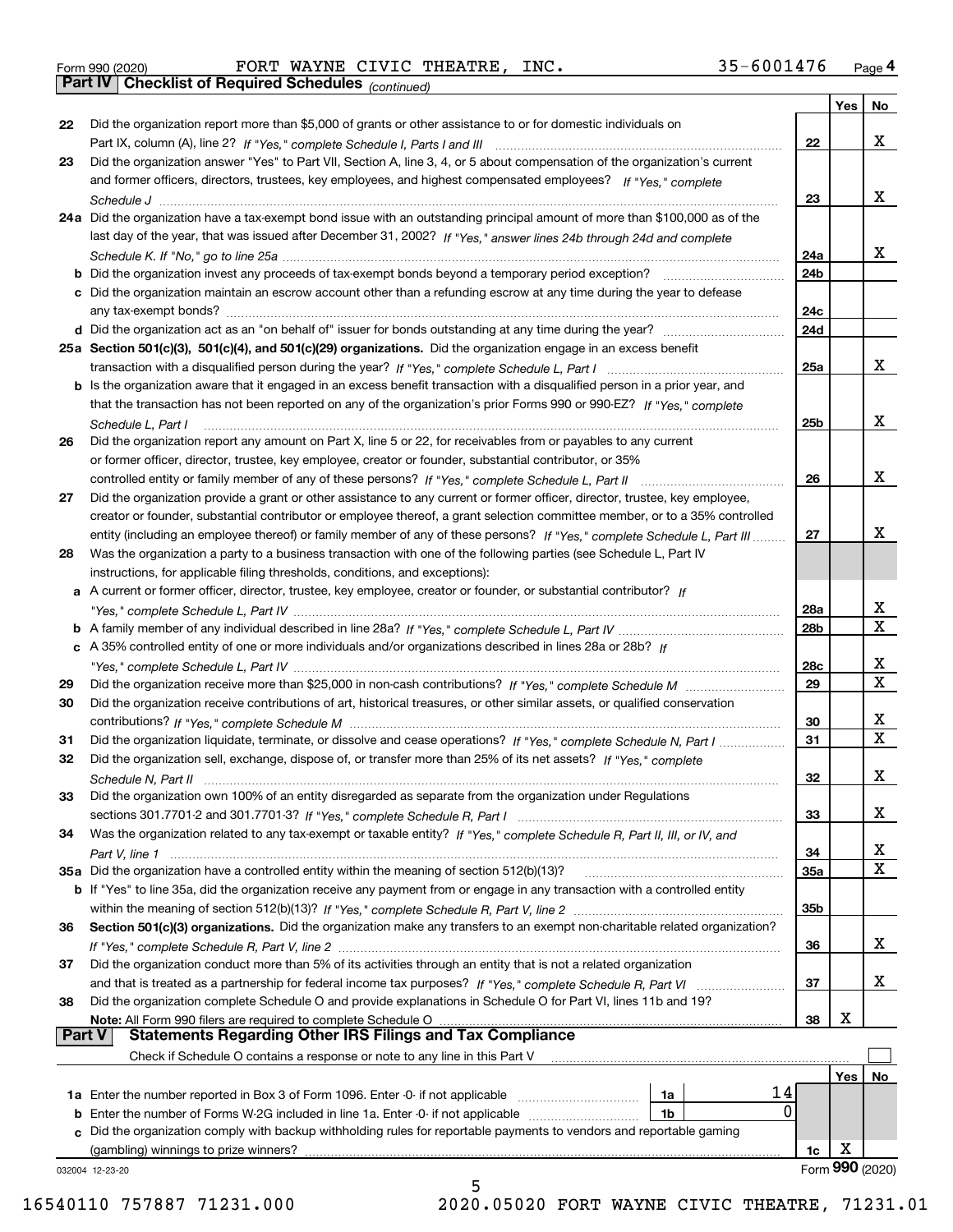|               | FORT WAYNE CIVIC THEATRE, INC.<br>Form 990 (2020)                                                                                               | 35-6001476 |     | $_{\text{Page}}$ 5          |  |  |  |  |  |  |
|---------------|-------------------------------------------------------------------------------------------------------------------------------------------------|------------|-----|-----------------------------|--|--|--|--|--|--|
| <b>Part V</b> | Statements Regarding Other IRS Filings and Tax Compliance (continued)                                                                           |            |     |                             |  |  |  |  |  |  |
|               |                                                                                                                                                 |            | Yes | No                          |  |  |  |  |  |  |
|               | 2a Enter the number of employees reported on Form W-3, Transmittal of Wage and Tax Statements,                                                  |            |     |                             |  |  |  |  |  |  |
|               | 16<br>filed for the calendar year ending with or within the year covered by this return<br>2a                                                   |            |     |                             |  |  |  |  |  |  |
|               |                                                                                                                                                 |            |     |                             |  |  |  |  |  |  |
|               |                                                                                                                                                 |            |     |                             |  |  |  |  |  |  |
| За            | Did the organization have unrelated business gross income of \$1,000 or more during the year?                                                   | 3a         |     | х                           |  |  |  |  |  |  |
|               |                                                                                                                                                 | 3b         |     |                             |  |  |  |  |  |  |
|               | 4a At any time during the calendar year, did the organization have an interest in, or a signature or other authority over, a                    |            |     |                             |  |  |  |  |  |  |
|               |                                                                                                                                                 | 4a         |     | х                           |  |  |  |  |  |  |
|               | <b>b</b> If "Yes," enter the name of the foreign country $\blacktriangleright$                                                                  |            |     |                             |  |  |  |  |  |  |
|               | See instructions for filing requirements for FinCEN Form 114, Report of Foreign Bank and Financial Accounts (FBAR).                             |            |     |                             |  |  |  |  |  |  |
| 5a            | Was the organization a party to a prohibited tax shelter transaction at any time during the tax year?                                           | 5а         |     | х                           |  |  |  |  |  |  |
| b             |                                                                                                                                                 | 5b         |     | Χ                           |  |  |  |  |  |  |
| с             |                                                                                                                                                 | 5c         |     |                             |  |  |  |  |  |  |
|               | 6a Does the organization have annual gross receipts that are normally greater than \$100,000, and did the organization solicit                  |            |     |                             |  |  |  |  |  |  |
|               | any contributions that were not tax deductible as charitable contributions?                                                                     | 6a         |     | х                           |  |  |  |  |  |  |
|               | <b>b</b> If "Yes," did the organization include with every solicitation an express statement that such contributions or gifts                   |            |     |                             |  |  |  |  |  |  |
|               | were not tax deductible?                                                                                                                        | 6b         |     |                             |  |  |  |  |  |  |
| 7             | Organizations that may receive deductible contributions under section 170(c).                                                                   |            |     |                             |  |  |  |  |  |  |
| а             | Did the organization receive a payment in excess of \$75 made partly as a contribution and partly for goods and services provided to the payor? | 7a         | х   |                             |  |  |  |  |  |  |
| b             | If "Yes," did the organization notify the donor of the value of the goods or services provided?                                                 | 7b         | X   |                             |  |  |  |  |  |  |
| с             | Did the organization sell, exchange, or otherwise dispose of tangible personal property for which it was required                               |            |     |                             |  |  |  |  |  |  |
|               |                                                                                                                                                 | 7c         |     | х                           |  |  |  |  |  |  |
|               | 7d<br>d If "Yes," indicate the number of Forms 8282 filed during the year manufactured in the second of the way.                                |            |     |                             |  |  |  |  |  |  |
| е             | Did the organization receive any funds, directly or indirectly, to pay premiums on a personal benefit contract?                                 | 7e         |     | х                           |  |  |  |  |  |  |
| f             | Did the organization, during the year, pay premiums, directly or indirectly, on a personal benefit contract?                                    | 7f         |     | Χ                           |  |  |  |  |  |  |
| g             | If the organization received a contribution of qualified intellectual property, did the organization file Form 8899 as required?                | 7g         |     |                             |  |  |  |  |  |  |
| h             | If the organization received a contribution of cars, boats, airplanes, or other vehicles, did the organization file a Form 1098-C?              | 7h         |     |                             |  |  |  |  |  |  |
| 8             | Sponsoring organizations maintaining donor advised funds. Did a donor advised fund maintained by the                                            |            |     |                             |  |  |  |  |  |  |
|               | sponsoring organization have excess business holdings at any time during the year?                                                              | 8          |     |                             |  |  |  |  |  |  |
| 9             | Sponsoring organizations maintaining donor advised funds.                                                                                       |            |     |                             |  |  |  |  |  |  |
| а             | Did the sponsoring organization make any taxable distributions under section 4966?                                                              | 9а         |     |                             |  |  |  |  |  |  |
| b             | Did the sponsoring organization make a distribution to a donor, donor advisor, or related person?                                               | 9b         |     |                             |  |  |  |  |  |  |
| 10            | Section 501(c)(7) organizations. Enter:                                                                                                         |            |     |                             |  |  |  |  |  |  |
| а             | 10a<br>Initiation fees and capital contributions included on Part VIII, line 12 [111] [11] [12] [11] [12] [11] [12] [                           |            |     |                             |  |  |  |  |  |  |
|               | 10 <sub>b</sub><br>Gross receipts, included on Form 990, Part VIII, line 12, for public use of club facilities                                  |            |     |                             |  |  |  |  |  |  |
| 11            | Section 501(c)(12) organizations. Enter:                                                                                                        |            |     |                             |  |  |  |  |  |  |
| a             | Gross income from members or shareholders<br>11a                                                                                                |            |     |                             |  |  |  |  |  |  |
| b             | Gross income from other sources (Do not net amounts due or paid to other sources against                                                        |            |     |                             |  |  |  |  |  |  |
|               | 11b                                                                                                                                             |            |     |                             |  |  |  |  |  |  |
|               | 12a Section 4947(a)(1) non-exempt charitable trusts. Is the organization filing Form 990 in lieu of Form 1041?                                  | 12a        |     |                             |  |  |  |  |  |  |
|               | 12 <sub>b</sub><br><b>b</b> If "Yes," enter the amount of tax-exempt interest received or accrued during the year                               |            |     |                             |  |  |  |  |  |  |
| 13            | Section 501(c)(29) qualified nonprofit health insurance issuers.                                                                                |            |     |                             |  |  |  |  |  |  |
|               | a Is the organization licensed to issue qualified health plans in more than one state?                                                          | 13a        |     |                             |  |  |  |  |  |  |
|               | Note: See the instructions for additional information the organization must report on Schedule O.                                               |            |     |                             |  |  |  |  |  |  |
| b             | Enter the amount of reserves the organization is required to maintain by the states in which the                                                |            |     |                             |  |  |  |  |  |  |
|               | 13b                                                                                                                                             |            |     |                             |  |  |  |  |  |  |
| с             | 13 <sub>c</sub>                                                                                                                                 |            |     |                             |  |  |  |  |  |  |
| 14a           | Did the organization receive any payments for indoor tanning services during the tax year?                                                      | 14a        |     | х                           |  |  |  |  |  |  |
|               | <b>b</b> If "Yes," has it filed a Form 720 to report these payments? If "No," provide an explanation on Schedule O                              | 14b        |     |                             |  |  |  |  |  |  |
| 15            | Is the organization subject to the section 4960 tax on payment(s) of more than \$1,000,000 in remuneration or                                   |            |     |                             |  |  |  |  |  |  |
|               |                                                                                                                                                 | 15         |     | х                           |  |  |  |  |  |  |
|               | If "Yes," see instructions and file Form 4720, Schedule N.                                                                                      |            |     |                             |  |  |  |  |  |  |
| 16            | Is the organization an educational institution subject to the section 4968 excise tax on net investment income?                                 | 16         |     | х                           |  |  |  |  |  |  |
|               | If "Yes," complete Form 4720, Schedule O.                                                                                                       |            |     |                             |  |  |  |  |  |  |
|               |                                                                                                                                                 |            |     | $F_{\text{arm}}$ 990 (2020) |  |  |  |  |  |  |

Form (2020) **990**

032005 12-23-20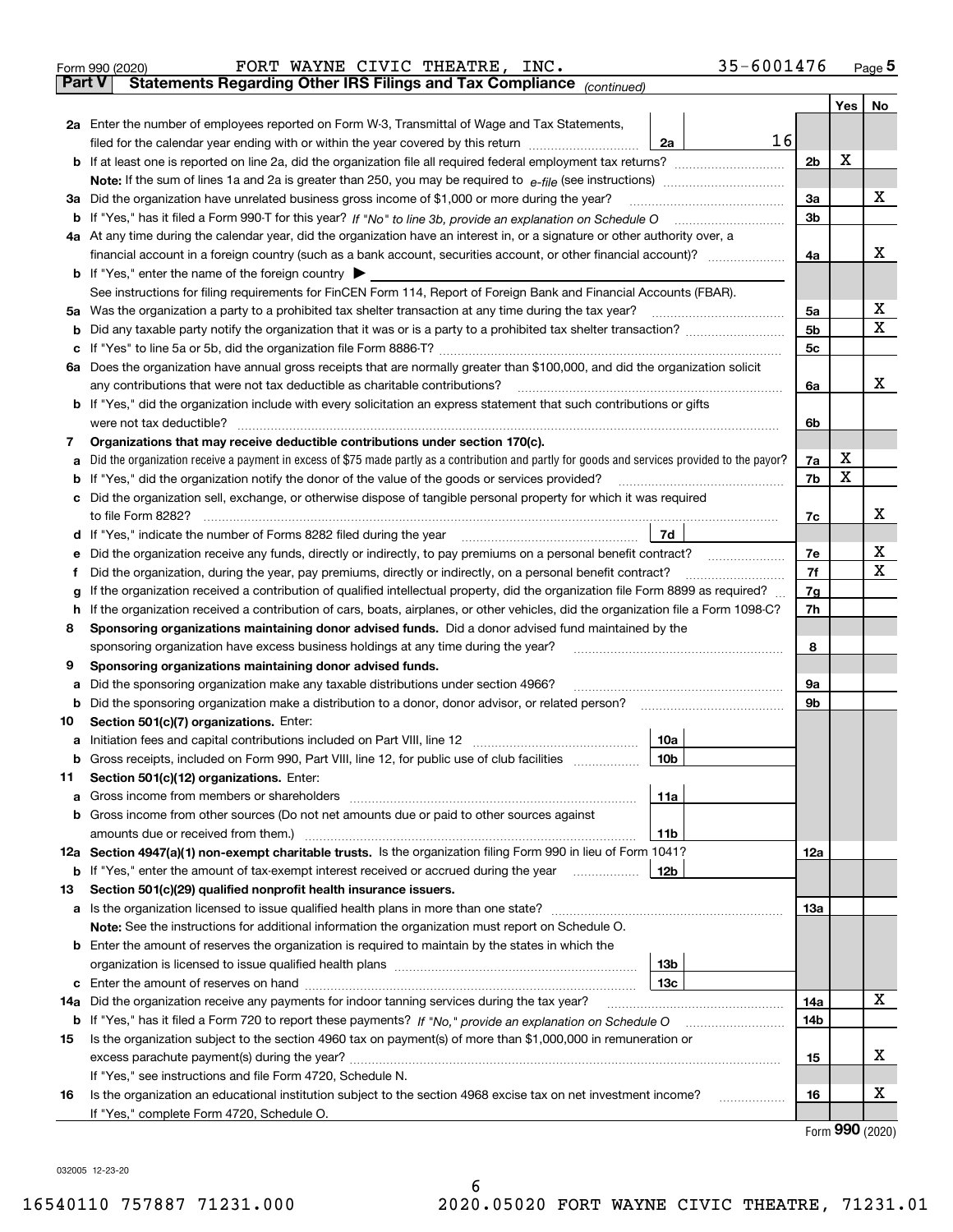|  | Form 990 (2020) |
|--|-----------------|
|  |                 |

| Form 990 (2020) |  | FORT WAYNE CIVIC THEATRE, INC. | 35-6001476                                                                                                                  | $P_{\text{aqe}}$ 6 |
|-----------------|--|--------------------------------|-----------------------------------------------------------------------------------------------------------------------------|--------------------|
|                 |  |                                | Part VI Governance, Management, and Disclosure For each "Yes" response to lines 2 through 7b below, and for a "No" response |                    |
|                 |  |                                | to line 8a, 8b, or 10b below, describe the circumstances, processes, or changes on Schedule O. See instructions.            |                    |

|     | Check if Schedule O contains a response or note to any line in this Part VI                                                                                                                                                    |    |    |                 |                 | $\boxed{\text{X}}$      |  |  |  |  |  |
|-----|--------------------------------------------------------------------------------------------------------------------------------------------------------------------------------------------------------------------------------|----|----|-----------------|-----------------|-------------------------|--|--|--|--|--|
|     | <b>Section A. Governing Body and Management</b>                                                                                                                                                                                |    |    |                 |                 |                         |  |  |  |  |  |
|     |                                                                                                                                                                                                                                |    |    |                 | Yes             | No                      |  |  |  |  |  |
|     | <b>1a</b> Enter the number of voting members of the governing body at the end of the tax year                                                                                                                                  | 1a | 26 |                 |                 |                         |  |  |  |  |  |
|     | If there are material differences in voting rights among members of the governing body, or if the governing                                                                                                                    |    |    |                 |                 |                         |  |  |  |  |  |
|     | body delegated broad authority to an executive committee or similar committee, explain on Schedule O.                                                                                                                          |    |    |                 |                 |                         |  |  |  |  |  |
| b   | Enter the number of voting members included on line 1a, above, who are independent                                                                                                                                             | 1b | 24 |                 |                 |                         |  |  |  |  |  |
| 2   | Did any officer, director, trustee, or key employee have a family relationship or a business relationship with any other                                                                                                       |    |    |                 |                 |                         |  |  |  |  |  |
|     | officer, director, trustee, or key employee?                                                                                                                                                                                   |    |    |                 |                 |                         |  |  |  |  |  |
| 3   | Did the organization delegate control over management duties customarily performed by or under the direct supervision                                                                                                          |    |    |                 |                 |                         |  |  |  |  |  |
|     | of officers, directors, trustees, or key employees to a management company or other person?                                                                                                                                    |    |    | 3               |                 | X                       |  |  |  |  |  |
| 4   | Did the organization make any significant changes to its governing documents since the prior Form 990 was filed?                                                                                                               |    |    | 4               |                 | $\overline{\mathbf{x}}$ |  |  |  |  |  |
| 5   | Did the organization become aware during the year of a significant diversion of the organization's assets?                                                                                                                     |    |    | 5               |                 | $\mathbf X$             |  |  |  |  |  |
| 6   | Did the organization have members or stockholders?                                                                                                                                                                             |    |    | 6               |                 | $\mathbf{X}$            |  |  |  |  |  |
| 7a  | Did the organization have members, stockholders, or other persons who had the power to elect or appoint one or                                                                                                                 |    |    |                 |                 |                         |  |  |  |  |  |
|     | more members of the governing body?                                                                                                                                                                                            |    |    | 7a              |                 | X                       |  |  |  |  |  |
| b   | Are any governance decisions of the organization reserved to (or subject to approval by) members, stockholders, or                                                                                                             |    |    |                 |                 |                         |  |  |  |  |  |
|     | persons other than the governing body?                                                                                                                                                                                         |    |    | 7b              |                 | х                       |  |  |  |  |  |
| 8   | Did the organization contemporaneously document the meetings held or written actions undertaken during the year by the following:                                                                                              |    |    |                 |                 |                         |  |  |  |  |  |
| a   | The governing body? [11] matter and the contract of the contract of the contract of the contract of the contract of the contract of the contract of the contract of the contract of the contract of the contract of the contra |    |    | 8a              | х               |                         |  |  |  |  |  |
| b   |                                                                                                                                                                                                                                |    |    | 8b              | X               |                         |  |  |  |  |  |
| 9   | Is there any officer, director, trustee, or key employee listed in Part VII, Section A, who cannot be reached at the                                                                                                           |    |    |                 |                 |                         |  |  |  |  |  |
|     |                                                                                                                                                                                                                                |    |    | 9               |                 | x                       |  |  |  |  |  |
|     | Section B. Policies <sub>(This Section B requests information about policies not required by the Internal Revenue Code.)</sub>                                                                                                 |    |    |                 |                 |                         |  |  |  |  |  |
|     |                                                                                                                                                                                                                                |    |    |                 | Yes             | No                      |  |  |  |  |  |
|     |                                                                                                                                                                                                                                |    |    |                 |                 | x                       |  |  |  |  |  |
|     |                                                                                                                                                                                                                                |    |    | <b>10a</b>      |                 |                         |  |  |  |  |  |
|     | <b>b</b> If "Yes," did the organization have written policies and procedures governing the activities of such chapters, affiliates,                                                                                            |    |    |                 |                 |                         |  |  |  |  |  |
|     | and branches to ensure their operations are consistent with the organization's exempt purposes?                                                                                                                                |    |    | 10 <sub>b</sub> |                 |                         |  |  |  |  |  |
|     | 11a Has the organization provided a complete copy of this Form 990 to all members of its governing body before filing the form?                                                                                                |    |    | 11a             | X               |                         |  |  |  |  |  |
| b   | Describe in Schedule O the process, if any, used by the organization to review this Form 990.                                                                                                                                  |    |    |                 |                 |                         |  |  |  |  |  |
| 12a |                                                                                                                                                                                                                                |    |    | 12a             | X               |                         |  |  |  |  |  |
| b   | Were officers, directors, or trustees, and key employees required to disclose annually interests that could give rise to conflicts?                                                                                            |    |    | 12 <sub>b</sub> | $\mathbf X$     |                         |  |  |  |  |  |
| с   | Did the organization regularly and consistently monitor and enforce compliance with the policy? If "Yes." describe                                                                                                             |    |    |                 |                 |                         |  |  |  |  |  |
|     | in Schedule O how this was done www.communication.com/www.communications.com/www.communications.com/                                                                                                                           |    |    | 12c             | X               |                         |  |  |  |  |  |
| 13  | Did the organization have a written whistleblower policy?                                                                                                                                                                      |    |    | 13              | X               |                         |  |  |  |  |  |
| 14  | Did the organization have a written document retention and destruction policy?                                                                                                                                                 |    |    | 14              | $\mathbf X$     |                         |  |  |  |  |  |
| 15  | Did the process for determining compensation of the following persons include a review and approval by independent                                                                                                             |    |    |                 |                 |                         |  |  |  |  |  |
|     | persons, comparability data, and contemporaneous substantiation of the deliberation and decision?                                                                                                                              |    |    |                 |                 |                         |  |  |  |  |  |
| а   | The organization's CEO, Executive Director, or top management official manufactured content of the organization's CEO, Executive Director, or top management official                                                          |    |    | 15a             | х               |                         |  |  |  |  |  |
| b   | Other officers or key employees of the organization                                                                                                                                                                            |    |    | 15 <sub>b</sub> | X               |                         |  |  |  |  |  |
|     | If "Yes" to line 15a or 15b, describe the process in Schedule O (see instructions).                                                                                                                                            |    |    |                 |                 |                         |  |  |  |  |  |
|     | 16a Did the organization invest in, contribute assets to, or participate in a joint venture or similar arrangement with a                                                                                                      |    |    |                 |                 |                         |  |  |  |  |  |
|     | taxable entity during the year?                                                                                                                                                                                                |    |    | 16a             |                 | X                       |  |  |  |  |  |
|     | b If "Yes," did the organization follow a written policy or procedure requiring the organization to evaluate its participation                                                                                                 |    |    |                 |                 |                         |  |  |  |  |  |
|     | in joint venture arrangements under applicable federal tax law, and take steps to safeguard the organization's                                                                                                                 |    |    |                 |                 |                         |  |  |  |  |  |
|     | exempt status with respect to such arrangements?                                                                                                                                                                               |    |    | 16b             |                 |                         |  |  |  |  |  |
|     | <b>Section C. Disclosure</b>                                                                                                                                                                                                   |    |    |                 |                 |                         |  |  |  |  |  |
| 17  | List the states with which a copy of this Form 990 is required to be filed $\blacktriangleright$ IN                                                                                                                            |    |    |                 |                 |                         |  |  |  |  |  |
| 18  | Section 6104 requires an organization to make its Forms 1023 (1024 or 1024-A, if applicable), 990, and 990-T (Section 501(c)(3)s only) available                                                                               |    |    |                 |                 |                         |  |  |  |  |  |
|     | for public inspection. Indicate how you made these available. Check all that apply.                                                                                                                                            |    |    |                 |                 |                         |  |  |  |  |  |
|     | $\lfloor X \rfloor$ Own website<br>$X$ Upon request<br>Another's website<br>Other (explain on Schedule O)                                                                                                                      |    |    |                 |                 |                         |  |  |  |  |  |
| 19  | Describe on Schedule O whether (and if so, how) the organization made its governing documents, conflict of interest policy, and financial                                                                                      |    |    |                 |                 |                         |  |  |  |  |  |
|     | statements available to the public during the tax year.                                                                                                                                                                        |    |    |                 |                 |                         |  |  |  |  |  |
|     | State the name, address, and telephone number of the person who possesses the organization's books and records                                                                                                                 |    |    |                 |                 |                         |  |  |  |  |  |
| 20  | PHILLIP COLGLAZIER - 260-422-8641                                                                                                                                                                                              |    |    |                 |                 |                         |  |  |  |  |  |
|     | 303 E MAIN ST, FORT WAYNE,<br>46802<br>ΙN                                                                                                                                                                                      |    |    |                 |                 |                         |  |  |  |  |  |
|     |                                                                                                                                                                                                                                |    |    |                 |                 |                         |  |  |  |  |  |
|     | 032006 12-23-20<br>7                                                                                                                                                                                                           |    |    |                 | Form 990 (2020) |                         |  |  |  |  |  |
|     |                                                                                                                                                                                                                                |    |    |                 |                 |                         |  |  |  |  |  |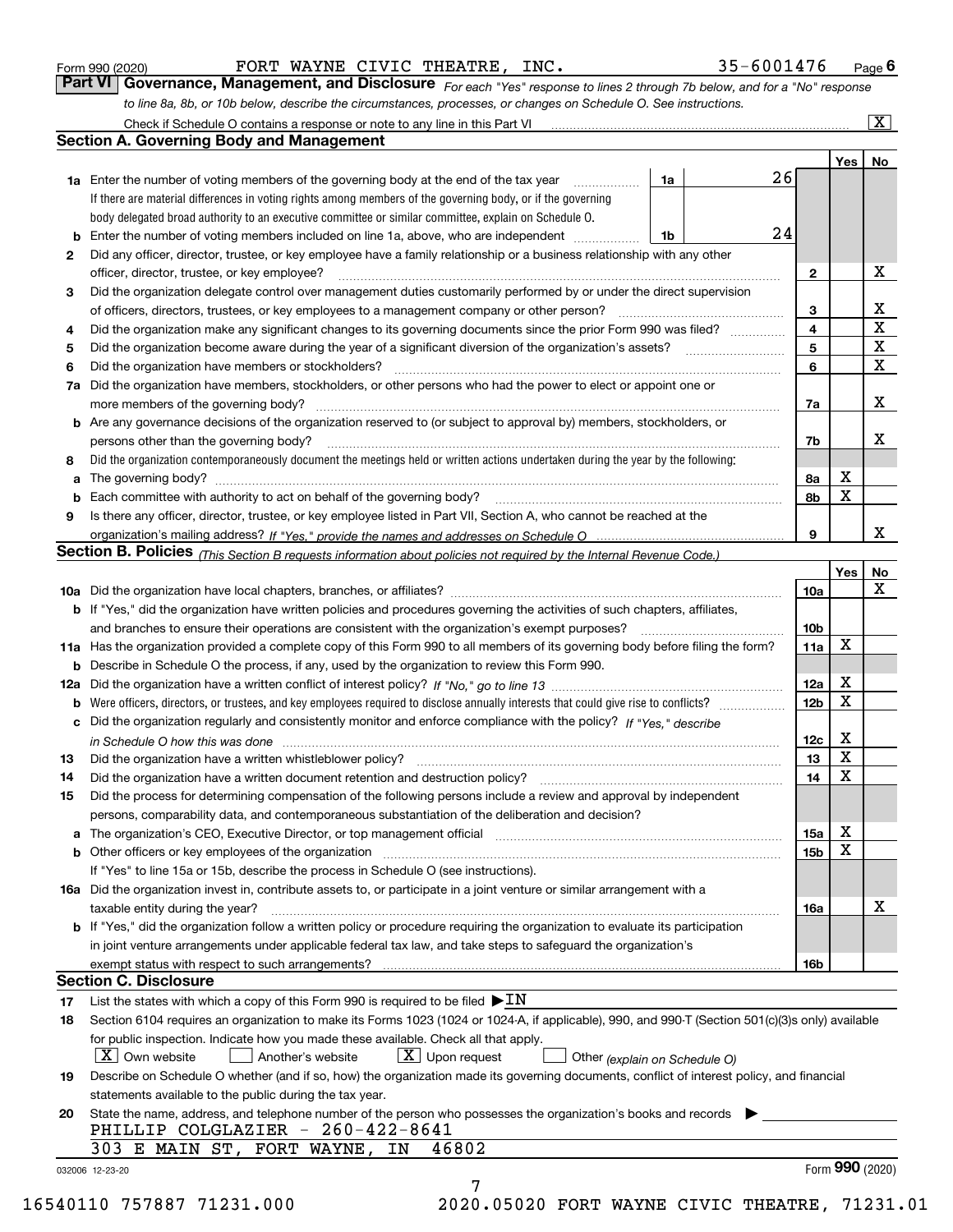$\mathcal{L}^{\text{max}}$ 

| Form 990 (2020) |                                               |  | FORT WAYNE CIVIC THEATRE, INC. | 35-6001476                                                                                 | Page 7 |
|-----------------|-----------------------------------------------|--|--------------------------------|--------------------------------------------------------------------------------------------|--------|
|                 |                                               |  |                                | Part VII Compensation of Officers, Directors, Trustees, Key Employees, Highest Compensated |        |
|                 | <b>Employees, and Independent Contractors</b> |  |                                |                                                                                            |        |

Check if Schedule O contains a response or note to any line in this Part VII

**Section A. Officers, Directors, Trustees, Key Employees, and Highest Compensated Employees**

**1a**  Complete this table for all persons required to be listed. Report compensation for the calendar year ending with or within the organization's tax year. **•** List all of the organization's current officers, directors, trustees (whether individuals or organizations), regardless of amount of compensation.

Enter -0- in columns (D), (E), and (F) if no compensation was paid.

 $\bullet$  List all of the organization's  $\,$ current key employees, if any. See instructions for definition of "key employee."

**•** List the organization's five current highest compensated employees (other than an officer, director, trustee, or key employee) who received reportable compensation (Box 5 of Form W-2 and/or Box 7 of Form 1099-MISC) of more than \$100,000 from the organization and any related organizations.

**•** List all of the organization's former officers, key employees, and highest compensated employees who received more than \$100,000 of reportable compensation from the organization and any related organizations.

**former directors or trustees**  ¥ List all of the organization's that received, in the capacity as a former director or trustee of the organization, more than \$10,000 of reportable compensation from the organization and any related organizations.

See instructions for the order in which to list the persons above.

Check this box if neither the organization nor any related organization compensated any current officer, director, or trustee.  $\mathcal{L}^{\text{max}}$ 

| (A)                                  | (B)                  | (C)                                     |                                 |             |              |                                  |        | (D)                             | (E)             | (F)                      |
|--------------------------------------|----------------------|-----------------------------------------|---------------------------------|-------------|--------------|----------------------------------|--------|---------------------------------|-----------------|--------------------------|
| Name and title                       | Average              | Position<br>(do not check more than one |                                 |             |              |                                  |        | Reportable                      | Reportable      | Estimated                |
|                                      | hours per            |                                         | box, unless person is both an   |             |              |                                  |        | compensation                    | compensation    | amount of                |
|                                      | week                 |                                         | officer and a director/trustee) |             |              |                                  |        | from                            | from related    | other                    |
|                                      | (list any            |                                         |                                 |             |              |                                  |        | the                             | organizations   | compensation             |
|                                      | hours for<br>related |                                         |                                 |             |              |                                  |        | organization<br>(W-2/1099-MISC) | (W-2/1099-MISC) | from the<br>organization |
|                                      | organizations        |                                         |                                 |             |              |                                  |        |                                 |                 | and related              |
|                                      | below                |                                         |                                 |             |              |                                  |        |                                 |                 | organizations            |
|                                      | line)                | Individual trustee or director          | Institutional trustee           | Officer     | Key employee | Highest compensated<br> employee | Former |                                 |                 |                          |
| PHILLIP COLGLAZIER<br>(1)            | 40.00                |                                         |                                 |             |              |                                  |        |                                 |                 |                          |
| EXEC. DIREC.                         |                      | $\mathbf X$                             |                                 | $\rm X$     |              |                                  |        | 87,826.                         | $\mathbf 0$ .   | 11,405.                  |
| MERRY EWING<br>(2)                   | 2.00                 |                                         |                                 |             |              |                                  |        |                                 |                 |                          |
| PRESIDENT                            |                      | $\overline{\textbf{X}}$                 |                                 | $\mathbf X$ |              |                                  |        | 0.                              | 0.              | 0.                       |
| EMILY SCHWARTZ KEIRNS<br>(3)         | 2.00                 |                                         |                                 |             |              |                                  |        |                                 |                 |                          |
| VICE PRESIDENT                       |                      | $\overline{\mathbf{X}}$                 |                                 | $\mathbf X$ |              |                                  |        | 0.                              | 0.              | $\mathbf 0$ .            |
| <b>AUDREY FRISON-ROBINSON</b><br>(4) | 2.00                 |                                         |                                 |             |              |                                  |        |                                 |                 |                          |
| <b>BOARD TREASURER</b>               |                      | $\overline{\mathbf{X}}$                 |                                 | $\mathbf X$ |              |                                  |        | 0.                              | 0.              | $0_{.}$                  |
| SUSAN CHIPPS<br>(5)                  | 2.00                 |                                         |                                 |             |              |                                  |        |                                 |                 |                          |
| <b>BOARD SECRETARY</b>               |                      | $\bar{\mathbf{X}}$                      |                                 | $\mathbf X$ |              |                                  |        | 0.                              | $\mathbf 0$ .   | 0.                       |
| <b>ANDREW ABLES</b><br>(6)           | 1.00                 |                                         |                                 |             |              |                                  |        |                                 |                 |                          |
| <b>DIRECTOR</b>                      |                      | $\overline{\mathbf{X}}$                 |                                 |             |              |                                  |        | 0.                              | $\mathbf 0$ .   | $0_{.}$                  |
| MARGARET ANKENBRUCK<br>(7)           | 1.00                 |                                         |                                 |             |              |                                  |        |                                 |                 |                          |
| <b>DIRECTOR</b>                      |                      | $\rm X$                                 |                                 |             |              |                                  |        | 0.                              | $\mathbf 0$ .   | $\mathbf 0$ .            |
| (8)<br>CHERI BECKER                  | 1.00                 |                                         |                                 |             |              |                                  |        |                                 |                 |                          |
| <b>DIRECTOR</b>                      |                      | $\overline{\mathbf{X}}$                 |                                 |             |              |                                  |        | 0.                              | 0.              | 0.                       |
| <b>RENA SHOWN</b><br>(9)             | 1.00                 |                                         |                                 |             |              |                                  |        |                                 |                 |                          |
| <b>DIRECTOR</b>                      |                      | $\rm X$                                 |                                 |             |              |                                  |        | $\mathbf 0$ .                   | $\mathbf 0$ .   | 0.                       |
| (10) MICHAEL H. GAVIN                | 1.00                 |                                         |                                 |             |              |                                  |        |                                 |                 |                          |
| <b>DIRECTOR</b>                      |                      | $\overline{\mathbf{X}}$                 |                                 |             |              |                                  |        | 0.                              | $\mathbf 0$ .   | $\mathbf 0$ .            |
| (11) JASON KUCHMAY                   | 1.00                 |                                         |                                 |             |              |                                  |        |                                 |                 |                          |
| <b>DIRECTOR</b>                      |                      | $\overline{\mathbf{X}}$                 |                                 |             |              |                                  |        | $\mathbf 0$ .                   | $\mathbf 0$ .   | $\mathbf 0$ .            |
| (12) MARC E. LEWIS                   | 1.00                 |                                         |                                 |             |              |                                  |        |                                 |                 |                          |
| <b>DIRECTOR</b>                      |                      | $\overline{\mathbf{X}}$                 |                                 |             |              |                                  |        | 0.                              | 0.              | $0_{.}$                  |
| (13) JIM MCCANN                      | 1.00                 |                                         |                                 |             |              |                                  |        |                                 |                 |                          |
| <b>DIRECTOR</b>                      |                      | $\rm X$                                 |                                 |             |              |                                  |        | 0.                              | $\mathbf 0$ .   | 0.                       |
| (14) JUSTIN T. MOLITORIS             | 1.00                 |                                         |                                 |             |              |                                  |        |                                 |                 |                          |
| <b>DIRECTOR</b>                      |                      | $\overline{\text{X}}$                   |                                 |             |              |                                  |        | 0.                              | $\mathbf 0$ .   | 0.                       |
| (15) TONY PATRICK                    | 1.00                 |                                         |                                 |             |              |                                  |        |                                 |                 |                          |
| <b>DIRECTOR</b>                      |                      | $\overline{\mathbf{X}}$                 |                                 |             |              |                                  |        | $\mathbf 0$ .                   | 0.              | $\mathbf 0$ .            |
| (16) MATTHEW REIBER                  | 1.00                 |                                         |                                 |             |              |                                  |        |                                 |                 |                          |
| <b>DIRECTOR</b>                      |                      | $\overline{\mathbf{X}}$                 |                                 |             |              |                                  |        | 0.                              | $\mathbf 0$ .   | 0.                       |
| (17) DR. JASON ROW, MD               | 1.00                 |                                         |                                 |             |              |                                  |        |                                 |                 |                          |
| <b>DIRECTOR</b>                      |                      | $\overline{\mathbf{X}}$                 |                                 |             |              |                                  |        | 0.                              | $\mathbf{0}$ .  | 0.                       |
| 032007 12-23-20                      |                      |                                         |                                 |             |              |                                  |        |                                 |                 | Form 990 (2020)          |

8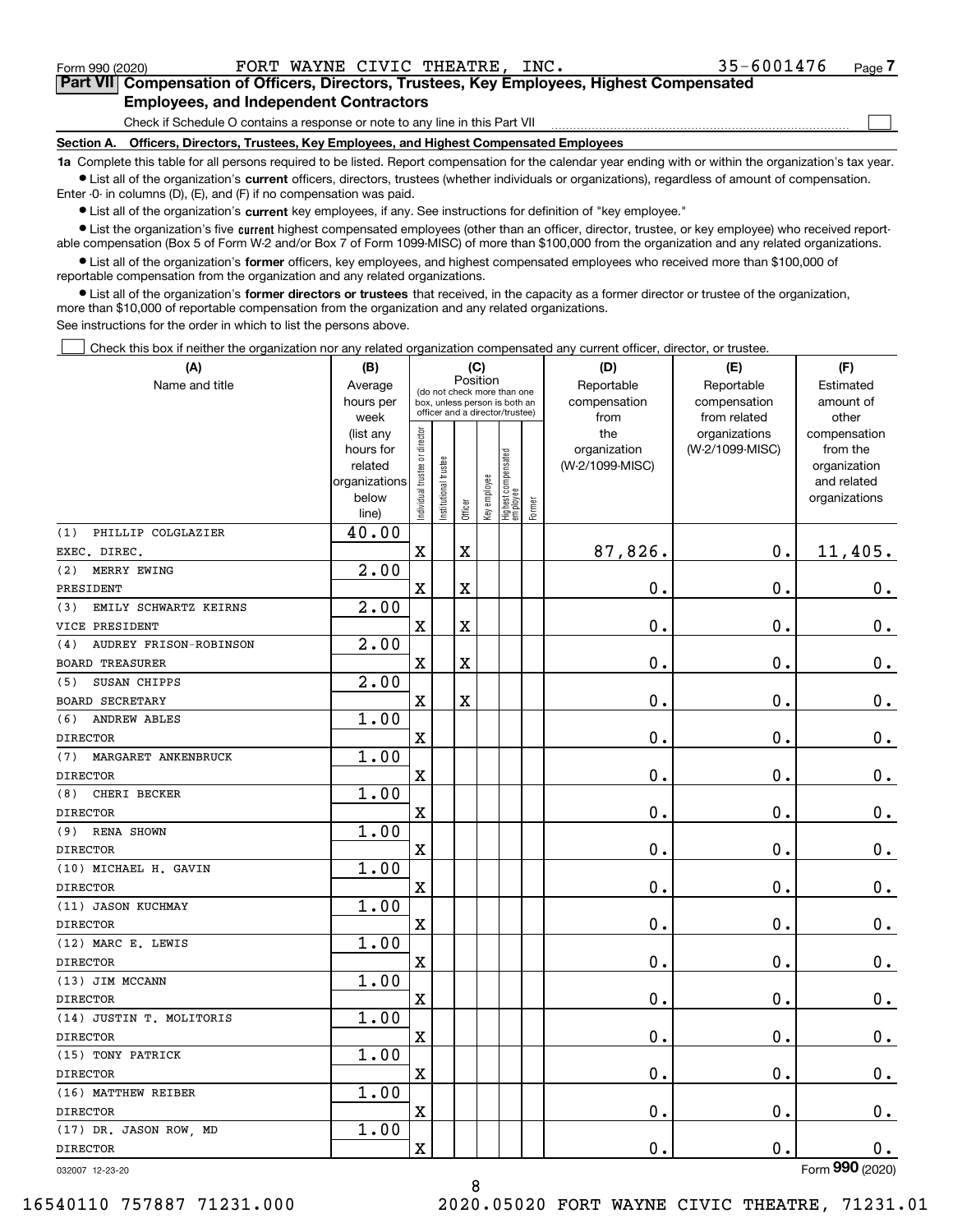| FORT WAYNE CIVIC THEATRE, INC.<br>Form 990 (2020)                                                                                            |               |                                |                                                              |         |              |                                  |        |                                | 35-6001476       |                     | Page 8          |
|----------------------------------------------------------------------------------------------------------------------------------------------|---------------|--------------------------------|--------------------------------------------------------------|---------|--------------|----------------------------------|--------|--------------------------------|------------------|---------------------|-----------------|
| <b>Part VII</b><br>Section A. Officers, Directors, Trustees, Key Employees, and Highest Compensated Employees (continued)                    |               |                                |                                                              |         |              |                                  |        |                                |                  |                     |                 |
| (A)                                                                                                                                          | (B)           |                                |                                                              | (C)     |              |                                  |        | (D)                            | (E)              |                     | (F)             |
| Name and title                                                                                                                               | Average       |                                |                                                              |         | Position     |                                  |        | Reportable                     | Reportable       |                     | Estimated       |
|                                                                                                                                              | hours per     |                                | (do not check more than one<br>box, unless person is both an |         |              |                                  |        | compensation                   | compensation     |                     | amount of       |
|                                                                                                                                              | week          |                                | officer and a director/trustee)                              |         |              |                                  |        | from                           | from related     |                     | other           |
|                                                                                                                                              | (list any     |                                |                                                              |         |              |                                  |        | the                            | organizations    |                     | compensation    |
|                                                                                                                                              | hours for     |                                |                                                              |         |              |                                  |        | organization                   | (W-2/1099-MISC)  |                     | from the        |
|                                                                                                                                              | related       |                                |                                                              |         |              |                                  |        | (W-2/1099-MISC)                |                  |                     | organization    |
|                                                                                                                                              | organizations |                                |                                                              |         |              |                                  |        |                                |                  |                     | and related     |
|                                                                                                                                              | below         | Individual trustee or director | nstitutional trustee                                         |         | Key employee |                                  |        |                                |                  |                     | organizations   |
|                                                                                                                                              | line)         |                                |                                                              | Officer |              | Highest compensated<br> employee | Former |                                |                  |                     |                 |
| (18) SUZANNE M. WAGNER                                                                                                                       | 1.00          |                                |                                                              |         |              |                                  |        |                                |                  |                     |                 |
| <b>DIRECTOR</b>                                                                                                                              |               | $\mathbf X$                    |                                                              |         |              |                                  |        | $\mathbf 0$ .                  | 0.               |                     | $0$ .           |
| (19) JAMES VELEZ                                                                                                                             | 1.00          |                                |                                                              |         |              |                                  |        |                                |                  |                     |                 |
| <b>DIRECTOR</b>                                                                                                                              |               | $\mathbf X$                    |                                                              |         |              |                                  |        | 0.                             | 0.               |                     | 0.              |
| (20) MARSHALL WEADICK                                                                                                                        | 1.00          |                                |                                                              |         |              |                                  |        |                                |                  |                     |                 |
| <b>DIRECTOR</b>                                                                                                                              |               | $\mathbf X$                    |                                                              |         |              |                                  |        | 0.                             | 0.               |                     | 0.              |
| (21) DAVID BELEW                                                                                                                             | 1.00          |                                |                                                              |         |              |                                  |        |                                |                  |                     |                 |
| <b>DIRECTOR</b>                                                                                                                              |               | $\mathbf X$                    |                                                              |         |              |                                  |        | $\mathbf 0$ .                  | 0.               |                     | 0.              |
| (22) DAVID DYER                                                                                                                              | 1.00          |                                |                                                              |         |              |                                  |        |                                |                  |                     |                 |
| <b>DIRECTOR</b>                                                                                                                              |               | $\mathbf X$                    |                                                              |         |              |                                  |        | $\mathbf 0$ .                  | 0.               |                     | 0.              |
| (23) DANIEL HANSEN                                                                                                                           | 1.00          |                                |                                                              |         |              |                                  |        |                                |                  |                     |                 |
|                                                                                                                                              |               |                                |                                                              |         |              |                                  |        |                                |                  |                     |                 |
| <b>DIRECTOR</b>                                                                                                                              |               | $\mathbf X$                    |                                                              |         |              |                                  |        | $\mathbf 0$ .                  | 0.               |                     | 0.              |
| (24) STEVEN K. ZACHER                                                                                                                        | 1.00          |                                |                                                              |         |              |                                  |        |                                |                  |                     |                 |
| <b>DIRECTOR</b>                                                                                                                              |               | $\mathbf X$                    |                                                              |         |              |                                  |        | $\mathbf 0$ .                  | 0.               |                     | 0.              |
| (25) GARY WOLF                                                                                                                               | 1.00          |                                |                                                              |         |              |                                  |        |                                |                  |                     |                 |
| <b>DIRECTOR</b>                                                                                                                              |               | X                              |                                                              |         |              |                                  |        | 0.                             | 0.               |                     | $0$ .           |
|                                                                                                                                              |               |                                |                                                              |         |              |                                  |        |                                |                  |                     |                 |
|                                                                                                                                              |               |                                |                                                              |         |              |                                  |        |                                |                  |                     |                 |
|                                                                                                                                              |               |                                |                                                              |         |              |                                  | ▶      | 87,826.                        | 0.               |                     | 11,405.         |
| c Total from continuation sheets to Part VII, Section A                                                                                      |               |                                |                                                              |         |              |                                  |        | $\mathbf 0$ .                  | $\overline{0}$ . |                     | 0.              |
|                                                                                                                                              |               |                                |                                                              |         |              |                                  |        | 87,826.                        | $\overline{0}$ . |                     | 11,405.         |
| Total number of individuals (including but not limited to those listed above) who received more than \$100,000 of reportable<br>$\mathbf{2}$ |               |                                |                                                              |         |              |                                  |        |                                |                  |                     |                 |
| compensation from the organization $\blacktriangleright$                                                                                     |               |                                |                                                              |         |              |                                  |        |                                |                  |                     | 0               |
|                                                                                                                                              |               |                                |                                                              |         |              |                                  |        |                                |                  |                     | Yes<br>No       |
| 3<br>Did the organization list any former officer, director, trustee, key employee, or highest compensated employee on                       |               |                                |                                                              |         |              |                                  |        |                                |                  |                     |                 |
| line 1a? If "Yes," complete Schedule J for such individual manufactured contained and the Ves," complete Schedule J for such individual      |               |                                |                                                              |         |              |                                  |        |                                |                  | 3                   | X               |
| For any individual listed on line 1a, is the sum of reportable compensation and other compensation from the organization                     |               |                                |                                                              |         |              |                                  |        |                                |                  |                     |                 |
|                                                                                                                                              |               |                                |                                                              |         |              |                                  |        |                                |                  | 4                   | х               |
| Did any person listed on line 1a receive or accrue compensation from any unrelated organization or individual for services<br>5              |               |                                |                                                              |         |              |                                  |        |                                |                  |                     |                 |
| rendered to the organization? If "Yes." complete Schedule J for such person.                                                                 |               |                                |                                                              |         |              |                                  |        |                                |                  | 5                   | x               |
| <b>Section B. Independent Contractors</b>                                                                                                    |               |                                |                                                              |         |              |                                  |        |                                |                  |                     |                 |
| Complete this table for your five highest compensated independent contractors that received more than \$100,000 of compensation from<br>1    |               |                                |                                                              |         |              |                                  |        |                                |                  |                     |                 |
| the organization. Report compensation for the calendar year ending with or within the organization's tax year.                               |               |                                |                                                              |         |              |                                  |        |                                |                  |                     |                 |
|                                                                                                                                              |               |                                |                                                              |         |              |                                  |        |                                |                  |                     |                 |
| (A)<br>Name and business address                                                                                                             |               |                                | <b>NONE</b>                                                  |         |              |                                  |        | (B)<br>Description of services |                  | (C)<br>Compensation |                 |
|                                                                                                                                              |               |                                |                                                              |         |              |                                  |        |                                |                  |                     |                 |
|                                                                                                                                              |               |                                |                                                              |         |              |                                  |        |                                |                  |                     |                 |
|                                                                                                                                              |               |                                |                                                              |         |              |                                  |        |                                |                  |                     |                 |
|                                                                                                                                              |               |                                |                                                              |         |              |                                  |        |                                |                  |                     |                 |
|                                                                                                                                              |               |                                |                                                              |         |              |                                  |        |                                |                  |                     |                 |
|                                                                                                                                              |               |                                |                                                              |         |              |                                  |        |                                |                  |                     |                 |
|                                                                                                                                              |               |                                |                                                              |         |              |                                  |        |                                |                  |                     |                 |
|                                                                                                                                              |               |                                |                                                              |         |              |                                  |        |                                |                  |                     |                 |
|                                                                                                                                              |               |                                |                                                              |         |              |                                  |        |                                |                  |                     |                 |
|                                                                                                                                              |               |                                |                                                              |         |              |                                  |        |                                |                  |                     |                 |
|                                                                                                                                              |               |                                |                                                              |         |              |                                  |        |                                |                  |                     |                 |
| Total number of independent contractors (including but not limited to those listed above) who received more than<br>2                        |               |                                |                                                              |         |              |                                  |        |                                |                  |                     |                 |
| \$100,000 of compensation from the organization                                                                                              |               |                                |                                                              |         | 0            |                                  |        |                                |                  |                     |                 |
|                                                                                                                                              |               |                                |                                                              |         |              |                                  |        |                                |                  |                     | Form 990 (2020) |

032008 12-23-20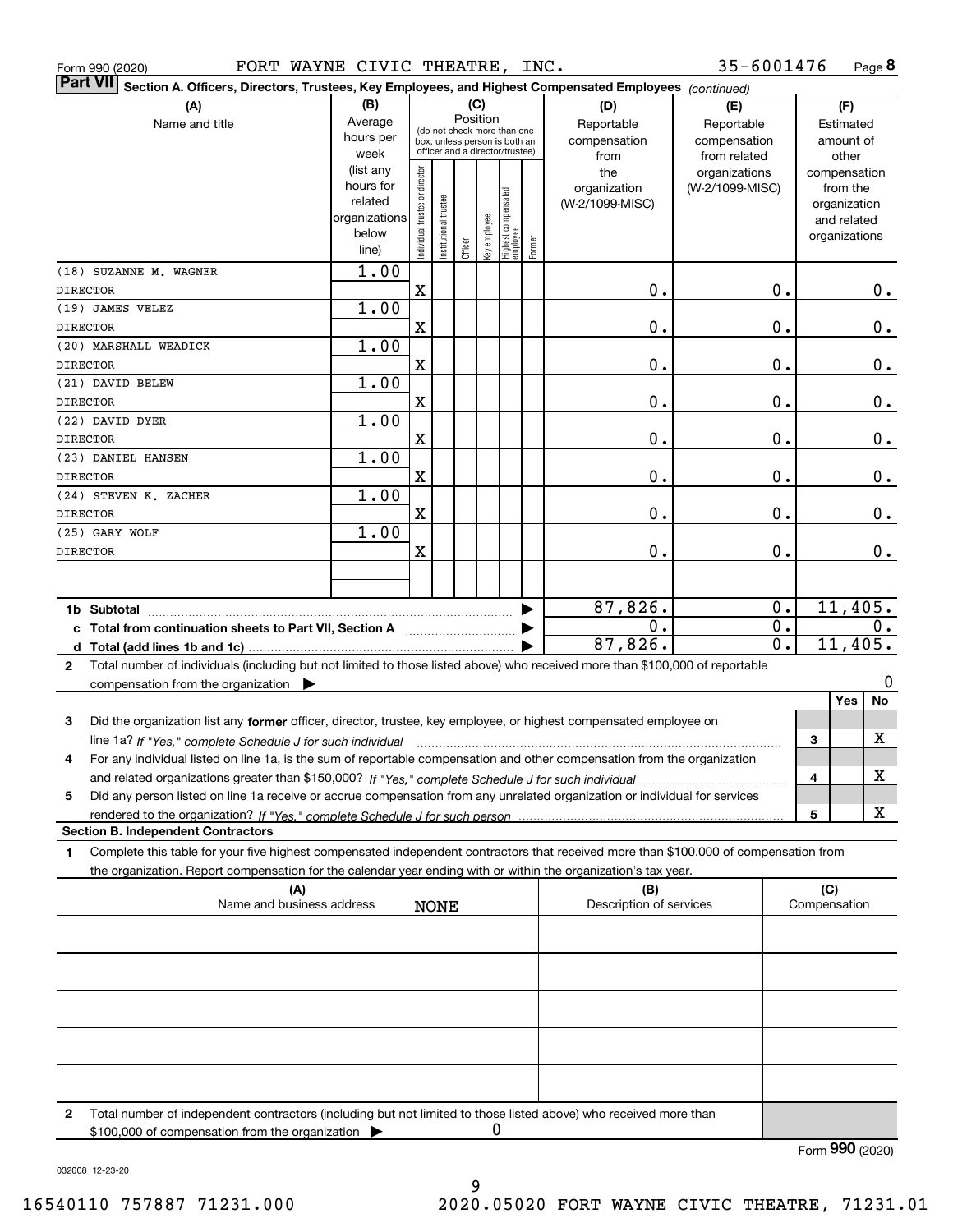|                                                           | <b>Part VIII</b>       | <b>Statement of Revenue</b>                                                                                                                                                                                                                                                                                |                                                                                 |                                |                      |                                              |                                                   |                                                                 |
|-----------------------------------------------------------|------------------------|------------------------------------------------------------------------------------------------------------------------------------------------------------------------------------------------------------------------------------------------------------------------------------------------------------|---------------------------------------------------------------------------------|--------------------------------|----------------------|----------------------------------------------|---------------------------------------------------|-----------------------------------------------------------------|
|                                                           |                        | Check if Schedule O contains a response or note to any line in this Part VIII                                                                                                                                                                                                                              |                                                                                 |                                |                      |                                              |                                                   |                                                                 |
|                                                           |                        |                                                                                                                                                                                                                                                                                                            |                                                                                 |                                | (A)<br>Total revenue | (B)<br>Related or exempt<br>function revenue | $\overline{(C)}$<br>Unrelated<br>business revenue | (D)<br>Revenue excluded<br>from tax under<br>sections 512 - 514 |
| Contributions, Gifts, Grants<br>and Other Similar Amounts | b<br>с<br>d<br>е<br>g  | 1 a Federated campaigns<br>Membership dues<br>Fundraising events<br>Related organizations<br>Government grants (contributions)<br>f All other contributions, gifts, grants, and<br>similar amounts not included above<br>Noncash contributions included in lines 1a-1f                                     | 1a<br>1 <sub>b</sub><br>1 <sub>c</sub><br>1 <sub>d</sub><br>1e<br>1f<br>$1g$ \$ | 6,442.<br>93,900.<br>701,550.  |                      |                                              |                                                   |                                                                 |
|                                                           |                        |                                                                                                                                                                                                                                                                                                            |                                                                                 |                                | 801,892.             |                                              |                                                   |                                                                 |
| Program Service<br>Revenue                                | 2a<br>b<br>c<br>d<br>е | TICKET SALES<br><u> 1989 - Johann Barn, mars ann an t-Amhain Aonaich an t-Aonaich an t-Aonaich ann an t-Aonaich ann an t-Aonaich</u><br>the contract of the contract of the contract of the contract of the contract of<br>the contract of the contract of the contract of the contract of the contract of |                                                                                 | <b>Business Code</b><br>711110 | 243, 363.            | 243, 363.                                    |                                                   |                                                                 |
|                                                           | f                      | All other program service revenue                                                                                                                                                                                                                                                                          |                                                                                 |                                |                      |                                              |                                                   |                                                                 |
|                                                           | a                      |                                                                                                                                                                                                                                                                                                            |                                                                                 |                                | 243, 363.            |                                              |                                                   |                                                                 |
|                                                           | 3<br>4                 | Investment income (including dividends, interest, and<br>Income from investment of tax-exempt bond proceeds                                                                                                                                                                                                |                                                                                 |                                | 6,915.               |                                              |                                                   | 6,915.                                                          |
|                                                           | 5<br>6а<br>b           | Gross rents<br>6а<br>.<br>6b<br>Less: rental expenses                                                                                                                                                                                                                                                      | (i) Real                                                                        | (ii) Personal                  |                      |                                              |                                                   |                                                                 |
|                                                           | c<br>d                 | 6c<br>Rental income or (loss)<br>Net rental income or (loss)                                                                                                                                                                                                                                               |                                                                                 |                                |                      |                                              |                                                   |                                                                 |
|                                                           |                        | 7 a Gross amount from sales of<br>assets other than inventory<br>7a<br><b>b</b> Less: cost or other basis<br>7b<br>and sales expenses                                                                                                                                                                      | (i) Securities                                                                  | (ii) Other<br>4,990.<br>0.     |                      |                                              |                                                   |                                                                 |
| Revenue                                                   |                        | 7c <br>c Gain or (loss)                                                                                                                                                                                                                                                                                    |                                                                                 | 4,990.                         |                      |                                              |                                                   |                                                                 |
| <b>Other</b>                                              |                        | 8 a Gross income from fundraising events (not<br>$6,442.$ of<br>including \$<br>contributions reported on line 1c). See                                                                                                                                                                                    | 8a<br>8b                                                                        | 0.<br>3,876.                   | 4,990.               |                                              |                                                   | 4,990.                                                          |
|                                                           |                        | <b>b</b> Less: direct expenses                                                                                                                                                                                                                                                                             |                                                                                 |                                | $-3,876.$            |                                              |                                                   | $-3,876.$                                                       |
|                                                           |                        | c Net income or (loss) from fundraising events<br>9 a Gross income from gaming activities. See                                                                                                                                                                                                             | 9a                                                                              |                                |                      |                                              |                                                   |                                                                 |
|                                                           |                        | <b>b</b> Less: direct expenses                                                                                                                                                                                                                                                                             | 9 <sub>b</sub>                                                                  |                                |                      |                                              |                                                   |                                                                 |
|                                                           |                        | c Net income or (loss) from gaming activities<br>10 a Gross sales of inventory, less returns                                                                                                                                                                                                               | 10a                                                                             | 637.<br>1,097.                 |                      |                                              |                                                   |                                                                 |
|                                                           |                        | <b>b</b> Less: cost of goods sold                                                                                                                                                                                                                                                                          | 10b                                                                             |                                | $-460.$              | $-460.$                                      |                                                   |                                                                 |
|                                                           |                        | c Net income or (loss) from sales of inventory                                                                                                                                                                                                                                                             |                                                                                 | <b>Business Code</b>           |                      |                                              |                                                   |                                                                 |
|                                                           | 11 a                   | COSTUME/SET USE FEES                                                                                                                                                                                                                                                                                       |                                                                                 | 711110                         | 11,480.              | 11,480.                                      |                                                   |                                                                 |
| Miscellaneous<br>Revenue                                  | b                      | OTHER INCOME                                                                                                                                                                                                                                                                                               |                                                                                 | 900099                         | 6, 209.              | 6, 209.                                      |                                                   |                                                                 |
|                                                           | c                      |                                                                                                                                                                                                                                                                                                            |                                                                                 |                                |                      |                                              |                                                   |                                                                 |
|                                                           |                        |                                                                                                                                                                                                                                                                                                            |                                                                                 |                                |                      |                                              |                                                   |                                                                 |
|                                                           |                        |                                                                                                                                                                                                                                                                                                            |                                                                                 | $\blacktriangleright$          | 17,689.              |                                              |                                                   |                                                                 |
|                                                           | 12                     |                                                                                                                                                                                                                                                                                                            |                                                                                 |                                | ,070,513.            | 260,592.                                     | $0$ .                                             | 8,029.                                                          |
|                                                           | 032009 12-23-20        |                                                                                                                                                                                                                                                                                                            |                                                                                 |                                |                      |                                              |                                                   | Form 990 (2020)                                                 |

10

Form 990 (2020) Page FORT WAYNE CIVIC THEATRE, INC. 35-6001476

**9**

032009 12-23-20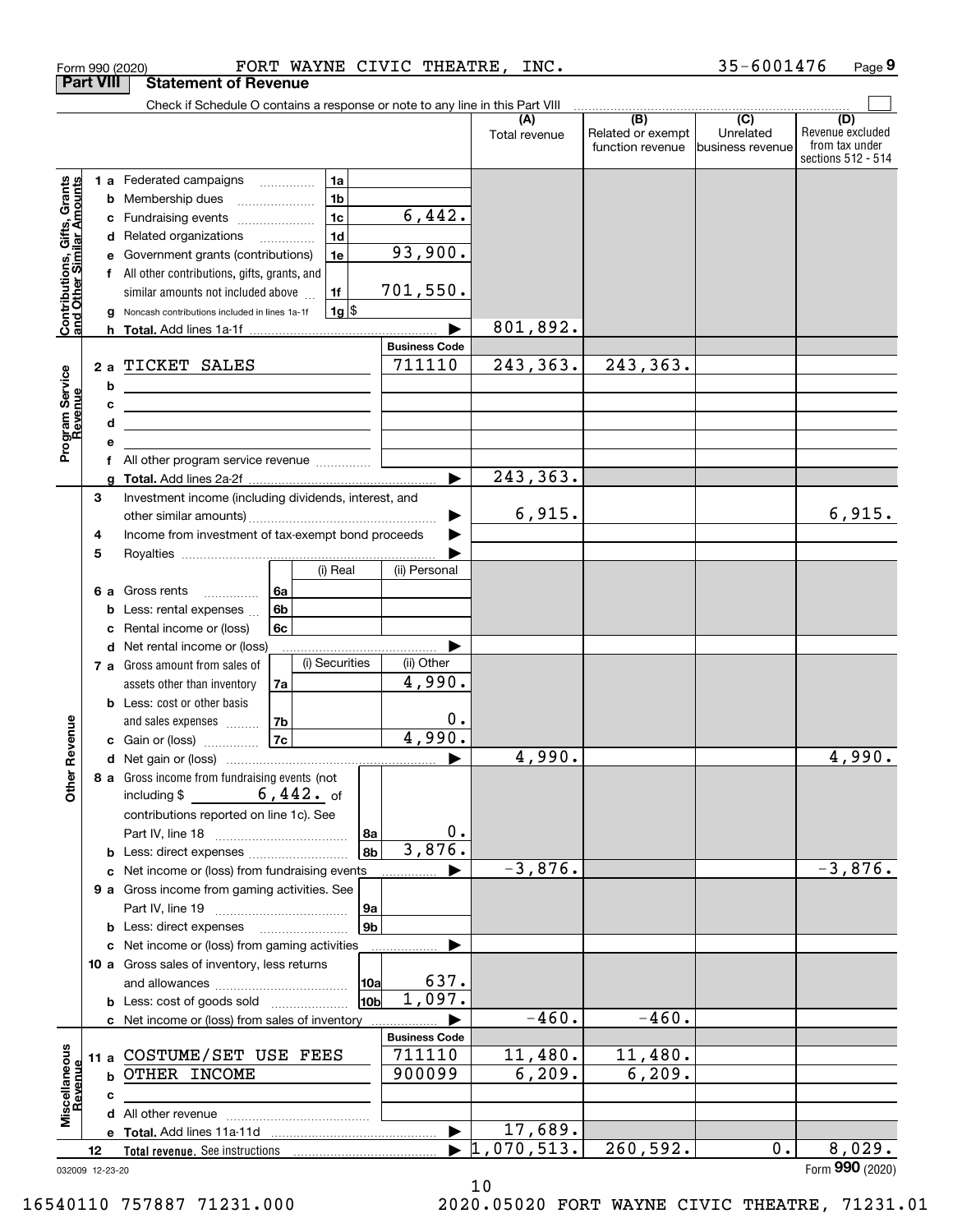Form 990 (2020) Page FORT WAYNE CIVIC THEATRE, INC. 35-6001476 **Part IX Statement of Functional Expenses**

|                   | Section 501(c)(3) and 501(c)(4) organizations must complete all columns. All other organizations must complete column (A).                                                                                 |                       |                                    |                                           |                                |
|-------------------|------------------------------------------------------------------------------------------------------------------------------------------------------------------------------------------------------------|-----------------------|------------------------------------|-------------------------------------------|--------------------------------|
|                   |                                                                                                                                                                                                            |                       |                                    |                                           | $\overline{\mathbf{X}}$        |
|                   | Do not include amounts reported on lines 6b,<br>7b, 8b, 9b, and 10b of Part VIII.                                                                                                                          | (A)<br>Total expenses | (B)<br>Program service<br>expenses | (C)<br>Management and<br>general expenses | (D)<br>Fundraising<br>expenses |
| 1.                | Grants and other assistance to domestic organizations                                                                                                                                                      |                       |                                    |                                           |                                |
|                   | and domestic governments. See Part IV, line 21                                                                                                                                                             |                       |                                    |                                           |                                |
| 2                 | Grants and other assistance to domestic                                                                                                                                                                    |                       |                                    |                                           |                                |
|                   | individuals. See Part IV, line 22                                                                                                                                                                          |                       |                                    |                                           |                                |
| 3                 | Grants and other assistance to foreign                                                                                                                                                                     |                       |                                    |                                           |                                |
|                   | organizations, foreign governments, and foreign                                                                                                                                                            |                       |                                    |                                           |                                |
|                   | individuals. See Part IV, lines 15 and 16                                                                                                                                                                  |                       |                                    |                                           |                                |
| 4                 | Benefits paid to or for members                                                                                                                                                                            |                       |                                    |                                           |                                |
| 5                 | Compensation of current officers, directors,                                                                                                                                                               |                       |                                    |                                           |                                |
|                   | trustees, and key employees                                                                                                                                                                                | 99,231.               | 68,469.                            | 14,885.                                   | 15,877.                        |
| 6                 | Compensation not included above to disqualified                                                                                                                                                            |                       |                                    |                                           |                                |
|                   | persons (as defined under section 4958(f)(1)) and                                                                                                                                                          |                       |                                    |                                           |                                |
|                   | persons described in section 4958(c)(3)(B)                                                                                                                                                                 |                       |                                    |                                           |                                |
| 7                 |                                                                                                                                                                                                            | 255,676.              | 176,417.                           | 38, 351.                                  | 40,908.                        |
| 8                 | Pension plan accruals and contributions (include                                                                                                                                                           |                       |                                    |                                           |                                |
|                   | section 401(k) and 403(b) employer contributions)                                                                                                                                                          |                       |                                    |                                           |                                |
| 9                 |                                                                                                                                                                                                            | 65,444.               | 45,810.<br>24, 162.                | 9,817.<br>$\overline{5,253}$ .            | $\frac{9,817.}{5,603.}$        |
| 10                |                                                                                                                                                                                                            | 35,018.               |                                    |                                           |                                |
| 11                | Fees for services (nonemployees):                                                                                                                                                                          | 9,502.                |                                    |                                           |                                |
| a                 |                                                                                                                                                                                                            | 1,260.                |                                    | 9,502.<br>1,260.                          |                                |
| b                 |                                                                                                                                                                                                            | 14,720.               |                                    | 14,720.                                   |                                |
| c                 |                                                                                                                                                                                                            |                       |                                    |                                           |                                |
| d                 |                                                                                                                                                                                                            |                       |                                    |                                           |                                |
| е                 | Professional fundraising services. See Part IV, line 17                                                                                                                                                    |                       |                                    |                                           |                                |
| f<br>$\mathbf{q}$ | Investment management fees<br>Other. (If line 11g amount exceeds 10% of line 25,                                                                                                                           |                       |                                    |                                           |                                |
|                   | column (A) amount, list line 11g expenses on Sch O.)                                                                                                                                                       |                       |                                    |                                           |                                |
| 12                |                                                                                                                                                                                                            | 40,647.               | 40,647.                            |                                           |                                |
| 13                |                                                                                                                                                                                                            | 16,086.               | 3, 262.                            | 12,824.                                   |                                |
| 14                |                                                                                                                                                                                                            |                       |                                    |                                           |                                |
| 15                |                                                                                                                                                                                                            | 16, 116.              | 16,116.                            |                                           |                                |
| 16                |                                                                                                                                                                                                            | 104, 915.             | 99,669.                            | $\overline{5,246}$ .                      |                                |
| 17                |                                                                                                                                                                                                            |                       |                                    |                                           |                                |
| 18                | Payments of travel or entertainment expenses                                                                                                                                                               |                       |                                    |                                           |                                |
|                   | for any federal, state, or local public officials                                                                                                                                                          |                       |                                    |                                           |                                |
| 19                | Conferences, conventions, and meetings                                                                                                                                                                     |                       |                                    |                                           |                                |
| 20                | Interest                                                                                                                                                                                                   | 205.                  |                                    | 205.                                      |                                |
| 21                |                                                                                                                                                                                                            |                       |                                    |                                           |                                |
| 22                | Depreciation, depletion, and amortization                                                                                                                                                                  | 24,510.               | 17,647.                            | 6,863.                                    |                                |
| 23                | Insurance                                                                                                                                                                                                  | 6, 289.               | 6, 289.                            |                                           |                                |
| 24                | Other expenses. Itemize expenses not covered<br>above (List miscellaneous expenses on line 24e. If<br>line 24e amount exceeds 10% of line 25, column (A)<br>amount, list line 24e expenses on Schedule O.) |                       |                                    |                                           |                                |
| a                 | PRODUCTION EXPENSE                                                                                                                                                                                         | 88,799.               | 88,799.                            |                                           |                                |
| b                 | <b>BOX OFFICE FEES</b>                                                                                                                                                                                     | 19,888.               | 19,888.                            |                                           |                                |
| C                 | ANNUAL MEETING AND AWAR                                                                                                                                                                                    | $\overline{5,784}$ .  |                                    | $\overline{5,784}$ .                      |                                |
| d                 | <b>BAD DEBT</b>                                                                                                                                                                                            | 1,460.                |                                    | 1,460.                                    |                                |
|                   | e All other expenses                                                                                                                                                                                       |                       |                                    |                                           |                                |
| 25                | Total functional expenses. Add lines 1 through 24e                                                                                                                                                         | 805,550.              | 607,175.                           | 126, 170.                                 | 72, 205.                       |
| 26                | <b>Joint costs.</b> Complete this line only if the organization                                                                                                                                            |                       |                                    |                                           |                                |
|                   | reported in column (B) joint costs from a combined                                                                                                                                                         |                       |                                    |                                           |                                |
|                   | educational campaign and fundraising solicitation.                                                                                                                                                         |                       |                                    |                                           |                                |
|                   | Check here $\blacktriangleright$<br>if following SOP 98-2 (ASC 958-720)                                                                                                                                    |                       |                                    |                                           |                                |

11

032010 12-23-20

Form (2020) **990**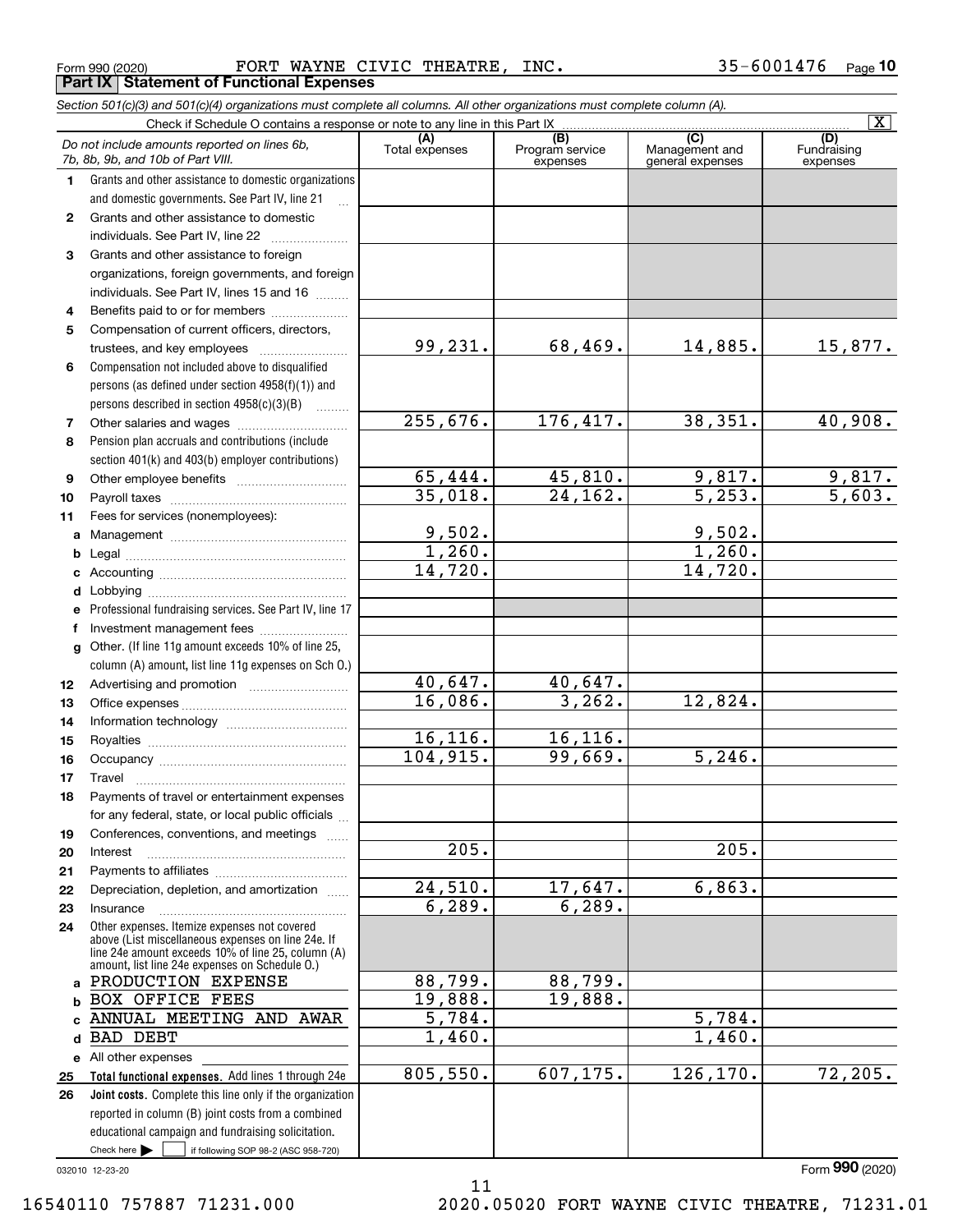**12**

**Part X** | Balance Sheet

Form (2020) **990**

|                   | 3        |                                                                                                                                                                                                                               |                                                                  |                 | 90,000.             | $\mathbf{3}$     | 92,000.                    |
|-------------------|----------|-------------------------------------------------------------------------------------------------------------------------------------------------------------------------------------------------------------------------------|------------------------------------------------------------------|-----------------|---------------------|------------------|----------------------------|
|                   | 4        |                                                                                                                                                                                                                               |                                                                  |                 | 46,345.             | $\overline{4}$   | 176,833.                   |
|                   | 5        | Loans and other receivables from any current or former officer, director,                                                                                                                                                     |                                                                  |                 |                     |                  |                            |
|                   |          | trustee, key employee, creator or founder, substantial contributor, or 35%                                                                                                                                                    |                                                                  |                 |                     |                  |                            |
|                   |          | controlled entity or family member of any of these persons                                                                                                                                                                    |                                                                  |                 |                     | 5                |                            |
|                   | 6        | Loans and other receivables from other disqualified persons (as defined                                                                                                                                                       |                                                                  |                 |                     |                  |                            |
|                   |          | under section $4958(f)(1)$ , and persons described in section $4958(c)(3)(B)$                                                                                                                                                 |                                                                  | 1.1.1.1         |                     | 6                |                            |
|                   | 7        |                                                                                                                                                                                                                               |                                                                  |                 |                     | $\overline{7}$   |                            |
| Assets            | 8        |                                                                                                                                                                                                                               |                                                                  |                 |                     | 8                |                            |
|                   | 9        | Prepaid expenses and deferred charges                                                                                                                                                                                         |                                                                  |                 | 83,331.             | $\boldsymbol{9}$ | 82,107.                    |
|                   |          | <b>10a</b> Land, buildings, and equipment: cost or other                                                                                                                                                                      |                                                                  |                 |                     |                  |                            |
|                   |          | basis. Complete Part VI of Schedule D                                                                                                                                                                                         | 10a                                                              | <u>482,927.</u> |                     |                  |                            |
|                   |          | <b>b</b> Less: accumulated depreciation                                                                                                                                                                                       | -10b l                                                           | 404,889.        | 96,639.             | 10 <sub>c</sub>  | $\frac{78,038.}{354,344.}$ |
|                   | 11       |                                                                                                                                                                                                                               |                                                                  |                 | 269,975.            | 11               |                            |
|                   | 12       |                                                                                                                                                                                                                               |                                                                  |                 |                     | 12               |                            |
|                   | 13       | Investments - program-related. See Part IV, line 11                                                                                                                                                                           |                                                                  |                 |                     | 13               |                            |
|                   | 14       |                                                                                                                                                                                                                               |                                                                  |                 |                     | 14               |                            |
|                   | 15       |                                                                                                                                                                                                                               |                                                                  |                 | 26,147.             | 15               | 20,757.                    |
|                   | 16       |                                                                                                                                                                                                                               |                                                                  |                 | 1,192,359.          | 16               | 1,517,784.                 |
|                   | 17       |                                                                                                                                                                                                                               |                                                                  |                 | 74,393.             | 17               | 77,651.                    |
|                   | 18       |                                                                                                                                                                                                                               |                                                                  |                 |                     | 18               |                            |
|                   | 19       | Deferred revenue material contracts and contracts are contracted and contract and contract are contracted and contract are contracted and contract are contracted and contract are contracted and contract are contracted and |                                                                  |                 | 181,236.            | 19               | 151,996.                   |
|                   | 20       |                                                                                                                                                                                                                               |                                                                  |                 | 20                  |                  |                            |
|                   | 21       | Escrow or custodial account liability. Complete Part IV of Schedule D                                                                                                                                                         |                                                                  |                 |                     | 21               |                            |
|                   | 22       | Loans and other payables to any current or former officer, director,                                                                                                                                                          |                                                                  |                 |                     |                  |                            |
| Liabilities       |          | trustee, key employee, creator or founder, substantial contributor, or 35%                                                                                                                                                    |                                                                  |                 |                     |                  |                            |
|                   |          | controlled entity or family member of any of these persons                                                                                                                                                                    |                                                                  |                 |                     | 22               |                            |
|                   | 23       | Secured mortgages and notes payable to unrelated third parties                                                                                                                                                                |                                                                  |                 |                     | 23               |                            |
|                   | 24       | Unsecured notes and loans payable to unrelated third parties                                                                                                                                                                  |                                                                  |                 |                     | 24               |                            |
|                   | 25       | Other liabilities (including federal income tax, payables to related third                                                                                                                                                    |                                                                  |                 |                     |                  |                            |
|                   |          | parties, and other liabilities not included on lines 17-24). Complete Part X                                                                                                                                                  |                                                                  |                 |                     |                  |                            |
|                   |          | of Schedule D                                                                                                                                                                                                                 |                                                                  |                 | 93,900.<br>349,529. | 25               | $\frac{99,818}{329,465}$   |
|                   | 26       |                                                                                                                                                                                                                               |                                                                  |                 |                     | 26               |                            |
|                   |          | Organizations that follow FASB ASC 958, check here $\triangleright \lfloor X \rfloor$                                                                                                                                         |                                                                  |                 |                     |                  |                            |
|                   |          | and complete lines 27, 28, 32, and 33.                                                                                                                                                                                        |                                                                  |                 | 218,035.            |                  | 454,109.                   |
| Balances          | 27       |                                                                                                                                                                                                                               |                                                                  |                 | 624,795.            | 27               | 734, 210.                  |
| ರ                 | 28       |                                                                                                                                                                                                                               |                                                                  |                 |                     | 28               |                            |
|                   |          | Organizations that do not follow FASB ASC 958, check here $\blacktriangleright$                                                                                                                                               |                                                                  |                 |                     |                  |                            |
|                   |          | and complete lines 29 through 33.                                                                                                                                                                                             |                                                                  |                 |                     | 29               |                            |
| Net Assets or Fun | 29       |                                                                                                                                                                                                                               | Paid-in or capital surplus, or land, building, or equipment fund |                 |                     |                  |                            |
|                   | 30       |                                                                                                                                                                                                                               |                                                                  |                 |                     | 30<br>31         |                            |
|                   | 31       | Retained earnings, endowment, accumulated income, or other funds                                                                                                                                                              |                                                                  |                 | 842,830.            | 32               | $\overline{1,188,319}$ .   |
|                   | 32<br>33 |                                                                                                                                                                                                                               |                                                                  |                 | 1, 192, 359.        | 33               | 1,517,784.                 |
|                   |          |                                                                                                                                                                                                                               |                                                                  |                 |                     |                  |                            |

Form 990 (2020) Page FORT WAYNE CIVIC THEATRE, INC. 35-6001476

Check if Schedule O contains a response or note to any line in this Part X

Cash - non-interest-bearing ~~~~~~~~~~~~~~~~~~~~~~~~~ Savings and temporary cash investments ~~~~~~~~~~~~~~~~~~ **11**

**(A) (B)**

Beginning of year | | End of year

**12**

 $121, 198.$  198,131.

 $458, 724. | 2 | 515, 574.$ 

(B)<br>End of year

 $\mathcal{L}^{\text{max}}$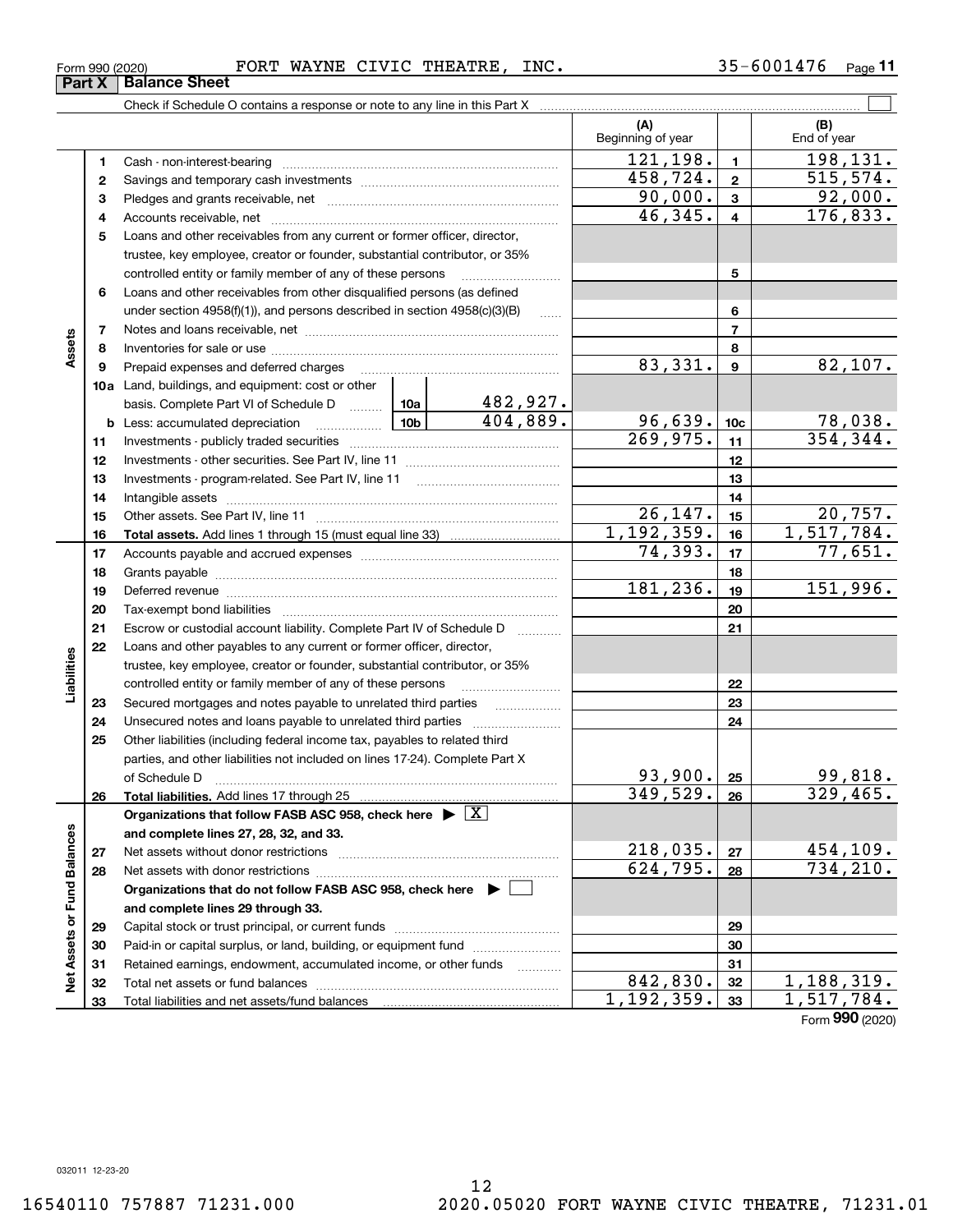|    | FORT WAYNE CIVIC THEATRE, INC.<br>Form 990 (2020)                                                                                                                                                                              |                  | 35-6001476     |          | Page $12$       |
|----|--------------------------------------------------------------------------------------------------------------------------------------------------------------------------------------------------------------------------------|------------------|----------------|----------|-----------------|
|    | Part XI<br>Reconciliation of Net Assets                                                                                                                                                                                        |                  |                |          |                 |
|    |                                                                                                                                                                                                                                |                  |                |          |                 |
|    |                                                                                                                                                                                                                                |                  |                |          |                 |
| 1  |                                                                                                                                                                                                                                | $\mathbf{1}$     | 1,070,513.     |          |                 |
| 2  |                                                                                                                                                                                                                                | $\overline{2}$   |                | 805,550. |                 |
| з  | Revenue less expenses. Subtract line 2 from line 1                                                                                                                                                                             | 3                |                |          | 264,963.        |
| 4  | Net assets or fund balances at beginning of year (must equal Part X, line 32, column (A)) <i>massets</i> or fund balances at beginning of year (must equal Part X, line 32, column (A))                                        | $\overline{4}$   |                |          | 842,830.        |
| 5  |                                                                                                                                                                                                                                | 5                |                |          | 80, 525.        |
| 6  |                                                                                                                                                                                                                                | 6                |                |          |                 |
| 7  |                                                                                                                                                                                                                                | $\overline{7}$   |                |          |                 |
| 8  | Prior period adjustments material contents and content of the content of the content of the content of the content of the content of the content of the content of the content of the content of the content of the content of | 8                |                |          |                 |
| 9  | Other changes in net assets or fund balances (explain on Schedule O)                                                                                                                                                           | 9                |                |          | 0.              |
| 10 | Net assets or fund balances at end of year. Combine lines 3 through 9 (must equal Part X, line 32,                                                                                                                             |                  |                |          |                 |
|    |                                                                                                                                                                                                                                | 10 <sup>10</sup> | 1,188,318.     |          |                 |
|    | Part XII Financial Statements and Reporting                                                                                                                                                                                    |                  |                |          |                 |
|    |                                                                                                                                                                                                                                |                  |                |          | $\vert X \vert$ |
| 1  | $\boxed{\mathbf{X}}$ Accrual<br>Accounting method used to prepare the Form 990: <u>June</u> Cash<br>Other                                                                                                                      |                  |                | Yes      | No              |
|    | If the organization changed its method of accounting from a prior year or checked "Other," explain in Schedule O.                                                                                                              |                  |                |          |                 |
|    | 2a Were the organization's financial statements compiled or reviewed by an independent accountant?                                                                                                                             |                  | 2a             |          | X               |
|    | If "Yes," check a box below to indicate whether the financial statements for the year were compiled or reviewed on a                                                                                                           |                  |                |          |                 |
|    | separate basis, consolidated basis, or both:                                                                                                                                                                                   |                  |                |          |                 |
|    | Both consolidated and separate basis<br>Separate basis<br><b>Consolidated basis</b>                                                                                                                                            |                  |                |          |                 |
|    | <b>b</b> Were the organization's financial statements audited by an independent accountant?                                                                                                                                    |                  | 2 <sub>b</sub> | х        |                 |
|    | If "Yes," check a box below to indicate whether the financial statements for the year were audited on a separate basis,                                                                                                        |                  |                |          |                 |
|    | consolidated basis, or both:                                                                                                                                                                                                   |                  |                |          |                 |
|    | $X$ Separate basis<br>Consolidated basis<br>Both consolidated and separate basis                                                                                                                                               |                  |                |          |                 |
|    | c If "Yes" to line 2a or 2b, does the organization have a committee that assumes responsibility for oversight of the audit,                                                                                                    |                  |                |          |                 |
|    |                                                                                                                                                                                                                                |                  | 2c             | х        |                 |
|    | If the organization changed either its oversight process or selection process during the tax year, explain on Schedule O.                                                                                                      |                  |                |          |                 |
|    | 3a As a result of a federal award, was the organization required to undergo an audit or audits as set forth in the Single Audit                                                                                                |                  |                |          |                 |
|    |                                                                                                                                                                                                                                |                  | 3a             |          | x               |
|    | b If "Yes," did the organization undergo the required audit or audits? If the organization did not undergo the required audit                                                                                                  |                  |                |          |                 |
|    |                                                                                                                                                                                                                                |                  | 3b             | $000 -$  |                 |
|    |                                                                                                                                                                                                                                |                  |                |          |                 |

Form (2020) **990**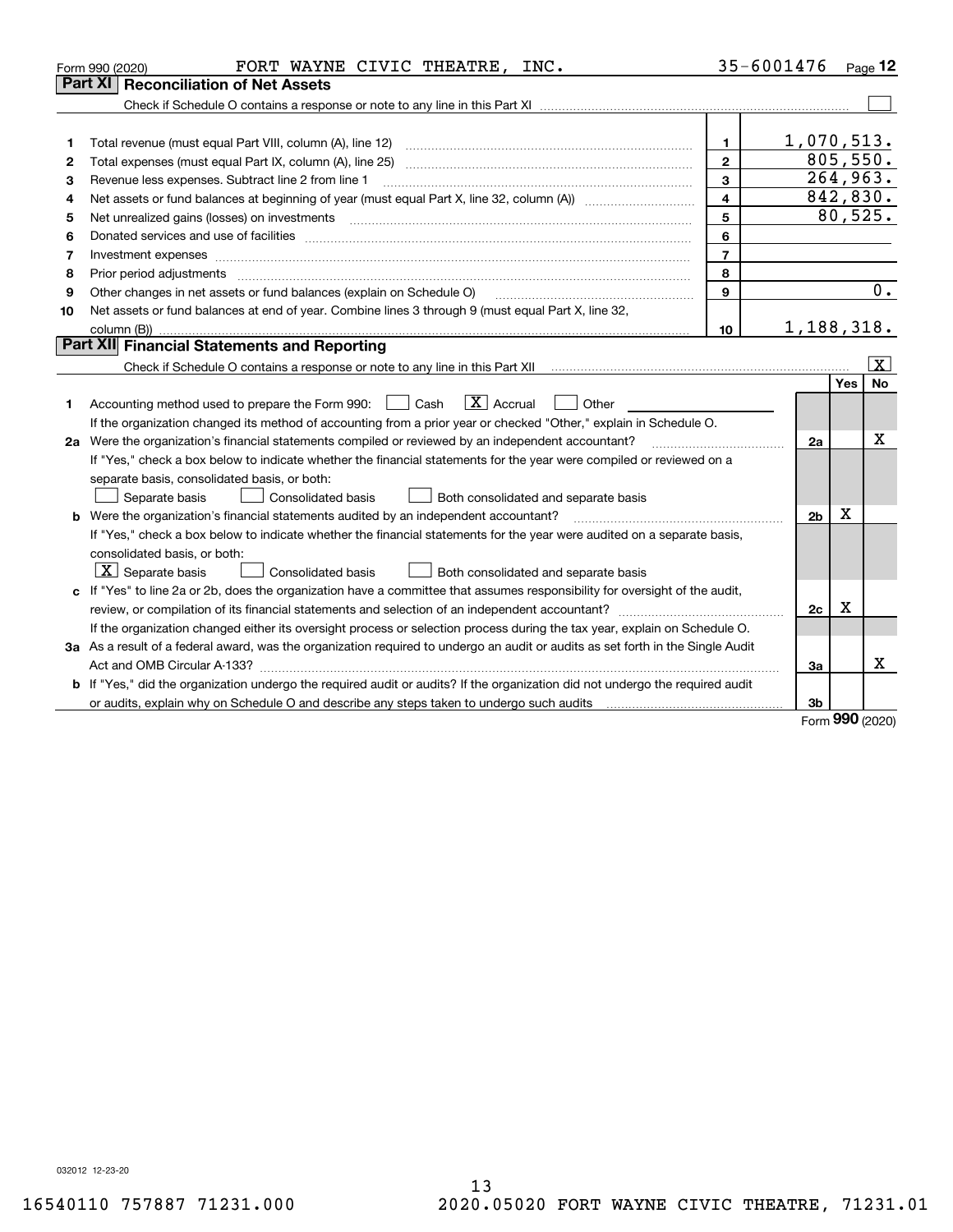| <b>SCHEDULE A</b> |
|-------------------|
|-------------------|

Department of the Treasury Internal Revenue Service

| (Form 990 or 990-EZ) |  |  |  |  |
|----------------------|--|--|--|--|
|----------------------|--|--|--|--|

## **Public Charity Status and Public Support**

**Complete if the organization is a section 501(c)(3) organization or a section 4947(a)(1) nonexempt charitable trust.**

| Attach to Form 990 or Form 990-EZ. |  |  |  |  |
|------------------------------------|--|--|--|--|
|                                    |  |  |  |  |

**| Go to www.irs.gov/Form990 for instructions and the latest information.**

| OMB No 1545-0047                    |
|-------------------------------------|
| 2020                                |
| <b>Open to Public</b><br>Inspection |

|  | Name of the organization |
|--|--------------------------|
|--|--------------------------|

|       | Name of the organization<br><b>Employer identification number</b> |                                                                                                                                              |          |                                |                                                                |     |                            |  |                            |
|-------|-------------------------------------------------------------------|----------------------------------------------------------------------------------------------------------------------------------------------|----------|--------------------------------|----------------------------------------------------------------|-----|----------------------------|--|----------------------------|
|       |                                                                   |                                                                                                                                              |          | FORT WAYNE CIVIC THEATRE, INC. |                                                                |     |                            |  | 35-6001476                 |
|       | Part I                                                            | Reason for Public Charity Status. (All organizations must complete this part.) See instructions.                                             |          |                                |                                                                |     |                            |  |                            |
|       |                                                                   | The organization is not a private foundation because it is: (For lines 1 through 12, check only one box.)                                    |          |                                |                                                                |     |                            |  |                            |
| 1.    |                                                                   | A church, convention of churches, or association of churches described in section 170(b)(1)(A)(i).                                           |          |                                |                                                                |     |                            |  |                            |
| 2     |                                                                   | A school described in section 170(b)(1)(A)(ii). (Attach Schedule E (Form 990 or 990-EZ).)                                                    |          |                                |                                                                |     |                            |  |                            |
| з     |                                                                   | A hospital or a cooperative hospital service organization described in section $170(b)(1)(A)(iii)$ .                                         |          |                                |                                                                |     |                            |  |                            |
| 4     |                                                                   | A medical research organization operated in conjunction with a hospital described in section 170(b)(1)(A)(iii). Enter the hospital's name,   |          |                                |                                                                |     |                            |  |                            |
|       |                                                                   | city, and state:                                                                                                                             |          |                                |                                                                |     |                            |  |                            |
| 5     |                                                                   | An organization operated for the benefit of a college or university owned or operated by a governmental unit described in                    |          |                                |                                                                |     |                            |  |                            |
|       |                                                                   | section 170(b)(1)(A)(iv). (Complete Part II.)                                                                                                |          |                                |                                                                |     |                            |  |                            |
| 6     |                                                                   | A federal, state, or local government or governmental unit described in section 170(b)(1)(A)(v).                                             |          |                                |                                                                |     |                            |  |                            |
|       | $7 \times$                                                        | An organization that normally receives a substantial part of its support from a governmental unit or from the general public described in    |          |                                |                                                                |     |                            |  |                            |
|       |                                                                   | section 170(b)(1)(A)(vi). (Complete Part II.)                                                                                                |          |                                |                                                                |     |                            |  |                            |
| 8     |                                                                   | A community trust described in section 170(b)(1)(A)(vi). (Complete Part II.)                                                                 |          |                                |                                                                |     |                            |  |                            |
| 9     |                                                                   | An agricultural research organization described in section 170(b)(1)(A)(ix) operated in conjunction with a land-grant college                |          |                                |                                                                |     |                            |  |                            |
|       |                                                                   | or university or a non-land-grant college of agriculture (see instructions). Enter the name, city, and state of the college or               |          |                                |                                                                |     |                            |  |                            |
|       |                                                                   | university:                                                                                                                                  |          |                                |                                                                |     |                            |  |                            |
| 10    |                                                                   | An organization that normally receives (1) more than 33 1/3% of its support from contributions, membership fees, and gross receipts from     |          |                                |                                                                |     |                            |  |                            |
|       |                                                                   | activities related to its exempt functions, subject to certain exceptions; and (2) no more than 33 1/3% of its support from gross investment |          |                                |                                                                |     |                            |  |                            |
|       |                                                                   | income and unrelated business taxable income (less section 511 tax) from businesses acquired by the organization after June 30, 1975.        |          |                                |                                                                |     |                            |  |                            |
|       |                                                                   | See section 509(a)(2). (Complete Part III.)                                                                                                  |          |                                |                                                                |     |                            |  |                            |
| 11    |                                                                   | An organization organized and operated exclusively to test for public safety. See section 509(a)(4).                                         |          |                                |                                                                |     |                            |  |                            |
| 12    |                                                                   | An organization organized and operated exclusively for the benefit of, to perform the functions of, or to carry out the purposes of one or   |          |                                |                                                                |     |                            |  |                            |
|       |                                                                   | more publicly supported organizations described in section 509(a)(1) or section 509(a)(2). See section 509(a)(3). Check the box in           |          |                                |                                                                |     |                            |  |                            |
|       |                                                                   | lines 12a through 12d that describes the type of supporting organization and complete lines 12e, 12f, and 12g.                               |          |                                |                                                                |     |                            |  |                            |
|       | a                                                                 | Type I. A supporting organization operated, supervised, or controlled by its supported organization(s), typically by giving                  |          |                                |                                                                |     |                            |  |                            |
|       |                                                                   | the supported organization(s) the power to regularly appoint or elect a majority of the directors or trustees of the supporting              |          |                                |                                                                |     |                            |  |                            |
|       |                                                                   | organization. You must complete Part IV, Sections A and B.                                                                                   |          |                                |                                                                |     |                            |  |                            |
| b     |                                                                   | Type II. A supporting organization supervised or controlled in connection with its supported organization(s), by having                      |          |                                |                                                                |     |                            |  |                            |
|       |                                                                   | control or management of the supporting organization vested in the same persons that control or manage the supported                         |          |                                |                                                                |     |                            |  |                            |
|       |                                                                   | organization(s). You must complete Part IV, Sections A and C.                                                                                |          |                                |                                                                |     |                            |  |                            |
| с     |                                                                   | Type III functionally integrated. A supporting organization operated in connection with, and functionally integrated with,                   |          |                                |                                                                |     |                            |  |                            |
|       |                                                                   | its supported organization(s) (see instructions). You must complete Part IV, Sections A, D, and E.                                           |          |                                |                                                                |     |                            |  |                            |
|       | d                                                                 | Type III non-functionally integrated. A supporting organization operated in connection with its supported organization(s)                    |          |                                |                                                                |     |                            |  |                            |
|       |                                                                   | that is not functionally integrated. The organization generally must satisfy a distribution requirement and an attentiveness                 |          |                                |                                                                |     |                            |  |                            |
|       |                                                                   | requirement (see instructions). You must complete Part IV, Sections A and D, and Part V.                                                     |          |                                |                                                                |     |                            |  |                            |
|       | е                                                                 | Check this box if the organization received a written determination from the IRS that it is a Type I, Type II, Type III                      |          |                                |                                                                |     |                            |  |                            |
|       |                                                                   | functionally integrated, or Type III non-functionally integrated supporting organization.                                                    |          |                                |                                                                |     |                            |  |                            |
|       | f                                                                 | Enter the number of supported organizations                                                                                                  |          |                                |                                                                |     |                            |  |                            |
|       |                                                                   | Provide the following information about the supported organization(s).<br>(i) Name of supported                                              | (ii) EIN | (iii) Type of organization     | (iv) Is the organization listed<br>in your governing document? |     | (v) Amount of monetary     |  | (vi) Amount of other       |
|       |                                                                   | organization                                                                                                                                 |          | (described on lines 1-10       |                                                                |     | support (see instructions) |  | support (see instructions) |
|       |                                                                   |                                                                                                                                              |          | above (see instructions))      | Yes                                                            | No. |                            |  |                            |
|       |                                                                   |                                                                                                                                              |          |                                |                                                                |     |                            |  |                            |
|       |                                                                   |                                                                                                                                              |          |                                |                                                                |     |                            |  |                            |
|       |                                                                   |                                                                                                                                              |          |                                |                                                                |     |                            |  |                            |
|       |                                                                   |                                                                                                                                              |          |                                |                                                                |     |                            |  |                            |
|       |                                                                   |                                                                                                                                              |          |                                |                                                                |     |                            |  |                            |
|       |                                                                   |                                                                                                                                              |          |                                |                                                                |     |                            |  |                            |
|       |                                                                   |                                                                                                                                              |          |                                |                                                                |     |                            |  |                            |
|       |                                                                   |                                                                                                                                              |          |                                |                                                                |     |                            |  |                            |
|       |                                                                   |                                                                                                                                              |          |                                |                                                                |     |                            |  |                            |
| Total |                                                                   |                                                                                                                                              |          |                                |                                                                |     |                            |  |                            |

LHA For Paperwork Reduction Act Notice, see the Instructions for Form 990 or 990-EZ. <sub>032021</sub> o1-25-21 Schedule A (Form 990 or 990-EZ) 2020 14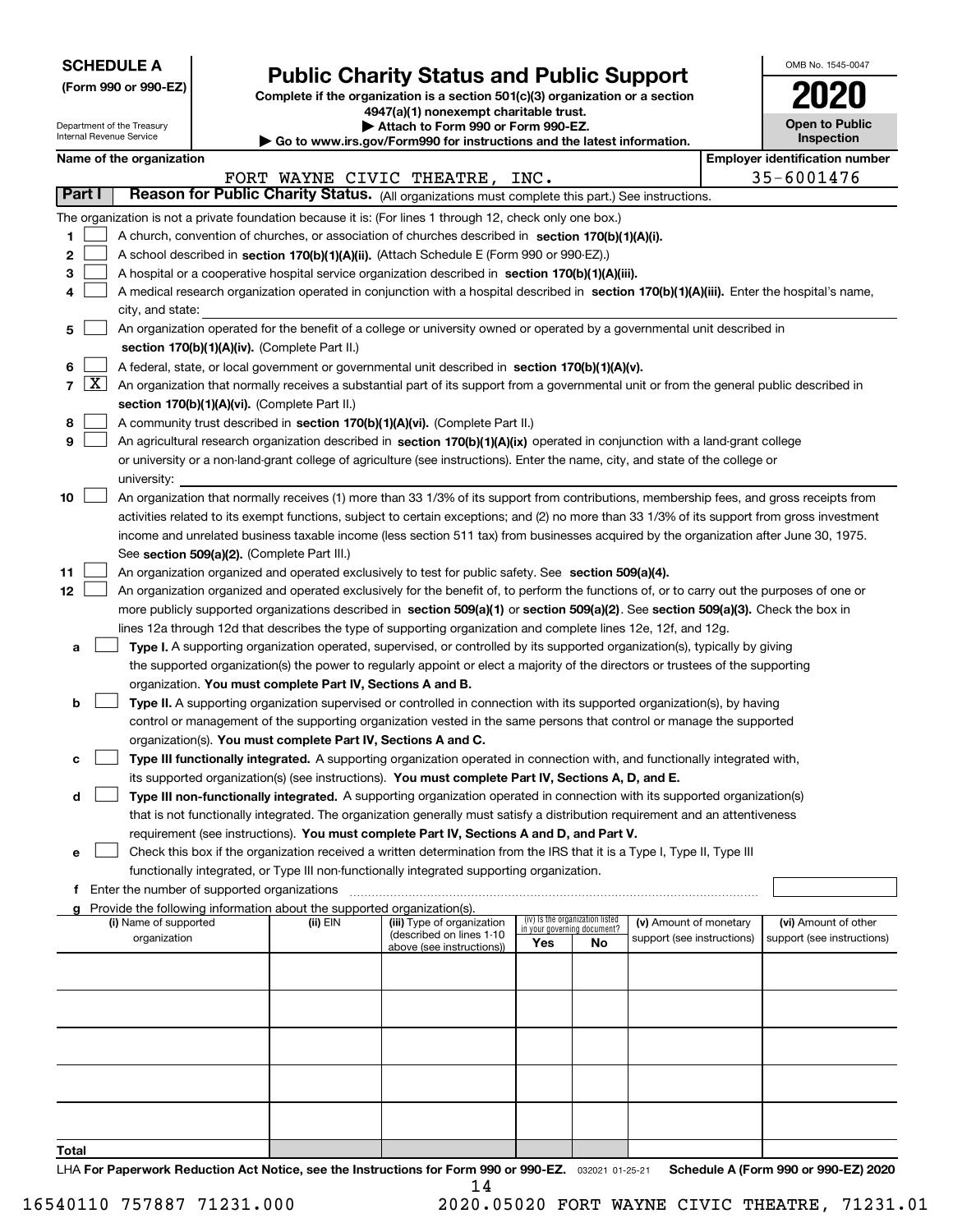#### Schedule A (Form 990 or 990-EZ) 2020 Page FORT WAYNE CIVIC THEATRE, INC. 35-6001476

(Complete only if you checked the box on line 5, 7, or 8 of Part I or if the organization failed to qualify under Part III. If the organization fails to qualify under the tests listed below, please complete Part III.) **Part II** Support Schedule for Organizations Described in Sections 170(b)(1)(A)(iv) and 170(b)(1)(A)(vi)

|    | <b>Section A. Public Support</b>                                                                                                               |                         |                         |            |            |                                      |                                 |
|----|------------------------------------------------------------------------------------------------------------------------------------------------|-------------------------|-------------------------|------------|------------|--------------------------------------|---------------------------------|
|    | Calendar year (or fiscal year beginning in) $\blacktriangleright$                                                                              | (a) 2016                | (b) 2017                | $(c)$ 2018 | $(d)$ 2019 | (e) 2020                             | (f) Total                       |
|    | 1 Gifts, grants, contributions, and                                                                                                            |                         |                         |            |            |                                      |                                 |
|    | membership fees received. (Do not                                                                                                              |                         |                         |            |            |                                      |                                 |
|    | include any "unusual grants.")                                                                                                                 | 464,540.                | 568, 301.               | 631,480.   | 613, 209.  | 922,481.                             | 3200011.                        |
|    | 2 Tax revenues levied for the organ-                                                                                                           |                         |                         |            |            |                                      |                                 |
|    | ization's benefit and either paid to                                                                                                           |                         |                         |            |            |                                      |                                 |
|    | or expended on its behalf                                                                                                                      |                         |                         |            |            |                                      |                                 |
|    | 3 The value of services or facilities                                                                                                          |                         |                         |            |            |                                      |                                 |
|    | furnished by a governmental unit to                                                                                                            |                         |                         |            |            |                                      |                                 |
|    | the organization without charge                                                                                                                |                         |                         |            |            |                                      |                                 |
|    | 4 Total. Add lines 1 through 3                                                                                                                 | 464,540.                | 568,301.                | 631,480.   | 613, 209.  | 922,481.                             | 3200011.                        |
|    | 5 The portion of total contributions                                                                                                           |                         |                         |            |            |                                      |                                 |
|    | by each person (other than a                                                                                                                   |                         |                         |            |            |                                      |                                 |
|    | governmental unit or publicly                                                                                                                  |                         |                         |            |            |                                      |                                 |
|    | supported organization) included                                                                                                               |                         |                         |            |            |                                      |                                 |
|    | on line 1 that exceeds 2% of the                                                                                                               |                         |                         |            |            |                                      |                                 |
|    | amount shown on line 11,                                                                                                                       |                         |                         |            |            |                                      |                                 |
|    | column (f)                                                                                                                                     |                         |                         |            |            |                                      | 647,484.                        |
|    | 6 Public support. Subtract line 5 from line 4.                                                                                                 |                         |                         |            |            |                                      | 2552527.                        |
|    | <b>Section B. Total Support</b>                                                                                                                |                         |                         |            |            |                                      |                                 |
|    | Calendar year (or fiscal year beginning in)                                                                                                    | (a) 2016                | (b) 2017                | $(c)$ 2018 | $(d)$ 2019 | (e) 2020                             | (f) Total                       |
|    | <b>7</b> Amounts from line 4                                                                                                                   | $\overline{464}$ , 540. | $\overline{568}$ , 301. | 631,480.   | 613,209.   | 922,481.                             | 3200011.                        |
|    | 8 Gross income from interest,                                                                                                                  |                         |                         |            |            |                                      |                                 |
|    | dividends, payments received on                                                                                                                |                         |                         |            |            |                                      |                                 |
|    | securities loans, rents, royalties,                                                                                                            |                         |                         |            |            |                                      |                                 |
|    | and income from similar sources                                                                                                                | 6,580.                  | 5,047.                  | 1,232.     | 14,553.    | 6,915.                               | 34,327.                         |
|    | 9 Net income from unrelated business                                                                                                           |                         |                         |            |            |                                      |                                 |
|    | activities, whether or not the                                                                                                                 |                         |                         |            |            |                                      |                                 |
|    | business is regularly carried on                                                                                                               |                         |                         |            |            |                                      |                                 |
|    | <b>10</b> Other income. Do not include gain                                                                                                    |                         |                         |            |            |                                      |                                 |
|    | or loss from the sale of capital                                                                                                               |                         |                         |            |            |                                      |                                 |
|    | assets (Explain in Part VI.) <b>Constant</b>                                                                                                   |                         |                         |            |            |                                      |                                 |
|    | 11 Total support. Add lines 7 through 10                                                                                                       |                         |                         |            |            |                                      | 3234338.                        |
|    | 12 Gross receipts from related activities, etc. (see instructions)                                                                             |                         |                         |            |            | 12                                   | 2,328,564.                      |
|    | 13 First 5 years. If the Form 990 is for the organization's first, second, third, fourth, or fifth tax year as a section 501(c)(3)             |                         |                         |            |            |                                      |                                 |
|    | organization, check this box and stop here                                                                                                     |                         |                         |            |            |                                      |                                 |
|    | <b>Section C. Computation of Public Support Percentage</b>                                                                                     |                         |                         |            |            |                                      |                                 |
|    | 14 Public support percentage for 2020 (line 6, column (f), divided by line 11, column (f) <i>mummumumum</i>                                    |                         |                         |            |            | 14                                   | 78.92<br>$\frac{9}{6}$          |
|    |                                                                                                                                                |                         |                         |            |            | 15                                   | 76.85<br>%                      |
|    | 16a 33 1/3% support test - 2020. If the organization did not check the box on line 13, and line 14 is 33 1/3% or more, check this box and      |                         |                         |            |            |                                      |                                 |
|    | stop here. The organization qualifies as a publicly supported organization                                                                     |                         |                         |            |            |                                      | $\blacktriangleright$ $\vert$ X |
|    | b 33 1/3% support test - 2019. If the organization did not check a box on line 13 or 16a, and line 15 is 33 1/3% or more, check this box       |                         |                         |            |            |                                      |                                 |
|    | and stop here. The organization qualifies as a publicly supported organization                                                                 |                         |                         |            |            |                                      |                                 |
|    | 17a 10% -facts-and-circumstances test - 2020. If the organization did not check a box on line 13, 16a, or 16b, and line 14 is 10% or more,     |                         |                         |            |            |                                      |                                 |
|    | and if the organization meets the facts-and-circumstances test, check this box and stop here. Explain in Part VI how the organization          |                         |                         |            |            |                                      |                                 |
|    | meets the facts-and-circumstances test. The organization qualifies as a publicly supported organization                                        |                         |                         |            |            |                                      |                                 |
|    | <b>b 10% -facts-and-circumstances test - 2019.</b> If the organization did not check a box on line 13, 16a, 16b, or 17a, and line 15 is 10% or |                         |                         |            |            |                                      |                                 |
|    | more, and if the organization meets the facts-and-circumstances test, check this box and stop here. Explain in Part VI how the                 |                         |                         |            |            |                                      |                                 |
|    | organization meets the facts-and-circumstances test. The organization qualifies as a publicly supported organization                           |                         |                         |            |            |                                      |                                 |
| 18 | Private foundation. If the organization did not check a box on line 13, 16a, 16b, 17a, or 17b, check this box and see instructions             |                         |                         |            |            |                                      |                                 |
|    |                                                                                                                                                |                         |                         |            |            | Schedule A (Form 990 or 990-F7) 2020 |                                 |

**Schedule A (Form 990 or 990-EZ) 2020**

032022 01-25-21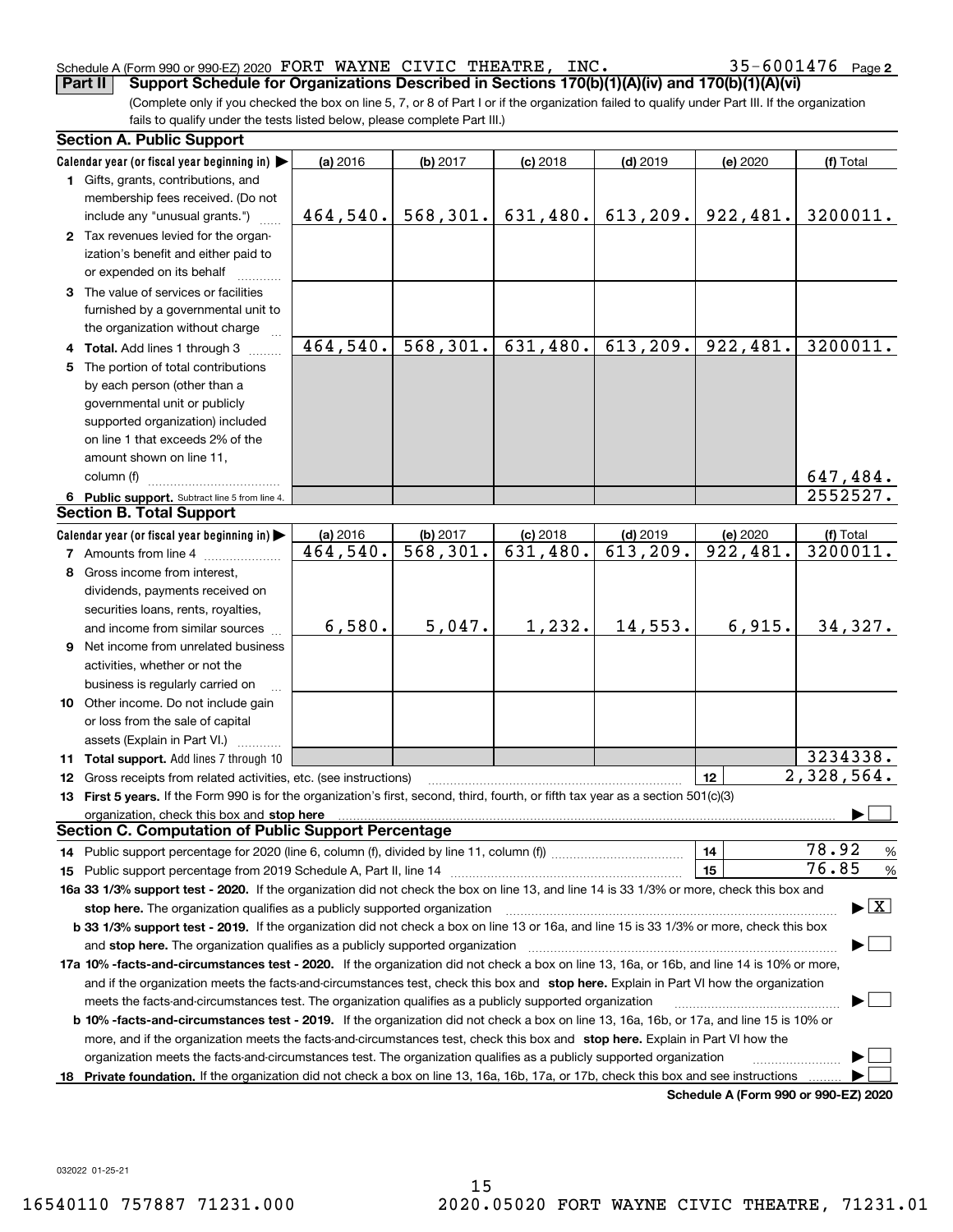#### Schedule A (Form 990 or 990-EZ) 2020 Page FORT WAYNE CIVIC THEATRE, INC. 35-6001476 **Part III Support Schedule for Organizations Described in Section 509(a)(2)**

(Complete only if you checked the box on line 10 of Part I or if the organization failed to qualify under Part II. If the organization fails to qualify under the tests listed below, please complete Part II.)

|    | <b>Section A. Public Support</b>                                                                                                                                                                                                    |          |            |            |            |          |                                      |
|----|-------------------------------------------------------------------------------------------------------------------------------------------------------------------------------------------------------------------------------------|----------|------------|------------|------------|----------|--------------------------------------|
|    | Calendar year (or fiscal year beginning in) $\blacktriangleright$                                                                                                                                                                   | (a) 2016 | (b) $2017$ | $(c)$ 2018 | $(d)$ 2019 | (e) 2020 | (f) Total                            |
|    | 1 Gifts, grants, contributions, and                                                                                                                                                                                                 |          |            |            |            |          |                                      |
|    | membership fees received. (Do not                                                                                                                                                                                                   |          |            |            |            |          |                                      |
|    | include any "unusual grants.")                                                                                                                                                                                                      |          |            |            |            |          |                                      |
|    | <b>2</b> Gross receipts from admissions,<br>merchandise sold or services per-<br>formed, or facilities furnished in<br>any activity that is related to the<br>organization's tax-exempt purpose                                     |          |            |            |            |          |                                      |
|    | 3 Gross receipts from activities that<br>are not an unrelated trade or bus-                                                                                                                                                         |          |            |            |            |          |                                      |
|    | iness under section 513                                                                                                                                                                                                             |          |            |            |            |          |                                      |
|    | 4 Tax revenues levied for the organ-                                                                                                                                                                                                |          |            |            |            |          |                                      |
|    | ization's benefit and either paid to<br>or expended on its behalf                                                                                                                                                                   |          |            |            |            |          |                                      |
|    | 5 The value of services or facilities                                                                                                                                                                                               |          |            |            |            |          |                                      |
|    | furnished by a governmental unit to                                                                                                                                                                                                 |          |            |            |            |          |                                      |
|    | the organization without charge                                                                                                                                                                                                     |          |            |            |            |          |                                      |
|    | <b>6 Total.</b> Add lines 1 through 5                                                                                                                                                                                               |          |            |            |            |          |                                      |
|    | 7a Amounts included on lines 1, 2, and                                                                                                                                                                                              |          |            |            |            |          |                                      |
|    | 3 received from disqualified persons                                                                                                                                                                                                |          |            |            |            |          |                                      |
|    | <b>b</b> Amounts included on lines 2 and 3 received<br>from other than disqualified persons that<br>exceed the greater of \$5,000 or 1% of the<br>amount on line 13 for the year                                                    |          |            |            |            |          |                                      |
|    | c Add lines 7a and 7b                                                                                                                                                                                                               |          |            |            |            |          |                                      |
|    | 8 Public support. (Subtract line 7c from line 6.)                                                                                                                                                                                   |          |            |            |            |          |                                      |
|    | <b>Section B. Total Support</b>                                                                                                                                                                                                     |          |            |            |            |          |                                      |
|    | Calendar year (or fiscal year beginning in)                                                                                                                                                                                         | (a) 2016 | (b) 2017   | $(c)$ 2018 | $(d)$ 2019 | (e) 2020 | (f) Total                            |
|    | 9 Amounts from line 6                                                                                                                                                                                                               |          |            |            |            |          |                                      |
|    | 10a Gross income from interest,<br>dividends, payments received on<br>securities loans, rents, royalties,<br>and income from similar sources                                                                                        |          |            |            |            |          |                                      |
|    | <b>b</b> Unrelated business taxable income                                                                                                                                                                                          |          |            |            |            |          |                                      |
|    | (less section 511 taxes) from businesses                                                                                                                                                                                            |          |            |            |            |          |                                      |
|    | acquired after June 30, 1975<br>$\frac{1}{2}$                                                                                                                                                                                       |          |            |            |            |          |                                      |
|    | c Add lines 10a and 10b                                                                                                                                                                                                             |          |            |            |            |          |                                      |
|    | 11 Net income from unrelated business<br>activities not included in line 10b.<br>whether or not the business is<br>regularly carried on                                                                                             |          |            |            |            |          |                                      |
|    | 12 Other income. Do not include gain<br>or loss from the sale of capital<br>assets (Explain in Part VI.)                                                                                                                            |          |            |            |            |          |                                      |
|    | <b>13</b> Total support. (Add lines 9, 10c, 11, and 12.)                                                                                                                                                                            |          |            |            |            |          |                                      |
|    | 14 First 5 years. If the Form 990 is for the organization's first, second, third, fourth, or fifth tax year as a section 501(c)(3) organization,                                                                                    |          |            |            |            |          |                                      |
|    | check this box and <b>stop here</b> measurement contracts and a structure of the state of the state of the state of the state of the state of the state of the state of the state of the state of the state of the state of the sta |          |            |            |            |          |                                      |
|    | Section C. Computation of Public Support Percentage                                                                                                                                                                                 |          |            |            |            |          |                                      |
|    | 15 Public support percentage for 2020 (line 8, column (f), divided by line 13, column (f))                                                                                                                                          |          |            |            |            | 15       | %                                    |
|    | 16 Public support percentage from 2019 Schedule A, Part III, line 15                                                                                                                                                                |          |            |            |            | 16       | %                                    |
|    | <b>Section D. Computation of Investment Income Percentage</b>                                                                                                                                                                       |          |            |            |            |          |                                      |
|    | 17 Investment income percentage for 2020 (line 10c, column (f), divided by line 13, column (f))                                                                                                                                     |          |            |            |            | 17       | %                                    |
|    | 18 Investment income percentage from 2019 Schedule A, Part III, line 17                                                                                                                                                             |          |            |            |            | 18       | %                                    |
|    | 19a 33 1/3% support tests - 2020. If the organization did not check the box on line 14, and line 15 is more than 33 1/3%, and line 17 is not                                                                                        |          |            |            |            |          |                                      |
|    | more than 33 1/3%, check this box and stop here. The organization qualifies as a publicly supported organization                                                                                                                    |          |            |            |            |          |                                      |
|    | <b>b 33 1/3% support tests - 2019.</b> If the organization did not check a box on line 14 or line 19a, and line 16 is more than 33 1/3%, and                                                                                        |          |            |            |            |          |                                      |
|    | line 18 is not more than 33 1/3%, check this box and stop here. The organization qualifies as a publicly supported organization                                                                                                     |          |            |            |            |          |                                      |
| 20 | <b>Private foundation.</b> If the organization did not check a box on line 14, 19a, or 19b, check this box and see instructions                                                                                                     |          |            |            |            |          |                                      |
|    | 032023 01-25-21                                                                                                                                                                                                                     |          | 16         |            |            |          | Schedule A (Form 990 or 990-EZ) 2020 |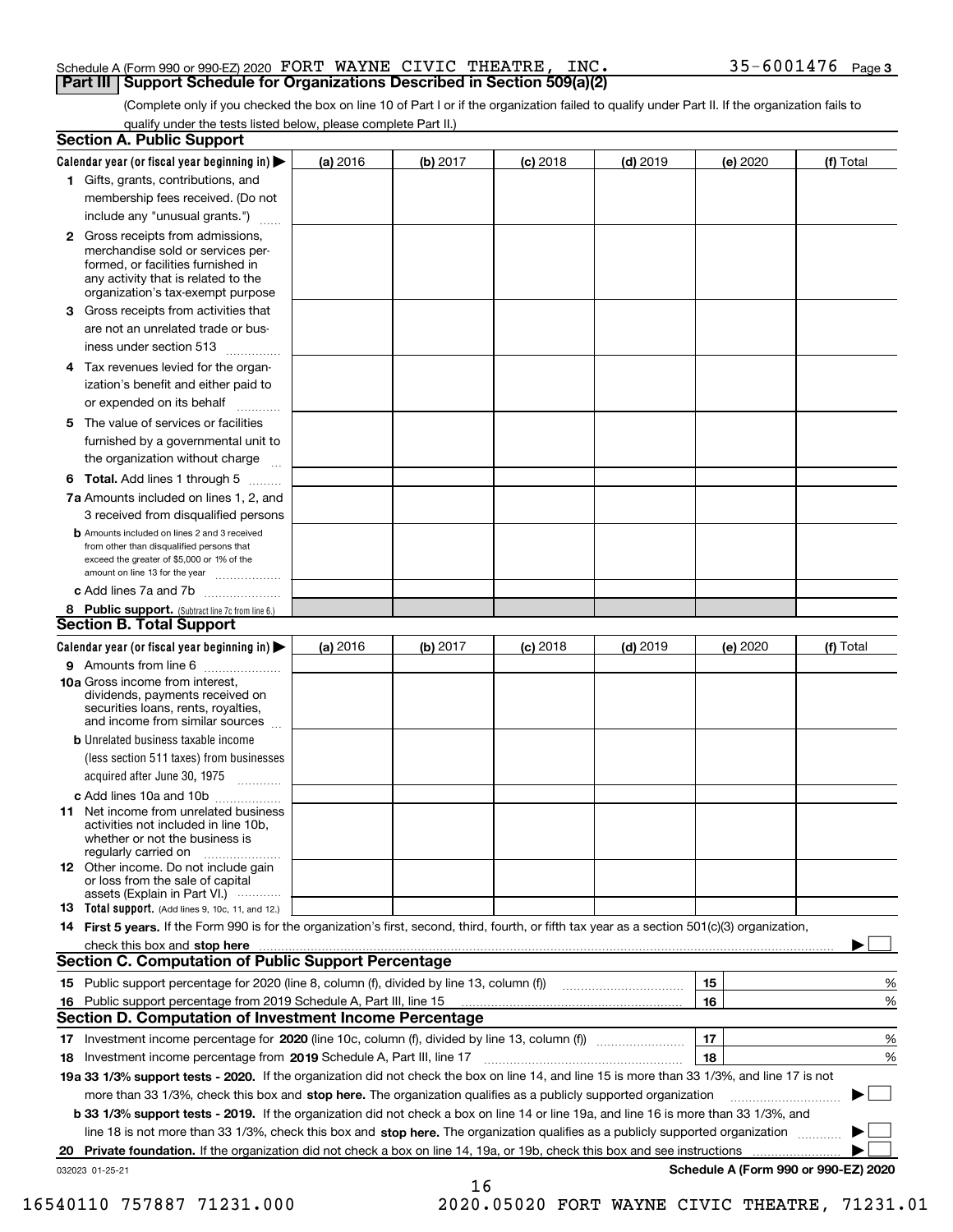**1**

**2**

**3a**

**3b**

**3c**

**4a**

**4b**

**4c**

**5a**

**5b5c**

**6**

**7**

**8**

**9a**

**9b**

**9c**

**10a**

**10b**

**YesNo**

## **Part IV Supporting Organizations**

(Complete only if you checked a box in line 12 on Part I. If you checked box 12a, Part I, complete Sections A and B. If you checked box 12b, Part I, complete Sections A and C. If you checked box 12c, Part I, complete Sections A, D, and E. If you checked box 12d, Part I, complete Sections A and D, and complete Part V.)

### **Section A. All Supporting Organizations**

- **1** Are all of the organization's supported organizations listed by name in the organization's governing documents? If "No," describe in **Part VI** how the supported organizations are designated. If designated by *class or purpose, describe the designation. If historic and continuing relationship, explain.*
- **2** Did the organization have any supported organization that does not have an IRS determination of status under section 509(a)(1) or (2)? If "Yes," explain in Part VI how the organization determined that the supported *organization was described in section 509(a)(1) or (2).*
- **3a** Did the organization have a supported organization described in section 501(c)(4), (5), or (6)? If "Yes," answer *lines 3b and 3c below.*
- **b** Did the organization confirm that each supported organization qualified under section 501(c)(4), (5), or (6) and satisfied the public support tests under section 509(a)(2)? If "Yes," describe in **Part VI** when and how the *organization made the determination.*
- **c**Did the organization ensure that all support to such organizations was used exclusively for section 170(c)(2)(B) purposes? If "Yes," explain in **Part VI** what controls the organization put in place to ensure such use.
- **4a***If* Was any supported organization not organized in the United States ("foreign supported organization")? *"Yes," and if you checked box 12a or 12b in Part I, answer lines 4b and 4c below.*
- **b** Did the organization have ultimate control and discretion in deciding whether to make grants to the foreign supported organization? If "Yes," describe in **Part VI** how the organization had such control and discretion *despite being controlled or supervised by or in connection with its supported organizations.*
- **c** Did the organization support any foreign supported organization that does not have an IRS determination under sections 501(c)(3) and 509(a)(1) or (2)? If "Yes," explain in **Part VI** what controls the organization used *to ensure that all support to the foreign supported organization was used exclusively for section 170(c)(2)(B) purposes.*
- **5a** Did the organization add, substitute, or remove any supported organizations during the tax year? If "Yes," answer lines 5b and 5c below (if applicable). Also, provide detail in **Part VI,** including (i) the names and EIN *numbers of the supported organizations added, substituted, or removed; (ii) the reasons for each such action; (iii) the authority under the organization's organizing document authorizing such action; and (iv) how the action was accomplished (such as by amendment to the organizing document).*
- **b** Type I or Type II only. Was any added or substituted supported organization part of a class already designated in the organization's organizing document?
- **cSubstitutions only.**  Was the substitution the result of an event beyond the organization's control?
- **6** Did the organization provide support (whether in the form of grants or the provision of services or facilities) to **Part VI.** *If "Yes," provide detail in* support or benefit one or more of the filing organization's supported organizations? anyone other than (i) its supported organizations, (ii) individuals that are part of the charitable class benefited by one or more of its supported organizations, or (iii) other supporting organizations that also
- **7**Did the organization provide a grant, loan, compensation, or other similar payment to a substantial contributor *If "Yes," complete Part I of Schedule L (Form 990 or 990-EZ).* regard to a substantial contributor? (as defined in section 4958(c)(3)(C)), a family member of a substantial contributor, or a 35% controlled entity with
- **8** Did the organization make a loan to a disqualified person (as defined in section 4958) not described in line 7? *If "Yes," complete Part I of Schedule L (Form 990 or 990-EZ).*
- **9a** Was the organization controlled directly or indirectly at any time during the tax year by one or more in section 509(a)(1) or (2))? If "Yes," *provide detail in* <code>Part VI.</code> disqualified persons, as defined in section 4946 (other than foundation managers and organizations described
- **b** Did one or more disqualified persons (as defined in line 9a) hold a controlling interest in any entity in which the supporting organization had an interest? If "Yes," provide detail in P**art VI**.
- **c**Did a disqualified person (as defined in line 9a) have an ownership interest in, or derive any personal benefit from, assets in which the supporting organization also had an interest? If "Yes," provide detail in P**art VI.**
- **10a** Was the organization subject to the excess business holdings rules of section 4943 because of section supporting organizations)? If "Yes," answer line 10b below. 4943(f) (regarding certain Type II supporting organizations, and all Type III non-functionally integrated
- **b** Did the organization have any excess business holdings in the tax year? (Use Schedule C, Form 4720, to *determine whether the organization had excess business holdings.)*

17

032024 01-25-21

**Schedule A (Form 990 or 990-EZ) 2020**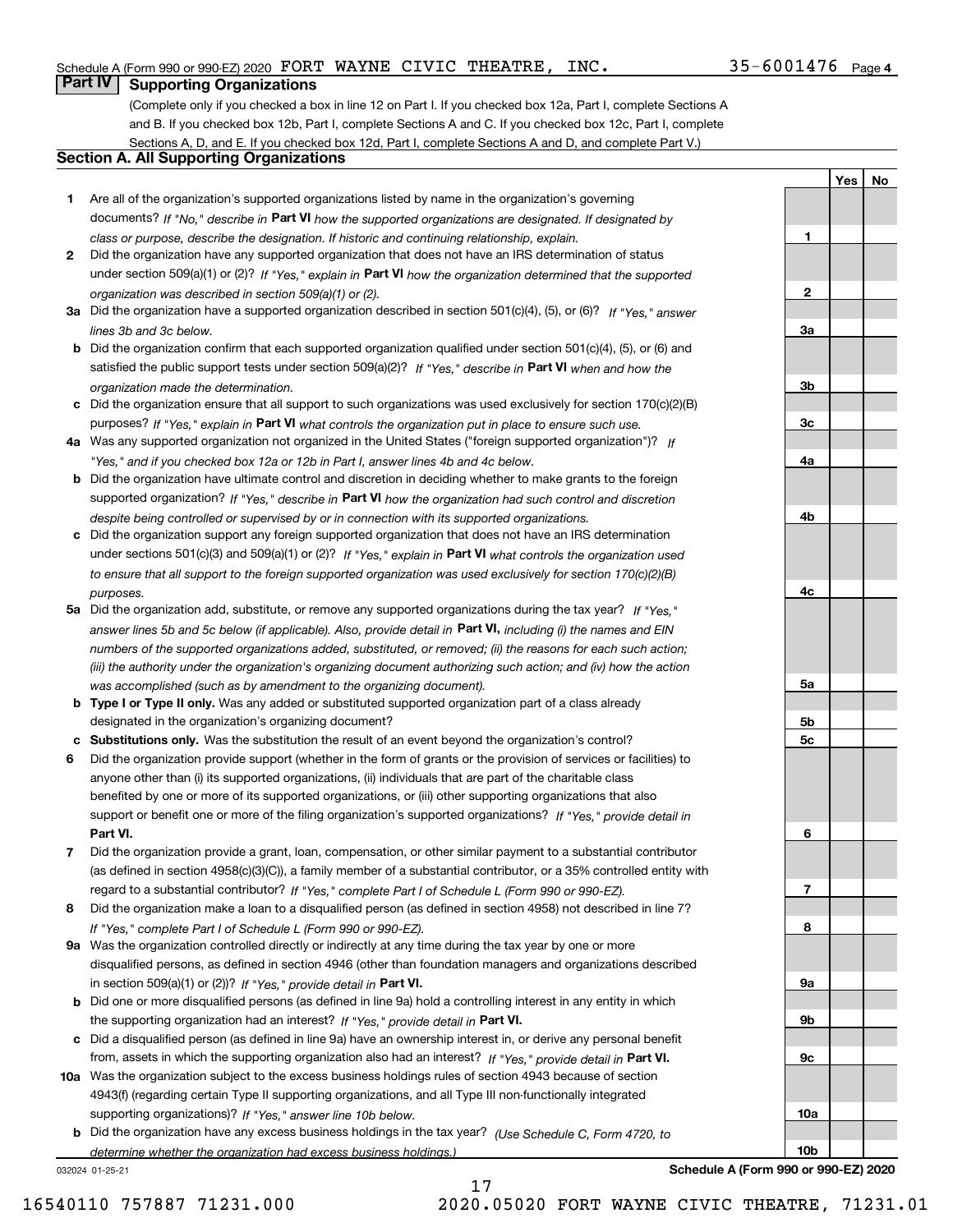#### Schedule A (Form 990 or 990-EZ) 2020 Page FORT WAYNE CIVIC THEATRE, INC. 35-6001476

|         | Part IV | <b>Supporting Organizations</b> (continued)                                                                                                                                                                                                                |                 |     |    |
|---------|---------|------------------------------------------------------------------------------------------------------------------------------------------------------------------------------------------------------------------------------------------------------------|-----------------|-----|----|
|         |         |                                                                                                                                                                                                                                                            |                 | Yes | No |
| 11      |         | Has the organization accepted a gift or contribution from any of the following persons?                                                                                                                                                                    |                 |     |    |
|         |         | a A person who directly or indirectly controls, either alone or together with persons described in lines 11b and                                                                                                                                           |                 |     |    |
|         |         | 11c below, the governing body of a supported organization?                                                                                                                                                                                                 | 11a             |     |    |
|         |         | <b>b</b> A family member of a person described in line 11a above?                                                                                                                                                                                          | 11 <sub>b</sub> |     |    |
|         |         | c A 35% controlled entity of a person described in line 11a or 11b above? If "Yes" to line 11a, 11b, or 11c, provide                                                                                                                                       |                 |     |    |
|         |         | detail in Part VI.                                                                                                                                                                                                                                         | 11c             |     |    |
|         |         | <b>Section B. Type I Supporting Organizations</b>                                                                                                                                                                                                          |                 |     |    |
|         |         |                                                                                                                                                                                                                                                            |                 | Yes | No |
| 1       |         | Did the governing body, members of the governing body, officers acting in their official capacity, or membership of one or                                                                                                                                 |                 |     |    |
|         |         | more supported organizations have the power to regularly appoint or elect at least a majority of the organization's officers,                                                                                                                              |                 |     |    |
|         |         | directors, or trustees at all times during the tax year? If "No," describe in Part VI how the supported organization(s)                                                                                                                                    |                 |     |    |
|         |         | effectively operated, supervised, or controlled the organization's activities. If the organization had more than one supported<br>organization, describe how the powers to appoint and/or remove officers, directors, or trustees were allocated among the |                 |     |    |
|         |         | supported organizations and what conditions or restrictions, if any, applied to such powers during the tax year.                                                                                                                                           | 1               |     |    |
| 2       |         | Did the organization operate for the benefit of any supported organization other than the supported                                                                                                                                                        |                 |     |    |
|         |         | organization(s) that operated, supervised, or controlled the supporting organization? If "Yes," explain in                                                                                                                                                 |                 |     |    |
|         |         | Part VI how providing such benefit carried out the purposes of the supported organization(s) that operated,                                                                                                                                                |                 |     |    |
|         |         | supervised, or controlled the supporting organization.                                                                                                                                                                                                     | 2               |     |    |
|         |         | <b>Section C. Type II Supporting Organizations</b>                                                                                                                                                                                                         |                 |     |    |
|         |         |                                                                                                                                                                                                                                                            |                 | Yes | No |
| 1.      |         | Were a majority of the organization's directors or trustees during the tax year also a majority of the directors                                                                                                                                           |                 |     |    |
|         |         | or trustees of each of the organization's supported organization(s)? If "No," describe in Part VI how control                                                                                                                                              |                 |     |    |
|         |         | or management of the supporting organization was vested in the same persons that controlled or managed                                                                                                                                                     |                 |     |    |
|         |         | the supported organization(s).                                                                                                                                                                                                                             | 1               |     |    |
|         |         | <b>Section D. All Type III Supporting Organizations</b>                                                                                                                                                                                                    |                 |     |    |
|         |         |                                                                                                                                                                                                                                                            |                 | Yes | No |
| 1.      |         | Did the organization provide to each of its supported organizations, by the last day of the fifth month of the                                                                                                                                             |                 |     |    |
|         |         | organization's tax year, (i) a written notice describing the type and amount of support provided during the prior tax                                                                                                                                      |                 |     |    |
|         |         | year, (ii) a copy of the Form 990 that was most recently filed as of the date of notification, and (iii) copies of the                                                                                                                                     |                 |     |    |
|         |         | organization's governing documents in effect on the date of notification, to the extent not previously provided?                                                                                                                                           | 1               |     |    |
| 2       |         | Were any of the organization's officers, directors, or trustees either (i) appointed or elected by the supported                                                                                                                                           |                 |     |    |
|         |         | organization(s) or (ii) serving on the governing body of a supported organization? If "No," explain in Part VI how                                                                                                                                         |                 |     |    |
|         |         | the organization maintained a close and continuous working relationship with the supported organization(s).                                                                                                                                                | 2               |     |    |
| 3       |         | By reason of the relationship described in line 2, above, did the organization's supported organizations have a                                                                                                                                            |                 |     |    |
|         |         | significant voice in the organization's investment policies and in directing the use of the organization's                                                                                                                                                 |                 |     |    |
|         |         | income or assets at all times during the tax year? If "Yes," describe in Part VI the role the organization's                                                                                                                                               |                 |     |    |
|         |         | supported organizations played in this regard.<br>Section E. Type III Functionally Integrated Supporting Organizations                                                                                                                                     | з               |     |    |
|         |         |                                                                                                                                                                                                                                                            |                 |     |    |
| 1.<br>a |         | Check the box next to the method that the organization used to satisfy the Integral Part Test during the year (see instructions).<br>The organization satisfied the Activities Test. Complete line 2 below.                                                |                 |     |    |
| b       |         | The organization is the parent of each of its supported organizations. Complete line 3 below.                                                                                                                                                              |                 |     |    |
| c       |         | The organization supported a governmental entity. Describe in Part VI how you supported a governmental entity (see instructions)                                                                                                                           |                 |     |    |
| 2       |         | Activities Test. Answer lines 2a and 2b below.                                                                                                                                                                                                             |                 | Yes | No |
| а       |         | Did substantially all of the organization's activities during the tax year directly further the exempt purposes of                                                                                                                                         |                 |     |    |
|         |         | the supported organization(s) to which the organization was responsive? If "Yes." then in Part VI identify                                                                                                                                                 |                 |     |    |
|         |         | those supported organizations and explain how these activities directly furthered their exempt purposes,                                                                                                                                                   |                 |     |    |
|         |         | how the organization was responsive to those supported organizations, and how the organization determined                                                                                                                                                  |                 |     |    |
|         |         | that these activities constituted substantially all of its activities.                                                                                                                                                                                     | 2a              |     |    |
| b       |         | Did the activities described in line 2a, above, constitute activities that, but for the organization's involvement,                                                                                                                                        |                 |     |    |
|         |         | one or more of the organization's supported organization(s) would have been engaged in? If "Yes," explain in                                                                                                                                               |                 |     |    |

**Part VI**  *the reasons for the organization's position that its supported organization(s) would have engaged in these activities but for the organization's involvement.*

**3** Parent of Supported Organizations. Answer lines 3a and 3b below.

**a** Did the organization have the power to regularly appoint or elect a majority of the officers, directors, or trustees of each of the supported organizations? If "Yes" or "No" provide details in **Part VI.** 

032025 01-25-21 **b** Did the organization exercise a substantial degree of direction over the policies, programs, and activities of each of its supported organizations? If "Yes," describe in Part VI the role played by the organization in this regard.

**Schedule A (Form 990 or 990-EZ) 2020**

**2b**

**3a**

**3b**

16540110 757887 71231.000 2020.05020 FORT WAYNE CIVIC THEATRE, 71231.01

18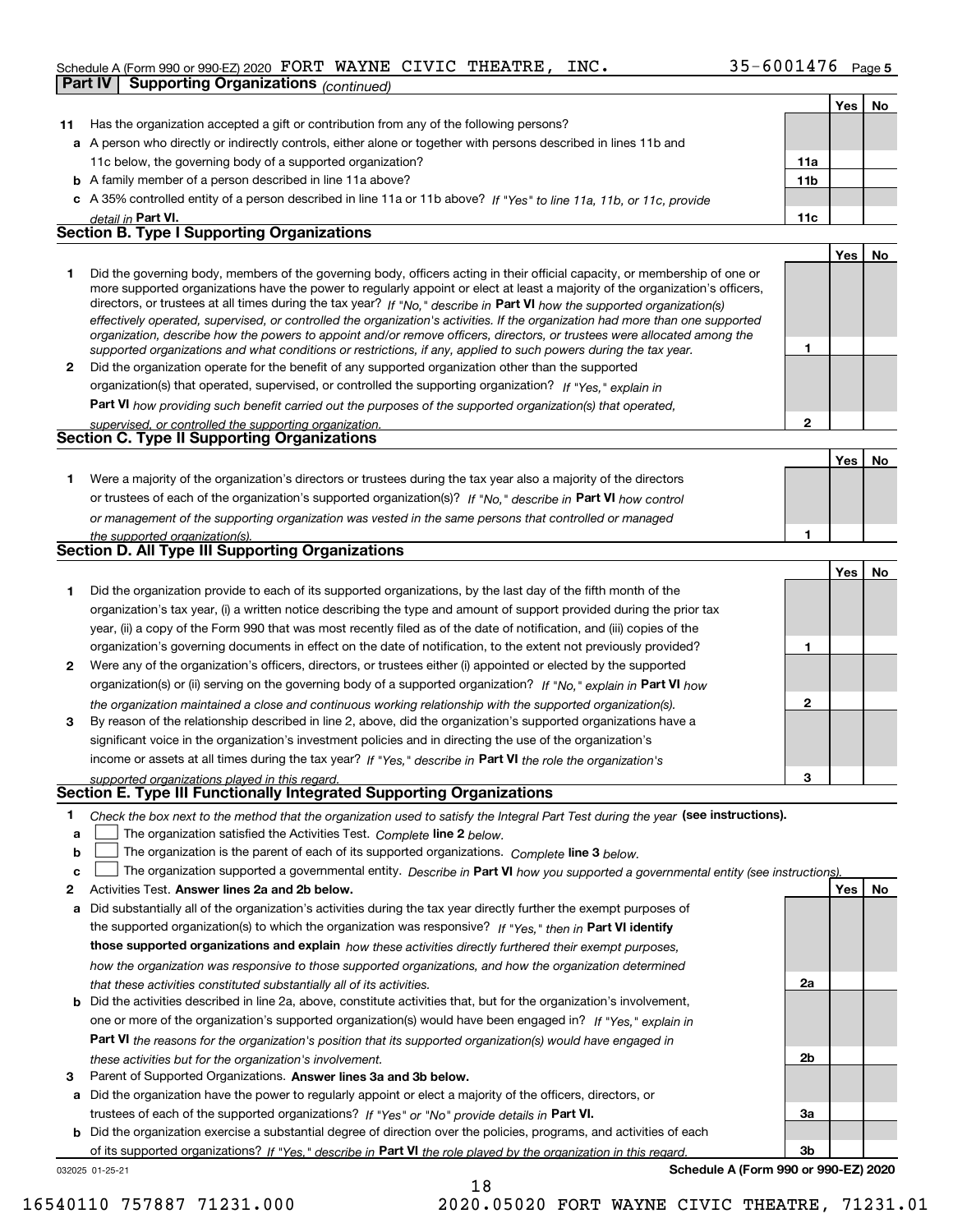| <b>Part V</b>  | Type III Non-Functionally Integrated 509(a)(3) Supporting Organizations                                                                        |                |                                |                                |
|----------------|------------------------------------------------------------------------------------------------------------------------------------------------|----------------|--------------------------------|--------------------------------|
| 1              | Check here if the organization satisfied the Integral Part Test as a qualifying trust on Nov. 20, 1970 (explain in Part VI). See instructions. |                |                                |                                |
|                | All other Type III non-functionally integrated supporting organizations must complete Sections A through E.                                    |                |                                |                                |
|                | Section A - Adjusted Net Income                                                                                                                | (A) Prior Year | (B) Current Year<br>(optional) |                                |
| 1              | Net short-term capital gain                                                                                                                    | 1              |                                |                                |
| $\mathbf{2}$   | Recoveries of prior-year distributions                                                                                                         | $\overline{2}$ |                                |                                |
| 3              | Other gross income (see instructions)                                                                                                          | 3              |                                |                                |
| 4              | Add lines 1 through 3.                                                                                                                         | 4              |                                |                                |
| 5              | Depreciation and depletion                                                                                                                     | 5              |                                |                                |
| 6              | Portion of operating expenses paid or incurred for production or                                                                               |                |                                |                                |
|                | collection of gross income or for management, conservation, or                                                                                 |                |                                |                                |
|                | maintenance of property held for production of income (see instructions)                                                                       | 6              |                                |                                |
| 7 <sup>7</sup> | Other expenses (see instructions)                                                                                                              | $\overline{7}$ |                                |                                |
| 8              | Adjusted Net Income (subtract lines 5, 6, and 7 from line 4)                                                                                   | 8              |                                |                                |
|                | <b>Section B - Minimum Asset Amount</b>                                                                                                        |                | (A) Prior Year                 | (B) Current Year<br>(optional) |
| 1              | Aggregate fair market value of all non-exempt-use assets (see                                                                                  |                |                                |                                |
|                | instructions for short tax year or assets held for part of year):                                                                              |                |                                |                                |
|                | <b>a</b> Average monthly value of securities                                                                                                   | 1a             |                                |                                |
|                | <b>b</b> Average monthly cash balances                                                                                                         | 1 <sub>b</sub> |                                |                                |
|                | c Fair market value of other non-exempt-use assets                                                                                             | 1c             |                                |                                |
|                | d Total (add lines 1a, 1b, and 1c)                                                                                                             | 1d             |                                |                                |
|                | <b>e</b> Discount claimed for blockage or other factors                                                                                        |                |                                |                                |
|                | (explain in detail in Part VI):                                                                                                                |                |                                |                                |
| $\mathbf{2}$   | Acquisition indebtedness applicable to non-exempt-use assets                                                                                   | $\mathbf{2}$   |                                |                                |
| 3.             | Subtract line 2 from line 1d.                                                                                                                  | 3              |                                |                                |
| 4              | Cash deemed held for exempt use. Enter 0.015 of line 3 (for greater amount,                                                                    |                |                                |                                |
|                | see instructions).                                                                                                                             | 4              |                                |                                |
| 5              | Net value of non-exempt-use assets (subtract line 4 from line 3)                                                                               | 5              |                                |                                |
| 6              | Multiply line 5 by 0.035.                                                                                                                      | 6              |                                |                                |
| 7              | Recoveries of prior-year distributions                                                                                                         | 7              |                                |                                |
| 8              | <b>Minimum Asset Amount</b> (add line 7 to line 6)                                                                                             | 8              |                                |                                |
|                | <b>Section C - Distributable Amount</b>                                                                                                        |                |                                | <b>Current Year</b>            |
| 1              | Adjusted net income for prior year (from Section A, line 8, column A)                                                                          | 1              |                                |                                |
| $\mathbf{2}$   | Enter 0.85 of line 1.                                                                                                                          | $\mathbf{2}$   |                                |                                |
| 3              | Minimum asset amount for prior year (from Section B, line 8, column A)                                                                         | 3              |                                |                                |
| 4              | Enter greater of line 2 or line 3.                                                                                                             | 4              |                                |                                |
| 5              | Income tax imposed in prior year                                                                                                               | 5              |                                |                                |
| 6              | <b>Distributable Amount.</b> Subtract line 5 from line 4, unless subject to                                                                    |                |                                |                                |
|                | emergency temporary reduction (see instructions).                                                                                              | 6              |                                |                                |

Check here if the current year is the organization's first as a non-functionally integrated Type III supporting organization (see

**6**

032026 01-25-21

instructions).

**7**

**Schedule A (Form 990 or 990-EZ) 2020**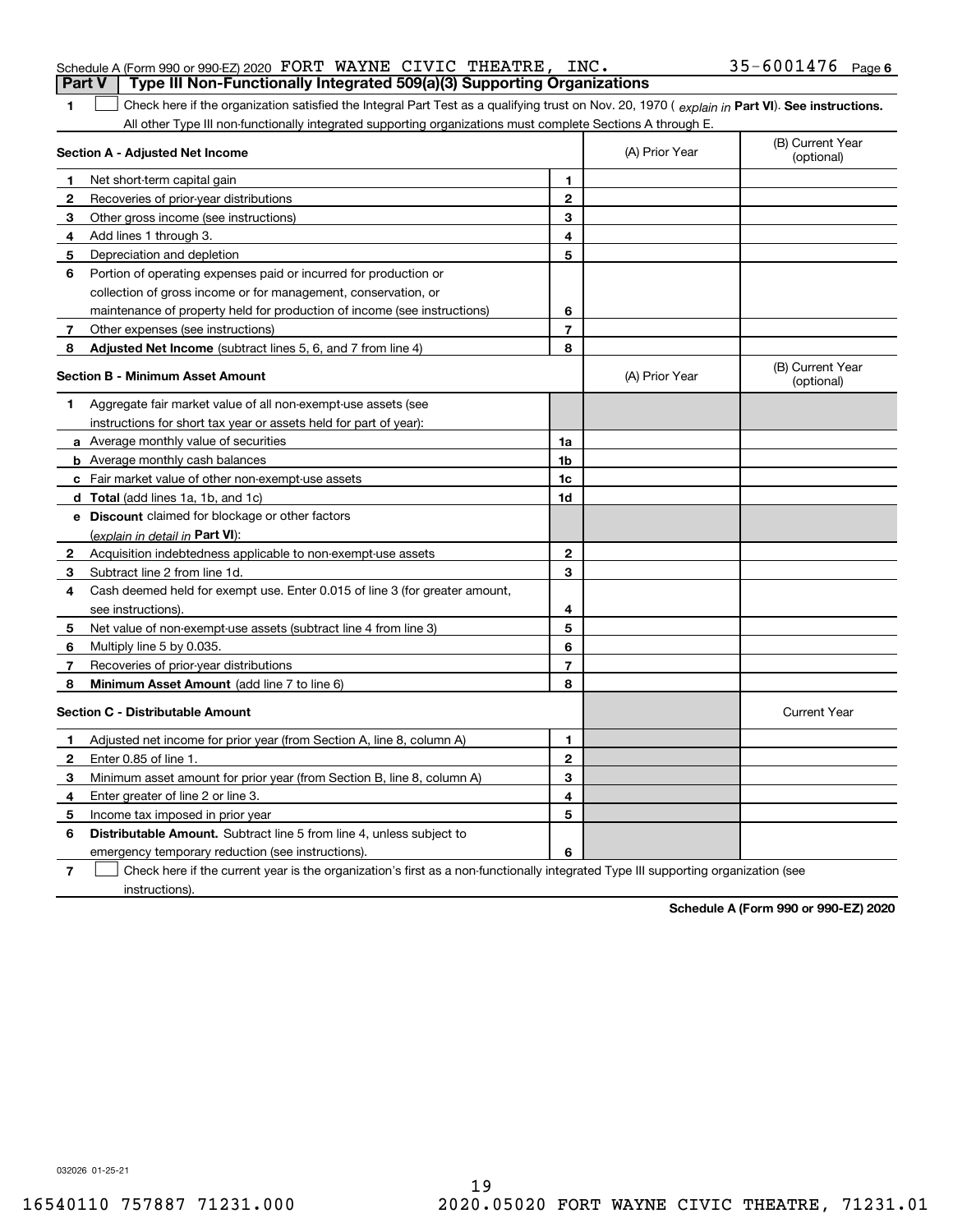#### Schedule A (Form 990 or 990-EZ) 2020 Page FORT WAYNE CIVIC THEATRE, INC. 35-6001476

| Part V         | Type III Non-Functionally Integrated 509(a)(3) Supporting Organizations                    |                                    | (continued)                                   |    |                                                  |
|----------------|--------------------------------------------------------------------------------------------|------------------------------------|-----------------------------------------------|----|--------------------------------------------------|
|                | <b>Section D - Distributions</b>                                                           |                                    |                                               |    | <b>Current Year</b>                              |
| 1.             | Amounts paid to supported organizations to accomplish exempt purposes                      |                                    |                                               | 1  |                                                  |
| 2              | Amounts paid to perform activity that directly furthers exempt purposes of supported       |                                    |                                               |    |                                                  |
|                | organizations, in excess of income from activity                                           |                                    |                                               | 2  |                                                  |
| 3              | Administrative expenses paid to accomplish exempt purposes of supported organizations      |                                    |                                               | 3  |                                                  |
| 4              | Amounts paid to acquire exempt-use assets                                                  |                                    |                                               | 4  |                                                  |
| 5              | Qualified set-aside amounts (prior IRS approval required - provide details in Part VI)     |                                    |                                               | 5  |                                                  |
| 6              | Other distributions ( <i>describe in</i> Part VI). See instructions.                       |                                    |                                               | 6  |                                                  |
| 7              | Total annual distributions. Add lines 1 through 6.                                         |                                    |                                               | 7  |                                                  |
| 8              | Distributions to attentive supported organizations to which the organization is responsive |                                    |                                               |    |                                                  |
|                | (provide details in Part VI). See instructions.                                            |                                    |                                               | 8  |                                                  |
| 9              | Distributable amount for 2020 from Section C, line 6                                       |                                    |                                               | 9  |                                                  |
| 10             | Line 8 amount divided by line 9 amount                                                     |                                    |                                               | 10 |                                                  |
|                | <b>Section E - Distribution Allocations</b> (see instructions)                             | (i)<br><b>Excess Distributions</b> | (ii)<br><b>Underdistributions</b><br>Pre-2020 |    | (iii)<br><b>Distributable</b><br>Amount for 2020 |
| 1              | Distributable amount for 2020 from Section C, line 6                                       |                                    |                                               |    |                                                  |
| 2              | Underdistributions, if any, for years prior to 2020 (reason-                               |                                    |                                               |    |                                                  |
|                | able cause required - explain in Part VI). See instructions.                               |                                    |                                               |    |                                                  |
| 3              | Excess distributions carryover, if any, to 2020                                            |                                    |                                               |    |                                                  |
|                | a From 2015                                                                                |                                    |                                               |    |                                                  |
|                | <b>b</b> From 2016                                                                         |                                    |                                               |    |                                                  |
|                | $c$ From 2017                                                                              |                                    |                                               |    |                                                  |
|                | <b>d</b> From 2018                                                                         |                                    |                                               |    |                                                  |
|                | e From 2019                                                                                |                                    |                                               |    |                                                  |
|                | f Total of lines 3a through 3e                                                             |                                    |                                               |    |                                                  |
|                | g Applied to underdistributions of prior years                                             |                                    |                                               |    |                                                  |
|                | <b>h</b> Applied to 2020 distributable amount                                              |                                    |                                               |    |                                                  |
|                | Carryover from 2015 not applied (see instructions)                                         |                                    |                                               |    |                                                  |
|                | Remainder. Subtract lines 3g, 3h, and 3i from line 3f.                                     |                                    |                                               |    |                                                  |
| 4              | Distributions for 2020 from Section D,                                                     |                                    |                                               |    |                                                  |
|                | line $7:$                                                                                  |                                    |                                               |    |                                                  |
|                | a Applied to underdistributions of prior years                                             |                                    |                                               |    |                                                  |
|                | <b>b</b> Applied to 2020 distributable amount                                              |                                    |                                               |    |                                                  |
|                | c Remainder. Subtract lines 4a and 4b from line 4.                                         |                                    |                                               |    |                                                  |
| 5              | Remaining underdistributions for years prior to 2020, if                                   |                                    |                                               |    |                                                  |
|                | any. Subtract lines 3g and 4a from line 2. For result greater                              |                                    |                                               |    |                                                  |
|                | than zero, explain in Part VI. See instructions.                                           |                                    |                                               |    |                                                  |
| 6              | Remaining underdistributions for 2020. Subtract lines 3h                                   |                                    |                                               |    |                                                  |
|                | and 4b from line 1. For result greater than zero, explain in                               |                                    |                                               |    |                                                  |
|                | Part VI. See instructions.                                                                 |                                    |                                               |    |                                                  |
| $\overline{7}$ | Excess distributions carryover to 2021. Add lines 3j                                       |                                    |                                               |    |                                                  |
|                | and 4c.                                                                                    |                                    |                                               |    |                                                  |
| 8              | Breakdown of line 7:                                                                       |                                    |                                               |    |                                                  |
|                | a Excess from 2016                                                                         |                                    |                                               |    |                                                  |
|                | <b>b</b> Excess from 2017                                                                  |                                    |                                               |    |                                                  |
|                | c Excess from 2018                                                                         |                                    |                                               |    |                                                  |
|                | d Excess from 2019                                                                         |                                    |                                               |    |                                                  |
|                | e Excess from 2020                                                                         |                                    |                                               |    |                                                  |

**Schedule A (Form 990 or 990-EZ) 2020**

032027 01-25-21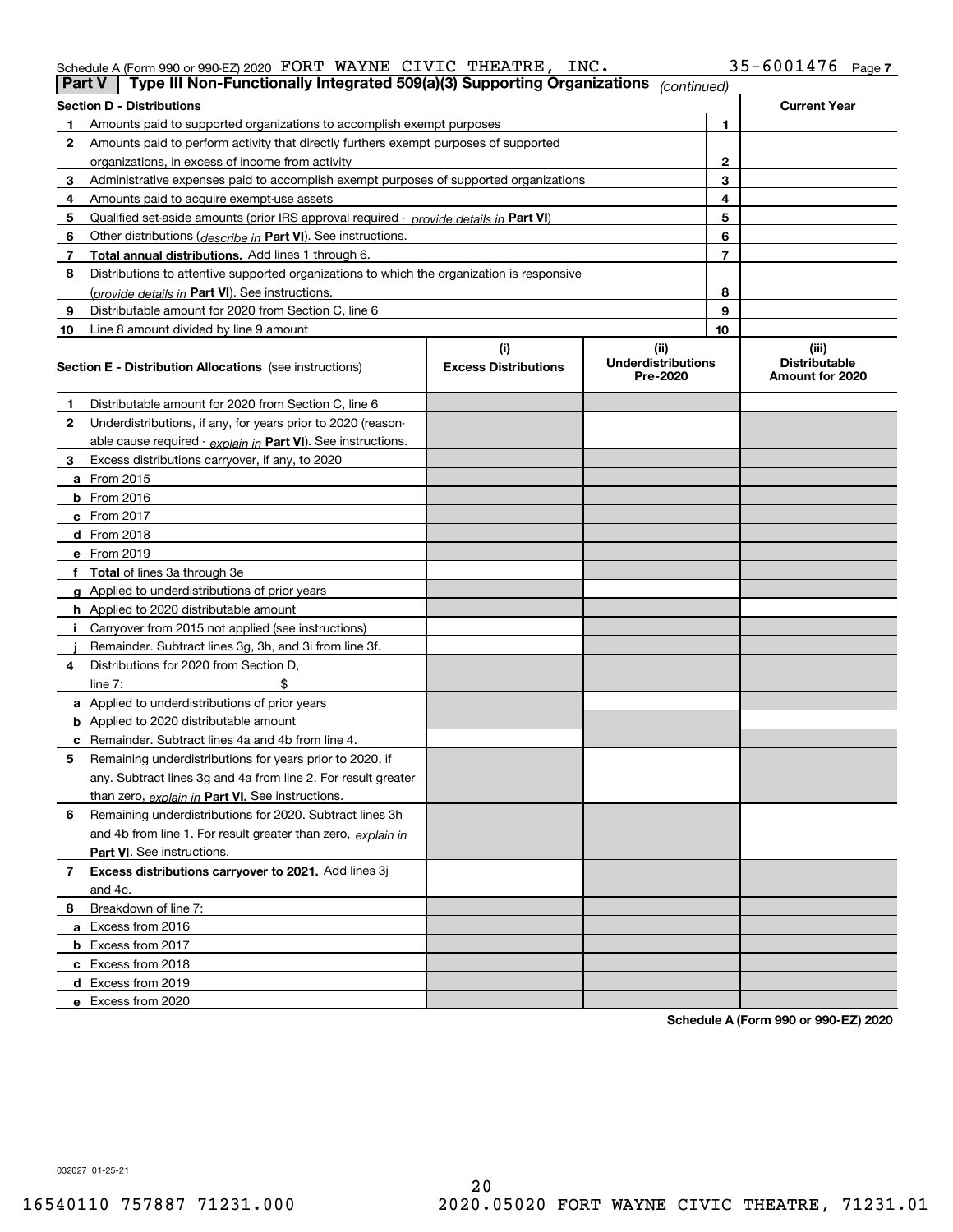|                 | Schedule A (Form 990 or 990-EZ) 2020 FORT WAYNE CIVIC THEATRE, INC. |  |    | $35 - 6001476$ Page 8                                                                                                                                                                                                                                                                                                                                                                                                                                                                                                                                                |
|-----------------|---------------------------------------------------------------------|--|----|----------------------------------------------------------------------------------------------------------------------------------------------------------------------------------------------------------------------------------------------------------------------------------------------------------------------------------------------------------------------------------------------------------------------------------------------------------------------------------------------------------------------------------------------------------------------|
| <b>Part VI</b>  | (See instructions.)                                                 |  |    | Supplemental Information. Provide the explanations required by Part II, line 10; Part II, line 17a or 17b; Part III, line 12;<br>Part IV, Section A, lines 1, 2, 3b, 3c, 4b, 4c, 5a, 6, 9a, 9b, 9c, 11a, 11b, and 11c; Part IV, Section B, lines 1 and 2; Part IV, Section C,<br>line 1; Part IV, Section D, lines 2 and 3; Part IV, Section E, lines 1c, 2a, 2b, 3a, and 3b; Part V, line 1; Part V, Section B, line 1e; Part V,<br>Section D, lines 5, 6, and 8; and Part V, Section E, lines 2, 5, and 6. Also complete this part for any additional information. |
|                 |                                                                     |  |    |                                                                                                                                                                                                                                                                                                                                                                                                                                                                                                                                                                      |
|                 |                                                                     |  |    |                                                                                                                                                                                                                                                                                                                                                                                                                                                                                                                                                                      |
|                 |                                                                     |  |    |                                                                                                                                                                                                                                                                                                                                                                                                                                                                                                                                                                      |
|                 |                                                                     |  |    |                                                                                                                                                                                                                                                                                                                                                                                                                                                                                                                                                                      |
|                 |                                                                     |  |    |                                                                                                                                                                                                                                                                                                                                                                                                                                                                                                                                                                      |
|                 |                                                                     |  |    |                                                                                                                                                                                                                                                                                                                                                                                                                                                                                                                                                                      |
|                 |                                                                     |  |    |                                                                                                                                                                                                                                                                                                                                                                                                                                                                                                                                                                      |
|                 |                                                                     |  |    |                                                                                                                                                                                                                                                                                                                                                                                                                                                                                                                                                                      |
|                 |                                                                     |  |    |                                                                                                                                                                                                                                                                                                                                                                                                                                                                                                                                                                      |
|                 |                                                                     |  |    |                                                                                                                                                                                                                                                                                                                                                                                                                                                                                                                                                                      |
|                 |                                                                     |  |    |                                                                                                                                                                                                                                                                                                                                                                                                                                                                                                                                                                      |
|                 |                                                                     |  |    |                                                                                                                                                                                                                                                                                                                                                                                                                                                                                                                                                                      |
|                 |                                                                     |  |    |                                                                                                                                                                                                                                                                                                                                                                                                                                                                                                                                                                      |
|                 |                                                                     |  |    |                                                                                                                                                                                                                                                                                                                                                                                                                                                                                                                                                                      |
|                 |                                                                     |  |    |                                                                                                                                                                                                                                                                                                                                                                                                                                                                                                                                                                      |
|                 |                                                                     |  |    |                                                                                                                                                                                                                                                                                                                                                                                                                                                                                                                                                                      |
|                 |                                                                     |  |    |                                                                                                                                                                                                                                                                                                                                                                                                                                                                                                                                                                      |
|                 |                                                                     |  |    |                                                                                                                                                                                                                                                                                                                                                                                                                                                                                                                                                                      |
|                 |                                                                     |  |    |                                                                                                                                                                                                                                                                                                                                                                                                                                                                                                                                                                      |
|                 |                                                                     |  |    |                                                                                                                                                                                                                                                                                                                                                                                                                                                                                                                                                                      |
|                 |                                                                     |  |    |                                                                                                                                                                                                                                                                                                                                                                                                                                                                                                                                                                      |
|                 |                                                                     |  |    |                                                                                                                                                                                                                                                                                                                                                                                                                                                                                                                                                                      |
|                 |                                                                     |  |    |                                                                                                                                                                                                                                                                                                                                                                                                                                                                                                                                                                      |
|                 |                                                                     |  |    |                                                                                                                                                                                                                                                                                                                                                                                                                                                                                                                                                                      |
|                 |                                                                     |  |    |                                                                                                                                                                                                                                                                                                                                                                                                                                                                                                                                                                      |
|                 |                                                                     |  |    |                                                                                                                                                                                                                                                                                                                                                                                                                                                                                                                                                                      |
|                 |                                                                     |  |    |                                                                                                                                                                                                                                                                                                                                                                                                                                                                                                                                                                      |
|                 |                                                                     |  |    |                                                                                                                                                                                                                                                                                                                                                                                                                                                                                                                                                                      |
|                 |                                                                     |  |    |                                                                                                                                                                                                                                                                                                                                                                                                                                                                                                                                                                      |
|                 |                                                                     |  |    |                                                                                                                                                                                                                                                                                                                                                                                                                                                                                                                                                                      |
| 032028 01-25-21 |                                                                     |  | 21 | Schedule A (Form 990 or 990-EZ) 2020                                                                                                                                                                                                                                                                                                                                                                                                                                                                                                                                 |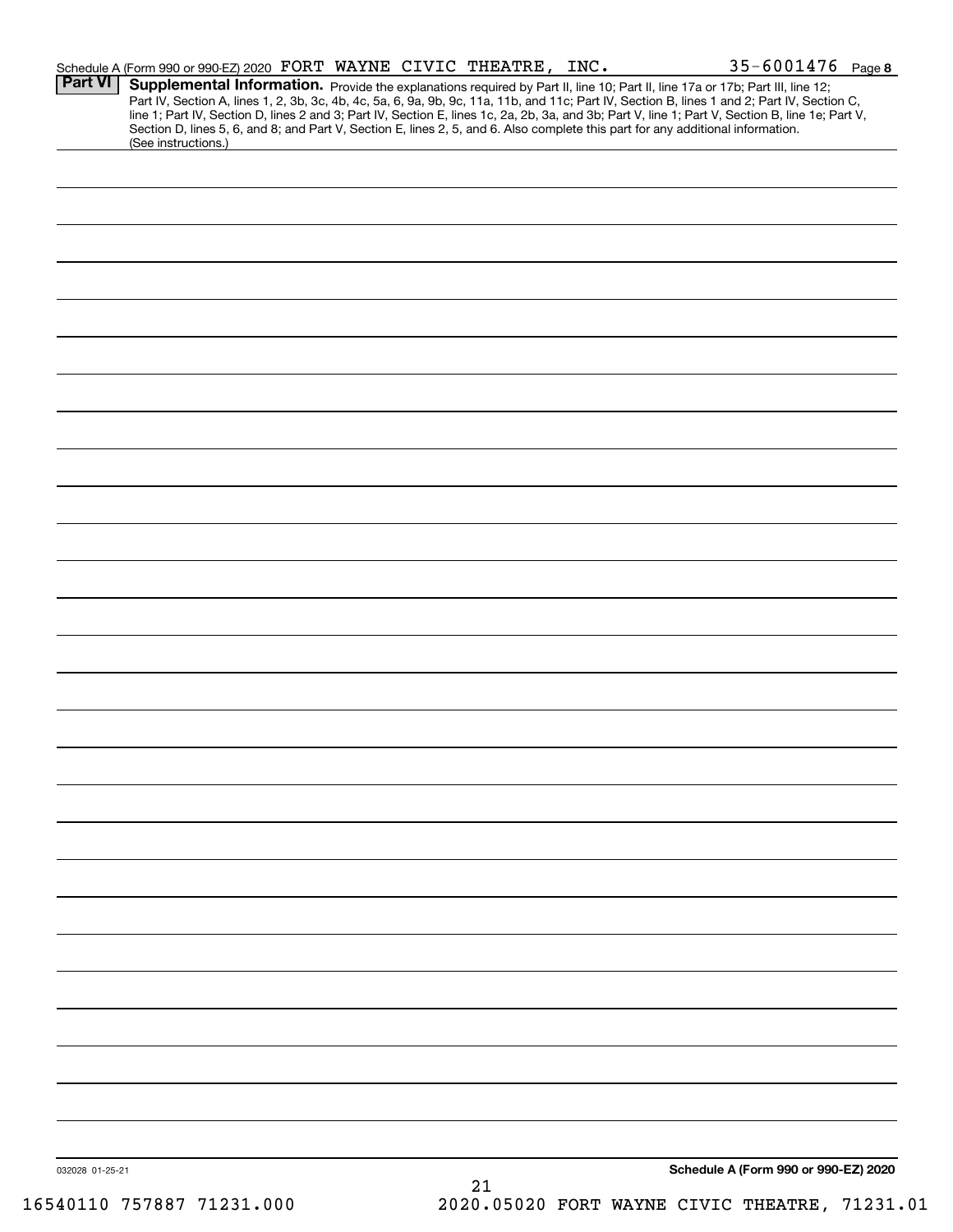Department of the Treasury Internal Revenue Service **(Form 990, 990-EZ, or 990-PF)**

Name of the organization

# **Schedule B Schedule of Contributors**

**| Attach to Form 990, Form 990-EZ, or Form 990-PF. | Go to www.irs.gov/Form990 for the latest information.** OMB No. 1545-0047

**2020**

**Employer identification number**

|                                       | FORT WAYNE CIVIC THEATRE, INC.                                                     | 35-6001476 |
|---------------------------------------|------------------------------------------------------------------------------------|------------|
| <b>Organization type</b> (check one): |                                                                                    |            |
| Filers of:                            | Section:                                                                           |            |
| Form 990 or 990-EZ                    | $\boxed{\mathbf{X}}$ 501(c)( 3) (enter number) organization                        |            |
|                                       | $4947(a)(1)$ nonexempt charitable trust <b>not</b> treated as a private foundation |            |
|                                       | 527 political organization                                                         |            |

|             | 527 political organization                                            |
|-------------|-----------------------------------------------------------------------|
| Form 990-PF | 501(c)(3) exempt private foundation                                   |
|             | 4947(a)(1) nonexempt charitable trust treated as a private foundation |
|             | 501(c)(3) taxable private foundation                                  |

Check if your organization is covered by the **General Rule** or a **Special Rule. Note:**  Only a section 501(c)(7), (8), or (10) organization can check boxes for both the General Rule and a Special Rule. See instructions.

#### **General Rule**

 $\mathcal{L}^{\text{max}}$ 

For an organization filing Form 990, 990-EZ, or 990-PF that received, during the year, contributions totaling \$5,000 or more (in money or property) from any one contributor. Complete Parts I and II. See instructions for determining a contributor's total contributions.

#### **Special Rules**

any one contributor, during the year, total contributions of the greater of  $\,$  (1) \$5,000; or **(2)** 2% of the amount on (i) Form 990, Part VIII, line 1h;  $\boxed{\textbf{X}}$  For an organization described in section 501(c)(3) filing Form 990 or 990-EZ that met the 33 1/3% support test of the regulations under sections 509(a)(1) and 170(b)(1)(A)(vi), that checked Schedule A (Form 990 or 990-EZ), Part II, line 13, 16a, or 16b, and that received from or (ii) Form 990-EZ, line 1. Complete Parts I and II.

For an organization described in section 501(c)(7), (8), or (10) filing Form 990 or 990-EZ that received from any one contributor, during the year, total contributions of more than \$1,000 exclusively for religious, charitable, scientific, literary, or educational purposes, or for the prevention of cruelty to children or animals. Complete Parts I (entering "N/A" in column (b) instead of the contributor name and address), II, and III.  $\mathcal{L}^{\text{max}}$ 

purpose. Don't complete any of the parts unless the **General Rule** applies to this organization because it received *nonexclusively* year, contributions <sub>exclusively</sub> for religious, charitable, etc., purposes, but no such contributions totaled more than \$1,000. If this box is checked, enter here the total contributions that were received during the year for an  $\;$ exclusively religious, charitable, etc., For an organization described in section 501(c)(7), (8), or (10) filing Form 990 or 990-EZ that received from any one contributor, during the religious, charitable, etc., contributions totaling \$5,000 or more during the year  $\Box$ — $\Box$   $\Box$  $\mathcal{L}^{\text{max}}$ 

**Caution:**  An organization that isn't covered by the General Rule and/or the Special Rules doesn't file Schedule B (Form 990, 990-EZ, or 990-PF),  **must** but it answer "No" on Part IV, line 2, of its Form 990; or check the box on line H of its Form 990-EZ or on its Form 990-PF, Part I, line 2, to certify that it doesn't meet the filing requirements of Schedule B (Form 990, 990-EZ, or 990-PF).

**For Paperwork Reduction Act Notice, see the instructions for Form 990, 990-EZ, or 990-PF. Schedule B (Form 990, 990-EZ, or 990-PF) (2020)** LHA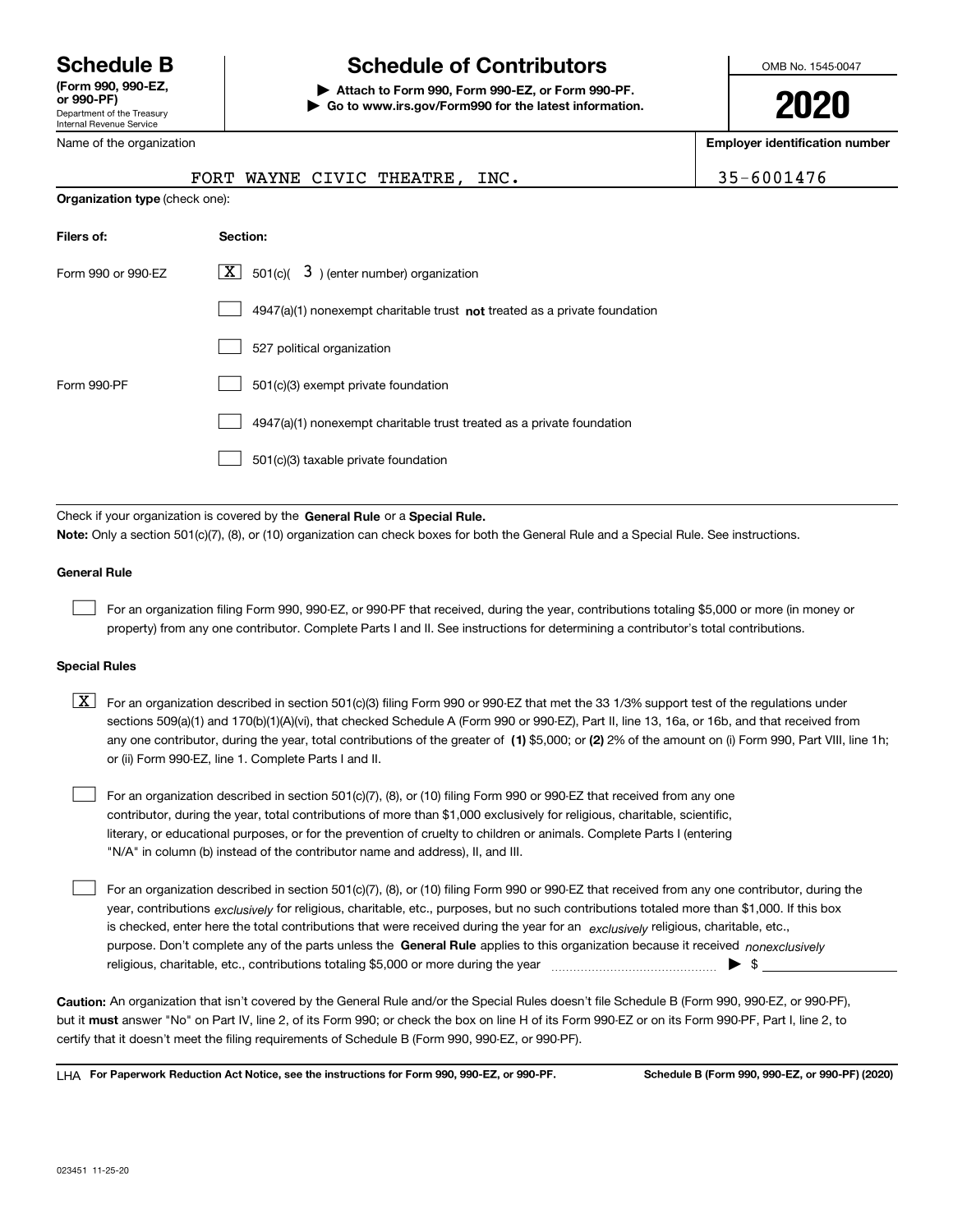## Schedule B (Form 990, 990-EZ, or 990-PF) (2020) Page 2

Name of organization

**Employer identification number**

## FORT WAYNE CIVIC THEATRE, INC. 40 | 35-6001476

Chedule B (Form 990, 990-EZ, or 990-PF) (2020)<br>
lame of organization<br> **2Part I Contributors** (see instructions). Use duplicate copies of Part I if additional space is needed.<br> **2Part I Contributors** (see instructions). Use

| (a)        | (b)                                                                                                                    | (c)                                         | (d)                                                                                                                                 |
|------------|------------------------------------------------------------------------------------------------------------------------|---------------------------------------------|-------------------------------------------------------------------------------------------------------------------------------------|
| No.        | Name, address, and ZIP + 4                                                                                             | <b>Total contributions</b>                  | Type of contribution                                                                                                                |
| 1          | FOELLINGER FOUNDATION<br>520 EAST BERRY STREET<br>IN 46802<br>FORT WAYNE,                                              | 75,000.<br>\$                               | $\overline{\text{X}}$<br>Person<br>Payroll<br><b>Noncash</b><br>(Complete Part II for<br>noncash contributions.)                    |
| (a)<br>No. | (b)<br>Name, address, and ZIP + 4                                                                                      | (c)<br><b>Total contributions</b>           | (d)<br>Type of contribution                                                                                                         |
| 2          | ENGLISH, BONTER, MITCHELL FOUNDATION<br>110 W. BERRY ST. SUITE 900<br>IN 46802<br>FORT WAYNE,                          | 75,000.<br>$\frac{1}{2}$                    | $\overline{\text{X}}$<br>Person<br>Payroll<br><b>Noncash</b><br>(Complete Part II for<br>noncash contributions.)                    |
| (a)<br>No. | (b)<br>Name, address, and ZIP + 4                                                                                      | (c)<br><b>Total contributions</b>           | (d)<br>Type of contribution                                                                                                         |
| 3          | COMMUNITY FND OF GREATER FORT WAYNE<br>555 E. WAYNE ST.<br>IN 46802<br>FORT WAYNE,                                     | 40,000.<br>$\frac{1}{2}$                    | $\overline{\text{X}}$<br>Person<br>Payroll<br><b>Noncash</b><br>(Complete Part II for<br>noncash contributions.)                    |
| (a)<br>No. | (b)<br>Name, address, and ZIP + 4                                                                                      | (c)<br><b>Total contributions</b>           | (d)<br>Type of contribution                                                                                                         |
| 4          | ARTS UNITED GREATER FT WAYNE                                                                                           |                                             | $\overline{\text{X}}$<br>Person                                                                                                     |
|            | 300 EAST MAIN STREET<br>IN 46802<br>FORT WAYNE,                                                                        | 130,551.<br>$\mathsf{\$}$                   | Payroll<br><b>Noncash</b><br>(Complete Part II for<br>noncash contributions.)                                                       |
| (a)<br>No. | (b)<br>Name, address, and ZIP + 4                                                                                      | (c)<br><b>Total contributions</b>           | (d)<br>Type of contribution                                                                                                         |
| 5          | INDIANA ARTS COMMISSION<br>100 NORTH SENATE AVENUE, ROOM N505<br>INDIANAPOLIS, IN 46204                                | 66,798.<br>\$                               | $\overline{\texttt{X}}$<br>Person<br>Payroll<br>Noncash<br>(Complete Part II for<br>noncash contributions.)                         |
| (a)        | (b)                                                                                                                    | (c)                                         | (d)                                                                                                                                 |
| No.<br>6   | Name, address, and ZIP + 4<br><b>AUER FOUNDATION</b><br>127<br>WEST BERRY STREET, SUITE 402<br>IN 46802<br>FORT WAYNE, | <b>Total contributions</b><br>25,000.<br>\$ | Type of contribution<br>$\overline{\texttt{X}}$<br>Person<br>Payroll<br>Noncash<br>(Complete Part II for<br>noncash contributions.) |

24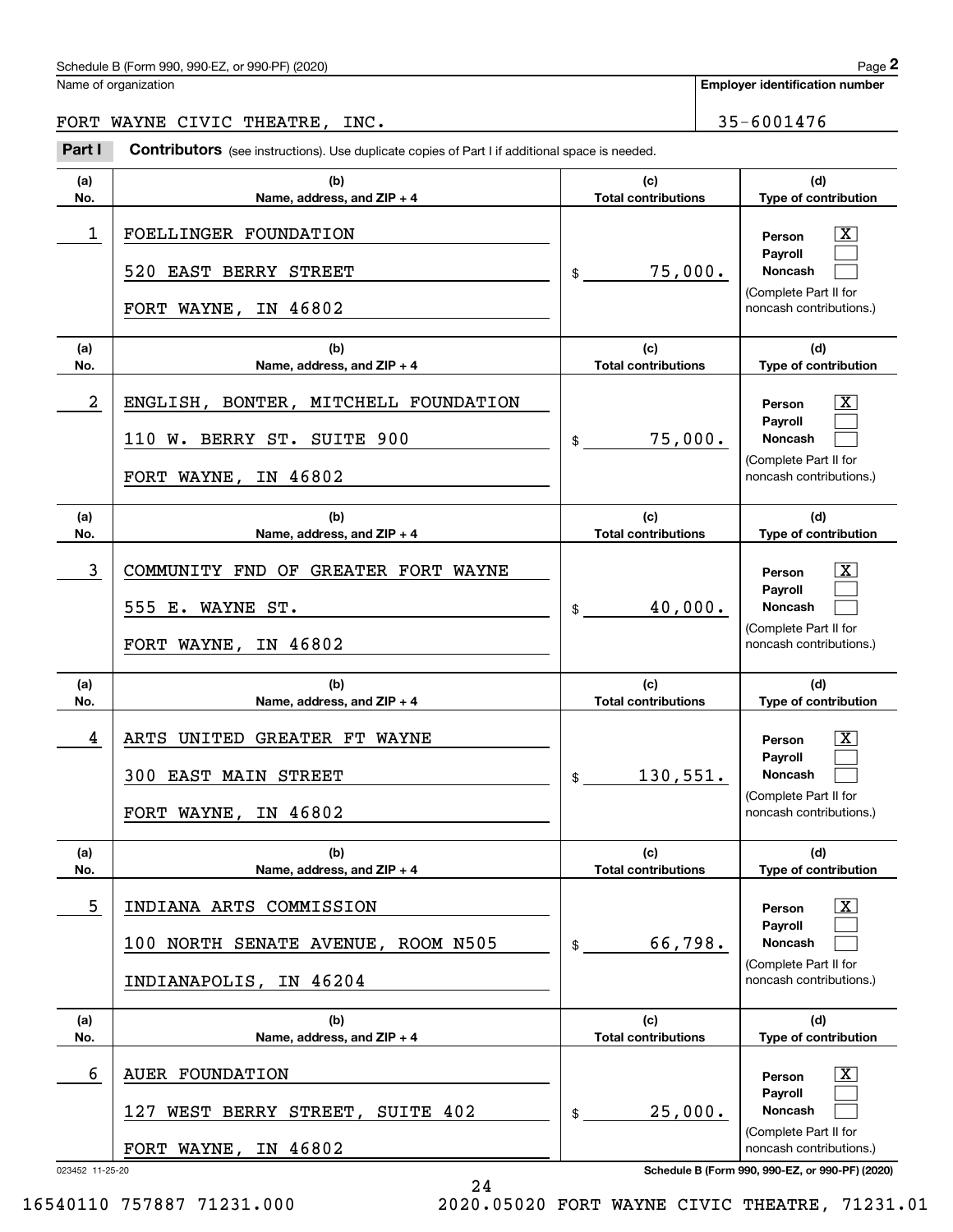## Schedule B (Form 990, 990-EZ, or 990-PF) (2020) Page 2

Name of organization

**Employer identification number**

## FORT WAYNE CIVIC THEATRE, INC. 40 | 35-6001476

Chedule B (Form 990, 990-EZ, or 990-PF) (2020)<br>
lame of organization<br> **2Part I Contributors** (see instructions). Use duplicate copies of Part I if additional space is needed.<br> **2Part I Contributors** (see instructions). Use

| (a)<br>No. | (b)<br>Name, address, and ZIP + 4                                                                        | (c)<br><b>Total contributions</b> | (d)<br>Type of contribution                                                                  |
|------------|----------------------------------------------------------------------------------------------------------|-----------------------------------|----------------------------------------------------------------------------------------------|
| 7          | AWS FOUNDATION<br>8515<br><b>BLUFFTON RD</b><br>FORT WAYNE,<br>IN 46809                                  | 24,750.<br>\$                     | х<br>Person<br>Payroll<br>Noncash<br>(Complete Part II for<br>noncash contributions.)        |
| (a)<br>No. | (b)<br>Name, address, and ZIP + 4                                                                        | (c)<br><b>Total contributions</b> | (d)<br>Type of contribution                                                                  |
| 8          | DIANE HUMPHREY<br>E 250 N<br>2279<br>IN 46714<br>BLUFFTON,                                               | 20,000.<br>\$                     | х<br>Person<br>Payroll<br>Noncash<br>(Complete Part II for<br>noncash contributions.)        |
| (a)<br>No. | (b)<br>Name, address, and ZIP + 4                                                                        | (c)<br><b>Total contributions</b> | (d)<br>Type of contribution                                                                  |
| 9          | LINDA AND WAYNE BOYD<br>1230<br>SUNSET LAKE CV<br>FORT WAYNE,<br>IN 46845                                | 25,000.<br>\$                     | х<br>Person<br>Payroll<br><b>Noncash</b><br>(Complete Part II for<br>noncash contributions.) |
| (a)<br>No. | (b)<br>Name, address, and ZIP + 4                                                                        | (c)<br><b>Total contributions</b> | (d)<br>Type of contribution                                                                  |
| 10         | THE DONALD F. WOOD AND DARLENE M.<br>RICHARDSON<br>3821<br>W COUNTY LINE RD S<br>IN 46814<br>FORT WAYNE, | 20,000.<br>\$                     | х<br>Person<br>Payroll<br>Noncash<br>(Complete Part II for<br>noncash contributions.)        |
| (a)<br>No. | (b)<br>Name, address, and ZIP + 4                                                                        | (c)<br><b>Total contributions</b> | (d)<br>Type of contribution                                                                  |
| 11         | NATIONAL ENDOWMENT FOR THE ARTS<br>1201 16TH STREET, NW<br>DC 20036-3290<br>WASHINGTON                   | 65,000.<br>\$                     | х<br>Person<br>Payroll<br>Noncash<br>(Complete Part II for<br>noncash contributions.)        |
| (a)<br>No. | (b)<br>Name, address, and ZIP + 4                                                                        | (c)<br><b>Total contributions</b> | (d)<br>Type of contribution                                                                  |
| 12         | SBA-SMALL BUSINESS ADMINISTRATION<br>409 THIRD STREET, SW<br>DC 20416<br>WASHINGTON                      | 93,900.<br>\$                     | х<br>Person<br>Payroll<br>Noncash<br>(Complete Part II for<br>noncash contributions.)        |
|            |                                                                                                          |                                   |                                                                                              |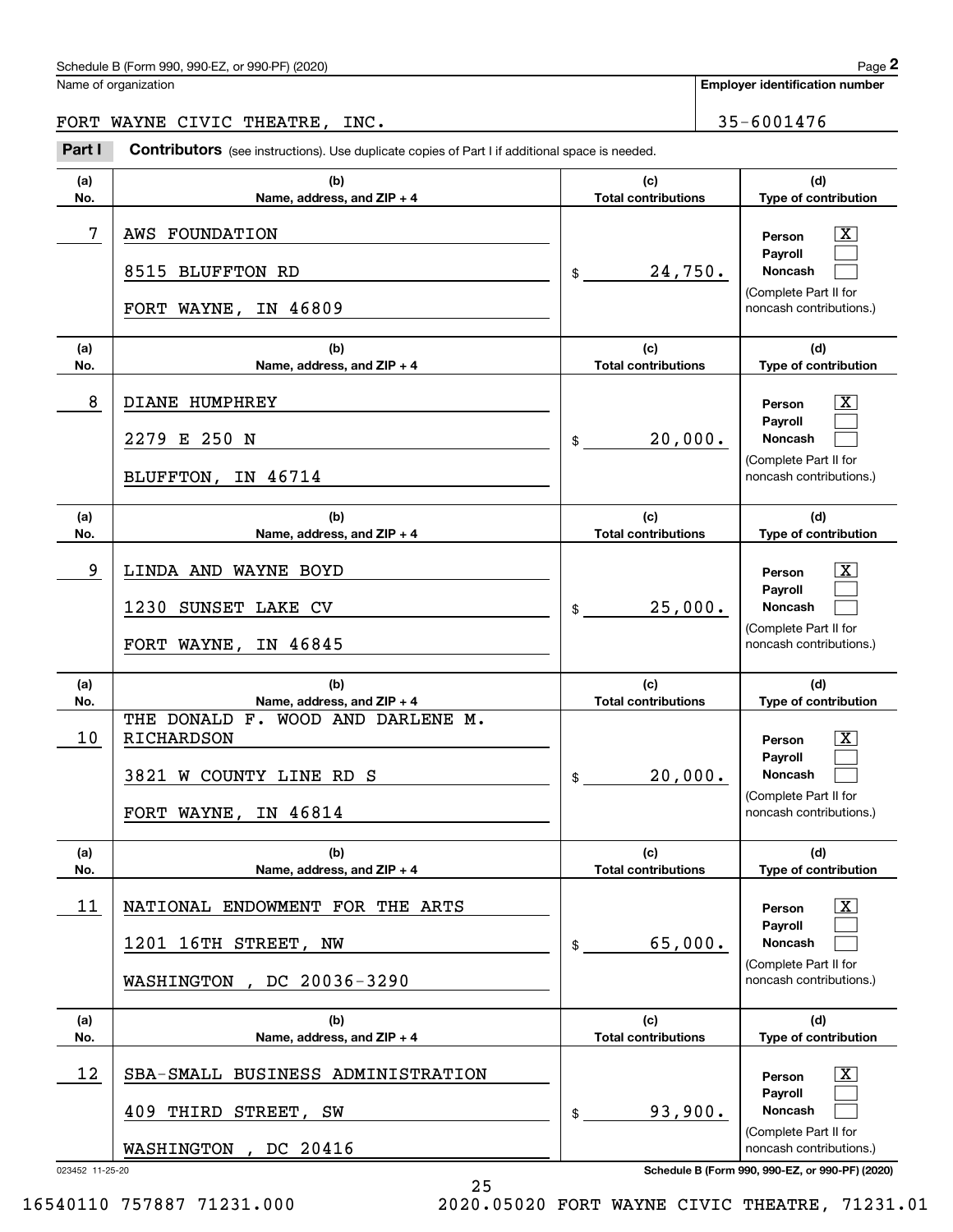## Schedule B (Form 990, 990-EZ, or 990-PF) (2020) Page 2

Name of organization

FORT WAYNE CIVIC THEATRE, INC.  $\vert$  35-6001476

Chedule B (Form 990, 990-EZ, or 990-PF) (2020)<br>
lame of organization<br> **2Part I Contributors** (see instructions). Use duplicate copies of Part I if additional space is needed.<br> **2Part I Contributors** (see instructions). Use

| (a)             | (b)                                                                                    | (c)                              | (d)                                                                                                             |
|-----------------|----------------------------------------------------------------------------------------|----------------------------------|-----------------------------------------------------------------------------------------------------------------|
| No.             | Name, address, and ZIP + 4                                                             | <b>Total contributions</b>       | Type of contribution                                                                                            |
| 13              | LOUIS & ANNE SCHNEIDER FOUNDATION<br>116 ALLEGHENY CENTER MALL<br>PITTSBURGH, PA 15212 | 20,000.<br>\$                    | Person<br>Payroll<br>Noncash<br>(Complete Part II for<br>noncash contributions.)                                |
| (a)             | (b)                                                                                    | (c)                              | (d)                                                                                                             |
| No.             | Name, address, and ZIP + 4                                                             | <b>Total contributions</b>       | Type of contribution                                                                                            |
|                 |                                                                                        | \$                               | Person<br>Payroll<br>Noncash<br>(Complete Part II for<br>noncash contributions.)                                |
| (a)             | (b)                                                                                    | (c)                              | (d)                                                                                                             |
| No.             | Name, address, and ZIP + 4                                                             | <b>Total contributions</b>       | Type of contribution                                                                                            |
|                 |                                                                                        | \$                               | Person<br>Payroll<br>Noncash<br>(Complete Part II for<br>noncash contributions.)                                |
| (a)             | (b)                                                                                    | (c)                              | (d)                                                                                                             |
| No.             | Name, address, and ZIP + 4                                                             | <b>Total contributions</b><br>\$ | Type of contribution<br>Person<br>Payroll<br><b>Noncash</b><br>(Complete Part II for<br>noncash contributions.) |
| (a)             | (b)                                                                                    | (c)                              | (d)                                                                                                             |
| No.             | Name, address, and $ZIP + 4$                                                           | Total contributions<br>\$        | <b>Type of contribution</b><br>Person<br>Payroll<br>Noncash<br>(Complete Part II for<br>noncash contributions.) |
| (a)             | (b)                                                                                    | (c)                              | (d)                                                                                                             |
| No.             | Name, address, and ZIP + 4                                                             | <b>Total contributions</b>       | Type of contribution                                                                                            |
|                 |                                                                                        | \$                               | Person<br>Payroll<br>Noncash<br>(Complete Part II for<br>noncash contributions.)                                |
| 023452 11-25-20 |                                                                                        |                                  | Schedule B (Form 990, 990-EZ, or 990-PF) (2020)                                                                 |

16540110 757887 71231.000 2020.05020 FORT WAYNE CIVIC THEATRE, 71231.01

26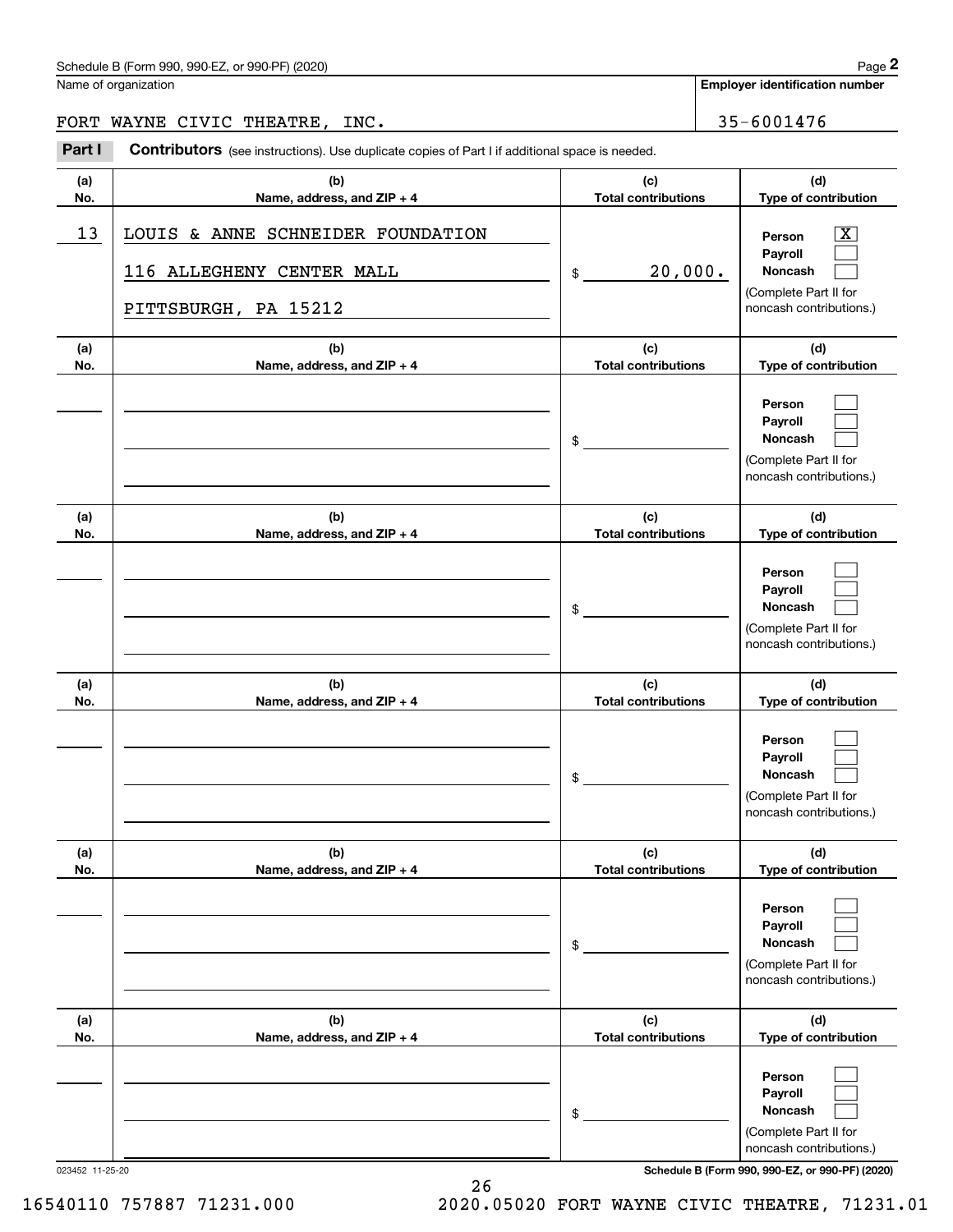Name of organization

**Employer identification number**

FORT WAYNE CIVIC THEATRE, INC. 40 | 35-6001476

Chedule B (Form 990, 990-EZ, or 990-PF) (2020)<br> **2020 Alame of organization**<br> **3Part II if additional space is needed.**<br> **299-6001476** MAYNE CIVIC THEATRE, INC.<br> **Part II Noncash Property** (see instructions). Use duplicate

| (a)<br>No.<br>from<br>Part I | (b)<br>Description of noncash property given | (c)<br>FMV (or estimate)<br>(See instructions.) | (d)<br>Date received |
|------------------------------|----------------------------------------------|-------------------------------------------------|----------------------|
|                              |                                              |                                                 |                      |
|                              |                                              |                                                 |                      |
|                              |                                              | $\frac{1}{2}$                                   |                      |
|                              |                                              |                                                 |                      |
| (a)<br>No.<br>from<br>Part I | (b)<br>Description of noncash property given | (c)<br>FMV (or estimate)<br>(See instructions.) | (d)<br>Date received |
|                              |                                              |                                                 |                      |
|                              |                                              |                                                 |                      |
|                              |                                              | $\frac{1}{2}$                                   |                      |
|                              |                                              |                                                 |                      |
| (a)<br>No.<br>from<br>Part I | (b)<br>Description of noncash property given | (c)<br>FMV (or estimate)<br>(See instructions.) | (d)<br>Date received |
|                              |                                              |                                                 |                      |
|                              |                                              |                                                 |                      |
|                              |                                              | $\frac{1}{2}$                                   |                      |
|                              |                                              |                                                 |                      |
| (a)<br>No.<br>from<br>Part I | (b)<br>Description of noncash property given | (c)<br>FMV (or estimate)<br>(See instructions.) | (d)<br>Date received |
|                              |                                              |                                                 |                      |
|                              |                                              |                                                 |                      |
|                              |                                              | $\frac{1}{2}$                                   |                      |
|                              |                                              |                                                 |                      |
| (a)<br>No.<br>from<br>Part I | (b)<br>Description of noncash property given | (c)<br>FMV (or estimate)<br>(See instructions.) | (d)<br>Date received |
|                              |                                              |                                                 |                      |
|                              |                                              |                                                 |                      |
|                              |                                              | \$                                              |                      |
|                              |                                              |                                                 |                      |
| (a)<br>No.<br>from<br>Part I | (b)<br>Description of noncash property given | (c)<br>FMV (or estimate)<br>(See instructions.) | (d)<br>Date received |
|                              |                                              |                                                 |                      |
|                              |                                              |                                                 |                      |
|                              |                                              | \$                                              |                      |
|                              |                                              |                                                 |                      |

27

023453 11-25-20 **Schedule B (Form 990, 990-EZ, or 990-PF) (2020)**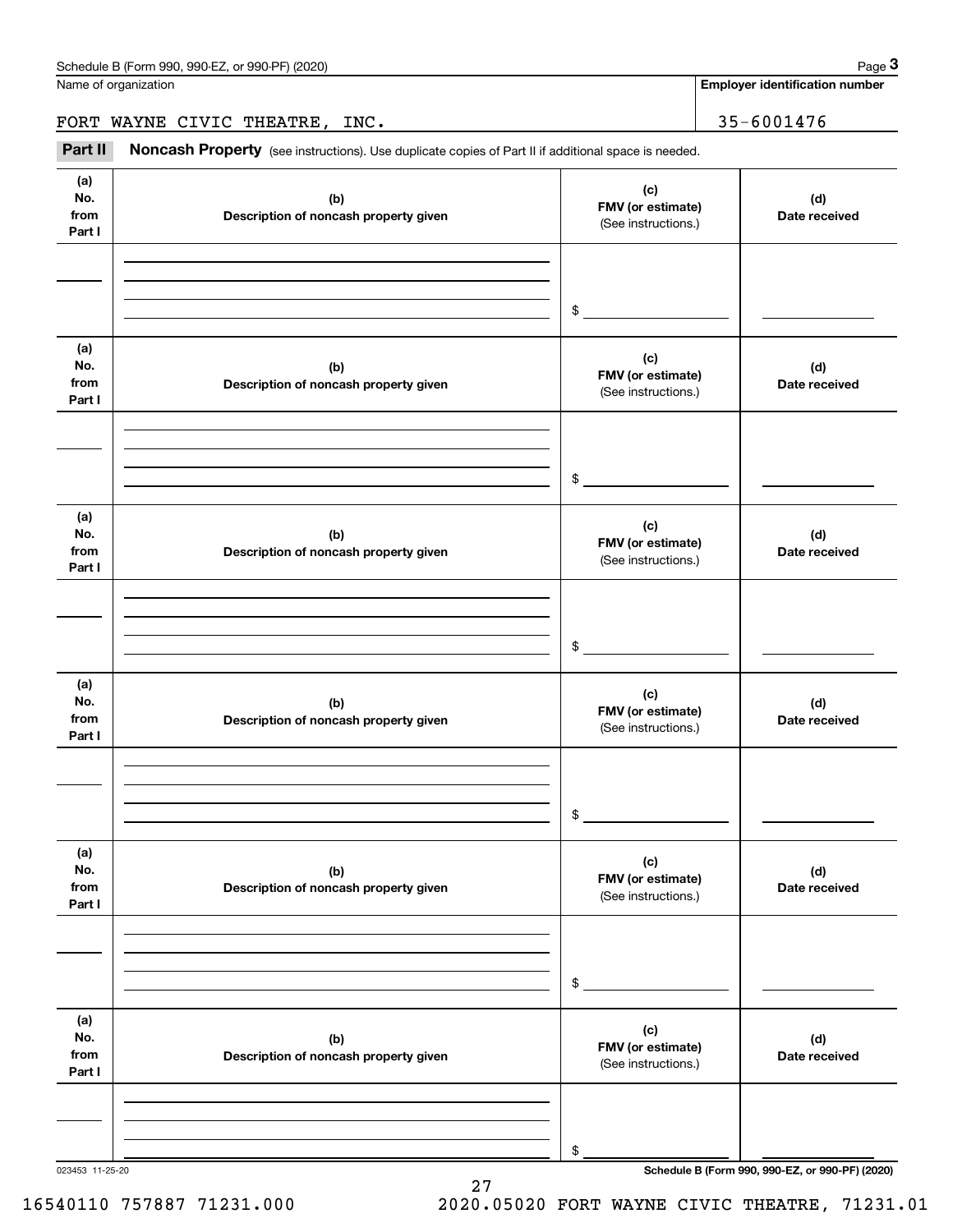|                            | Schedule B (Form 990, 990-EZ, or 990-PF) (2020)                                                                                                                                                                                                      |                                       | Page 4                                                                                                                                                         |  |  |  |  |  |
|----------------------------|------------------------------------------------------------------------------------------------------------------------------------------------------------------------------------------------------------------------------------------------------|---------------------------------------|----------------------------------------------------------------------------------------------------------------------------------------------------------------|--|--|--|--|--|
|                            | Name of organization                                                                                                                                                                                                                                 | <b>Employer identification number</b> |                                                                                                                                                                |  |  |  |  |  |
|                            | FORT WAYNE CIVIC THEATRE, INC.                                                                                                                                                                                                                       |                                       | 35-6001476                                                                                                                                                     |  |  |  |  |  |
| Part III                   | from any one contributor. Complete columns (a) through (e) and the following line entry. For organizations                                                                                                                                           |                                       | Exclusively religious, charitable, etc., contributions to organizations described in section 501(c)(7), (8), or (10) that total more than \$1,000 for the year |  |  |  |  |  |
|                            | completing Part III, enter the total of exclusively religious, charitable, etc., contributions of \$1,000 or less for the year. (Enter this info. once.) $\blacktriangleright$ \$<br>Use duplicate copies of Part III if additional space is needed. |                                       |                                                                                                                                                                |  |  |  |  |  |
| (a) No.                    |                                                                                                                                                                                                                                                      |                                       |                                                                                                                                                                |  |  |  |  |  |
| from<br>Part I             | (b) Purpose of gift<br>(c) Use of gift                                                                                                                                                                                                               |                                       | (d) Description of how gift is held                                                                                                                            |  |  |  |  |  |
|                            |                                                                                                                                                                                                                                                      |                                       |                                                                                                                                                                |  |  |  |  |  |
|                            |                                                                                                                                                                                                                                                      |                                       |                                                                                                                                                                |  |  |  |  |  |
|                            |                                                                                                                                                                                                                                                      |                                       |                                                                                                                                                                |  |  |  |  |  |
|                            |                                                                                                                                                                                                                                                      | (e) Transfer of gift                  |                                                                                                                                                                |  |  |  |  |  |
|                            | Transferee's name, address, and ZIP + 4                                                                                                                                                                                                              |                                       | Relationship of transferor to transferee                                                                                                                       |  |  |  |  |  |
|                            |                                                                                                                                                                                                                                                      |                                       |                                                                                                                                                                |  |  |  |  |  |
|                            |                                                                                                                                                                                                                                                      |                                       |                                                                                                                                                                |  |  |  |  |  |
| (a) No.                    |                                                                                                                                                                                                                                                      |                                       |                                                                                                                                                                |  |  |  |  |  |
| from<br>Part I             | (b) Purpose of gift                                                                                                                                                                                                                                  | (c) Use of gift                       | (d) Description of how gift is held                                                                                                                            |  |  |  |  |  |
|                            |                                                                                                                                                                                                                                                      |                                       |                                                                                                                                                                |  |  |  |  |  |
|                            |                                                                                                                                                                                                                                                      |                                       |                                                                                                                                                                |  |  |  |  |  |
|                            |                                                                                                                                                                                                                                                      |                                       |                                                                                                                                                                |  |  |  |  |  |
|                            | (e) Transfer of gift                                                                                                                                                                                                                                 |                                       |                                                                                                                                                                |  |  |  |  |  |
|                            | Transferee's name, address, and ZIP + 4                                                                                                                                                                                                              |                                       | Relationship of transferor to transferee                                                                                                                       |  |  |  |  |  |
|                            |                                                                                                                                                                                                                                                      |                                       |                                                                                                                                                                |  |  |  |  |  |
|                            |                                                                                                                                                                                                                                                      |                                       |                                                                                                                                                                |  |  |  |  |  |
|                            |                                                                                                                                                                                                                                                      |                                       |                                                                                                                                                                |  |  |  |  |  |
| (a) No.<br>from<br>Part I  | (b) Purpose of gift                                                                                                                                                                                                                                  | (c) Use of gift                       | (d) Description of how gift is held                                                                                                                            |  |  |  |  |  |
|                            |                                                                                                                                                                                                                                                      |                                       |                                                                                                                                                                |  |  |  |  |  |
|                            |                                                                                                                                                                                                                                                      |                                       |                                                                                                                                                                |  |  |  |  |  |
|                            |                                                                                                                                                                                                                                                      |                                       |                                                                                                                                                                |  |  |  |  |  |
|                            |                                                                                                                                                                                                                                                      | (e) Transfer of gift                  |                                                                                                                                                                |  |  |  |  |  |
|                            | Transferee's name, address, and $ZIP + 4$                                                                                                                                                                                                            |                                       | Relationship of transferor to transferee                                                                                                                       |  |  |  |  |  |
|                            |                                                                                                                                                                                                                                                      |                                       |                                                                                                                                                                |  |  |  |  |  |
|                            |                                                                                                                                                                                                                                                      |                                       |                                                                                                                                                                |  |  |  |  |  |
|                            |                                                                                                                                                                                                                                                      |                                       |                                                                                                                                                                |  |  |  |  |  |
| (a) No.<br>`from<br>Part I | (b) Purpose of gift                                                                                                                                                                                                                                  | (c) Use of gift                       | (d) Description of how gift is held                                                                                                                            |  |  |  |  |  |
|                            |                                                                                                                                                                                                                                                      |                                       |                                                                                                                                                                |  |  |  |  |  |
|                            |                                                                                                                                                                                                                                                      |                                       |                                                                                                                                                                |  |  |  |  |  |
|                            |                                                                                                                                                                                                                                                      |                                       |                                                                                                                                                                |  |  |  |  |  |
|                            |                                                                                                                                                                                                                                                      | (e) Transfer of gift                  |                                                                                                                                                                |  |  |  |  |  |
|                            | Transferee's name, address, and $ZIP + 4$                                                                                                                                                                                                            |                                       | Relationship of transferor to transferee                                                                                                                       |  |  |  |  |  |
|                            |                                                                                                                                                                                                                                                      |                                       |                                                                                                                                                                |  |  |  |  |  |
|                            |                                                                                                                                                                                                                                                      |                                       |                                                                                                                                                                |  |  |  |  |  |
|                            |                                                                                                                                                                                                                                                      |                                       |                                                                                                                                                                |  |  |  |  |  |

28

**Schedule B (Form 990, 990-EZ, or 990-PF) (2020)**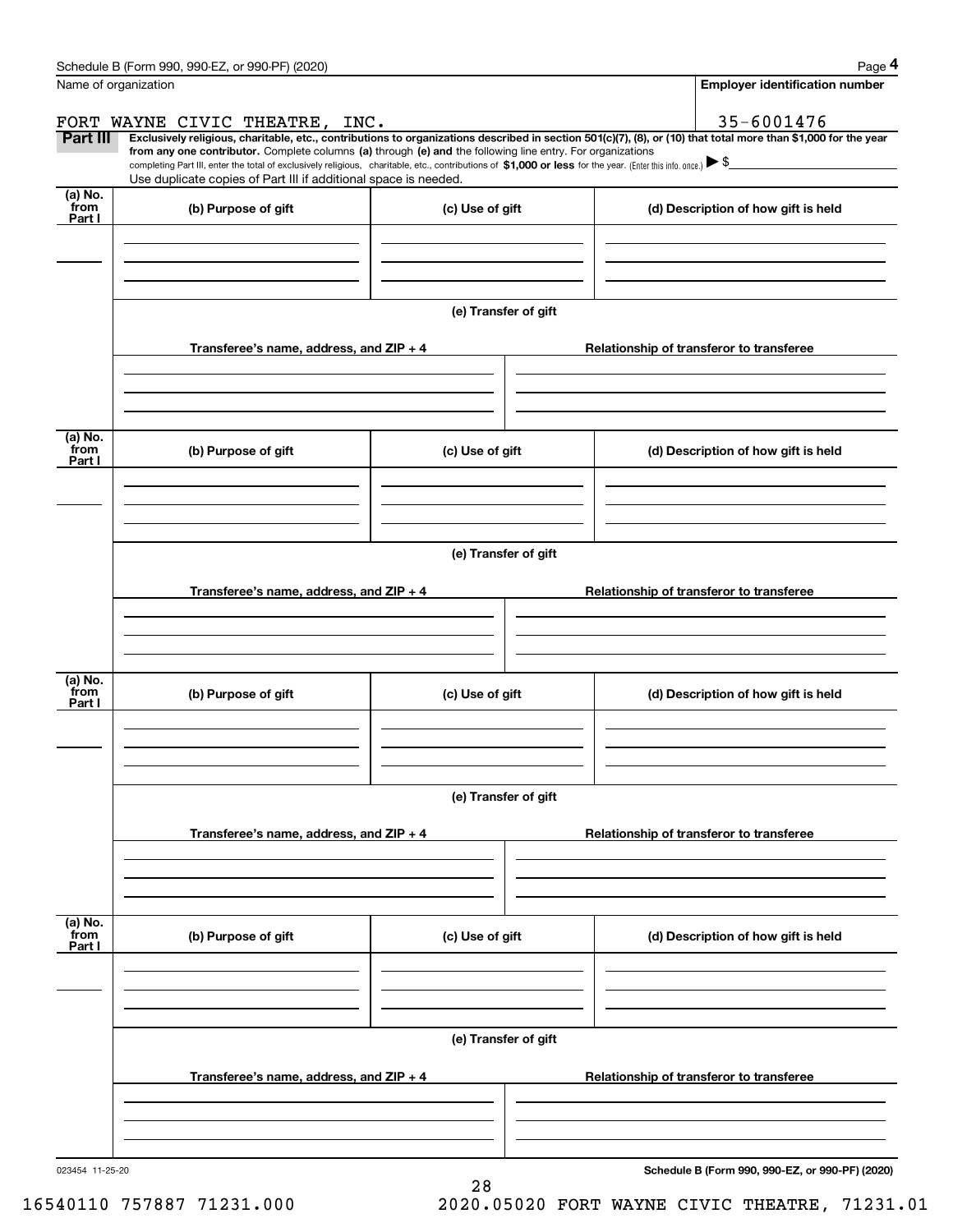| <b>SCHEDULE D</b><br>(Form 990)                                                                                                |                                 | <b>Supplemental Financial Statements</b><br>Complete if the organization answered "Yes" on Form 990,<br>Part IV, line 6, 7, 8, 9, 10, 11a, 11b, 11c, 11d, 11e, 11f, 12a, or 12b. |                                                                                                                                                                                                                                                          | OMB No. 1545-0047       |                                       |     |
|--------------------------------------------------------------------------------------------------------------------------------|---------------------------------|----------------------------------------------------------------------------------------------------------------------------------------------------------------------------------|----------------------------------------------------------------------------------------------------------------------------------------------------------------------------------------------------------------------------------------------------------|-------------------------|---------------------------------------|-----|
|                                                                                                                                | Department of the Treasury      | <b>Open to Public</b><br>Inspection                                                                                                                                              |                                                                                                                                                                                                                                                          |                         |                                       |     |
| Go to www.irs.gov/Form990 for instructions and the latest information.<br>Internal Revenue Service<br>Name of the organization |                                 |                                                                                                                                                                                  |                                                                                                                                                                                                                                                          |                         | <b>Employer identification number</b> |     |
|                                                                                                                                |                                 | FORT WAYNE CIVIC THEATRE, INC.                                                                                                                                                   |                                                                                                                                                                                                                                                          |                         | 35-6001476                            |     |
| Part I                                                                                                                         |                                 |                                                                                                                                                                                  | Organizations Maintaining Donor Advised Funds or Other Similar Funds or Accounts. Complete if the                                                                                                                                                        |                         |                                       |     |
|                                                                                                                                |                                 | organization answered "Yes" on Form 990, Part IV, line 6.                                                                                                                        |                                                                                                                                                                                                                                                          |                         |                                       |     |
|                                                                                                                                |                                 |                                                                                                                                                                                  | (a) Donor advised funds                                                                                                                                                                                                                                  |                         | (b) Funds and other accounts          |     |
| 1                                                                                                                              |                                 |                                                                                                                                                                                  |                                                                                                                                                                                                                                                          |                         |                                       |     |
| 2                                                                                                                              |                                 | Aggregate value of contributions to (during year)                                                                                                                                |                                                                                                                                                                                                                                                          |                         |                                       |     |
| 3                                                                                                                              |                                 |                                                                                                                                                                                  |                                                                                                                                                                                                                                                          |                         |                                       |     |
| 4                                                                                                                              |                                 |                                                                                                                                                                                  |                                                                                                                                                                                                                                                          |                         |                                       |     |
| 5                                                                                                                              |                                 |                                                                                                                                                                                  | Did the organization inform all donors and donor advisors in writing that the assets held in donor advised funds                                                                                                                                         |                         |                                       |     |
|                                                                                                                                |                                 |                                                                                                                                                                                  |                                                                                                                                                                                                                                                          |                         | Yes                                   | No  |
| 6                                                                                                                              |                                 |                                                                                                                                                                                  | Did the organization inform all grantees, donors, and donor advisors in writing that grant funds can be used only                                                                                                                                        |                         |                                       |     |
|                                                                                                                                |                                 |                                                                                                                                                                                  | for charitable purposes and not for the benefit of the donor or donor advisor, or for any other purpose conferring                                                                                                                                       |                         |                                       |     |
|                                                                                                                                | impermissible private benefit?  |                                                                                                                                                                                  |                                                                                                                                                                                                                                                          |                         | Yes                                   | No. |
| Part II                                                                                                                        |                                 |                                                                                                                                                                                  | Conservation Easements. Complete if the organization answered "Yes" on Form 990, Part IV, line 7.                                                                                                                                                        |                         |                                       |     |
| 1.                                                                                                                             |                                 | Purpose(s) of conservation easements held by the organization (check all that apply).                                                                                            |                                                                                                                                                                                                                                                          |                         |                                       |     |
|                                                                                                                                |                                 | Preservation of land for public use (for example, recreation or education)                                                                                                       | Preservation of a historically important land area                                                                                                                                                                                                       |                         |                                       |     |
|                                                                                                                                |                                 | Protection of natural habitat                                                                                                                                                    | Preservation of a certified historic structure                                                                                                                                                                                                           |                         |                                       |     |
| 2                                                                                                                              |                                 | Preservation of open space                                                                                                                                                       | Complete lines 2a through 2d if the organization held a qualified conservation contribution in the form of a conservation easement on the last                                                                                                           |                         |                                       |     |
|                                                                                                                                | day of the tax year.            |                                                                                                                                                                                  |                                                                                                                                                                                                                                                          |                         | Held at the End of the Tax Year       |     |
| a                                                                                                                              |                                 |                                                                                                                                                                                  |                                                                                                                                                                                                                                                          | 2a                      |                                       |     |
|                                                                                                                                |                                 | Total acreage restricted by conservation easements                                                                                                                               |                                                                                                                                                                                                                                                          | 2b                      |                                       |     |
|                                                                                                                                |                                 |                                                                                                                                                                                  |                                                                                                                                                                                                                                                          | 2c                      |                                       |     |
| d                                                                                                                              |                                 |                                                                                                                                                                                  | Number of conservation easements included in (c) acquired after 7/25/06, and not on a historic structure                                                                                                                                                 |                         |                                       |     |
|                                                                                                                                |                                 | listed in the National Register [111] [12] The Management of the National Property of the National Register [11                                                                  |                                                                                                                                                                                                                                                          | 2d                      |                                       |     |
| 3                                                                                                                              |                                 |                                                                                                                                                                                  | Number of conservation easements modified, transferred, released, extinguished, or terminated by the organization during the tax                                                                                                                         |                         |                                       |     |
|                                                                                                                                | $\vee$ ear                      |                                                                                                                                                                                  |                                                                                                                                                                                                                                                          |                         |                                       |     |
| 4                                                                                                                              |                                 | Number of states where property subject to conservation easement is located $\blacktriangleright$                                                                                |                                                                                                                                                                                                                                                          |                         |                                       |     |
| 5                                                                                                                              |                                 | Does the organization have a written policy regarding the periodic monitoring, inspection, handling of                                                                           |                                                                                                                                                                                                                                                          |                         |                                       |     |
|                                                                                                                                |                                 | violations, and enforcement of the conservation easements it holds?                                                                                                              |                                                                                                                                                                                                                                                          |                         | Yes                                   | No  |
| 6                                                                                                                              |                                 |                                                                                                                                                                                  | Staff and volunteer hours devoted to monitoring, inspecting, handling of violations, and enforcing conservation easements during the year                                                                                                                |                         |                                       |     |
|                                                                                                                                |                                 |                                                                                                                                                                                  |                                                                                                                                                                                                                                                          |                         |                                       |     |
| 7                                                                                                                              |                                 |                                                                                                                                                                                  | Amount of expenses incurred in monitoring, inspecting, handling of violations, and enforcing conservation easements during the year                                                                                                                      |                         |                                       |     |
|                                                                                                                                | ▶ \$                            |                                                                                                                                                                                  |                                                                                                                                                                                                                                                          |                         |                                       |     |
| 8                                                                                                                              |                                 |                                                                                                                                                                                  | Does each conservation easement reported on line 2(d) above satisfy the requirements of section 170(h)(4)(B)(i)                                                                                                                                          |                         |                                       |     |
|                                                                                                                                | and section $170(h)(4)(B)(ii)?$ |                                                                                                                                                                                  |                                                                                                                                                                                                                                                          |                         | Yes                                   | No  |
| 9                                                                                                                              |                                 |                                                                                                                                                                                  | In Part XIII, describe how the organization reports conservation easements in its revenue and expense statement and<br>balance sheet, and include, if applicable, the text of the footnote to the organization's financial statements that describes the |                         |                                       |     |
|                                                                                                                                |                                 | organization's accounting for conservation easements.                                                                                                                            |                                                                                                                                                                                                                                                          |                         |                                       |     |
|                                                                                                                                | Part III                        |                                                                                                                                                                                  | Organizations Maintaining Collections of Art, Historical Treasures, or Other Similar Assets.                                                                                                                                                             |                         |                                       |     |
|                                                                                                                                |                                 | Complete if the organization answered "Yes" on Form 990, Part IV, line 8.                                                                                                        |                                                                                                                                                                                                                                                          |                         |                                       |     |
|                                                                                                                                |                                 |                                                                                                                                                                                  | 1a If the organization elected, as permitted under FASB ASC 958, not to report in its revenue statement and balance sheet works                                                                                                                          |                         |                                       |     |
|                                                                                                                                |                                 |                                                                                                                                                                                  | of art, historical treasures, or other similar assets held for public exhibition, education, or research in furtherance of public                                                                                                                        |                         |                                       |     |
| service, provide in Part XIII the text of the footnote to its financial statements that describes these items.                 |                                 |                                                                                                                                                                                  |                                                                                                                                                                                                                                                          |                         |                                       |     |
| b                                                                                                                              |                                 |                                                                                                                                                                                  | If the organization elected, as permitted under FASB ASC 958, to report in its revenue statement and balance sheet works of                                                                                                                              |                         |                                       |     |
|                                                                                                                                |                                 |                                                                                                                                                                                  | art, historical treasures, or other similar assets held for public exhibition, education, or research in furtherance of public service,                                                                                                                  |                         |                                       |     |
|                                                                                                                                |                                 | provide the following amounts relating to these items:                                                                                                                           |                                                                                                                                                                                                                                                          |                         |                                       |     |
|                                                                                                                                |                                 |                                                                                                                                                                                  |                                                                                                                                                                                                                                                          |                         |                                       |     |
|                                                                                                                                |                                 | (ii) Assets included in Form 990, Part X                                                                                                                                         |                                                                                                                                                                                                                                                          | $\blacktriangleright$ s |                                       |     |
| 2                                                                                                                              |                                 |                                                                                                                                                                                  | If the organization received or held works of art, historical treasures, or other similar assets for financial gain, provide                                                                                                                             |                         |                                       |     |
|                                                                                                                                |                                 | the following amounts required to be reported under FASB ASC 958 relating to these items:                                                                                        |                                                                                                                                                                                                                                                          |                         |                                       |     |

| <b>b</b> Assets included in Form 990. Part X                               |
|----------------------------------------------------------------------------|
| LHA For Paperwork Reduction Act Notice, see the Instructions for Form 990. |
| 032051 12-01-20                                                            |

**a**Revenue included on Form 990, Part VIII, line 1 ~~~~~~~~~~~~~~~~~~~~~~~~~~~~~~

**Schedule D (Form 990) 2020** 

032051 12-01-20

| 29 |           |
|----|-----------|
|    | מכחםה הכו |

16540110 757887 71231.000 2020.05020 FORT WAYNE CIVIC THEATRE, 71231.01

 $\blacktriangleright$  \$

 $\blacktriangleright$  \$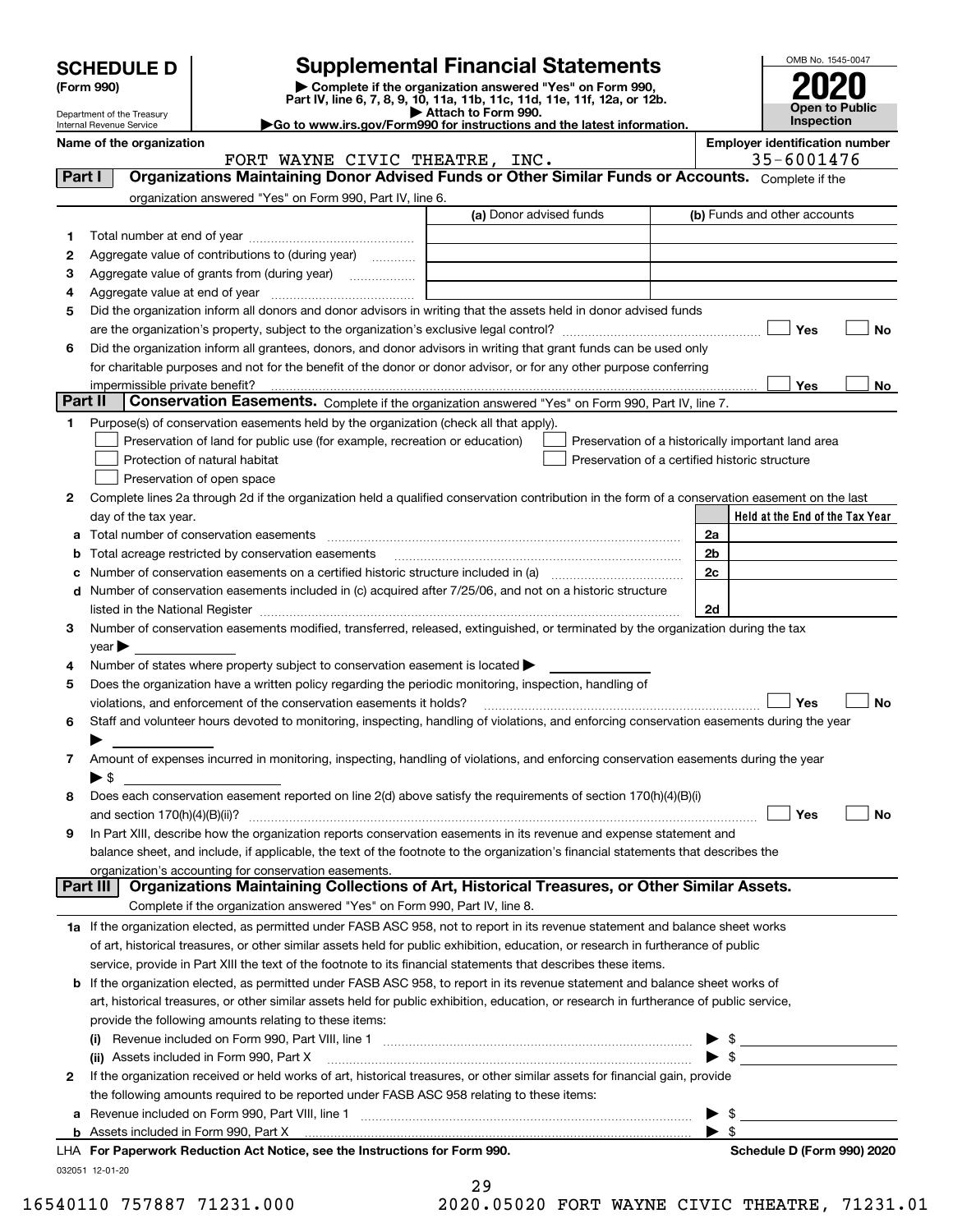|        | Schedule D (Form 990) 2020                                                                                                                                                                                                                  | FORT WAYNE CIVIC THEATRE, INC. |                |                                                                                                                                                                                                                                |          |                 | 35-6001476 Page 2          |                     |            |          |
|--------|---------------------------------------------------------------------------------------------------------------------------------------------------------------------------------------------------------------------------------------------|--------------------------------|----------------|--------------------------------------------------------------------------------------------------------------------------------------------------------------------------------------------------------------------------------|----------|-----------------|----------------------------|---------------------|------------|----------|
|        | Organizations Maintaining Collections of Art, Historical Treasures, or Other Similar Assets (continued)<br>Part III                                                                                                                         |                                |                |                                                                                                                                                                                                                                |          |                 |                            |                     |            |          |
| з      | Using the organization's acquisition, accession, and other records, check any of the following that make significant use of its                                                                                                             |                                |                |                                                                                                                                                                                                                                |          |                 |                            |                     |            |          |
|        | collection items (check all that apply):                                                                                                                                                                                                    |                                |                |                                                                                                                                                                                                                                |          |                 |                            |                     |            |          |
| a      | Public exhibition                                                                                                                                                                                                                           |                                |                | Loan or exchange program                                                                                                                                                                                                       |          |                 |                            |                     |            |          |
| b      | Scholarly research                                                                                                                                                                                                                          |                                |                | Other the contract of the contract of the contract of the contract of the contract of the contract of the contract of the contract of the contract of the contract of the contract of the contract of the contract of the cont |          |                 |                            |                     |            |          |
| c      | Preservation for future generations                                                                                                                                                                                                         |                                |                |                                                                                                                                                                                                                                |          |                 |                            |                     |            |          |
| 4      | Provide a description of the organization's collections and explain how they further the organization's exempt purpose in Part XIII.                                                                                                        |                                |                |                                                                                                                                                                                                                                |          |                 |                            |                     |            |          |
| 5      | During the year, did the organization solicit or receive donations of art, historical treasures, or other similar assets                                                                                                                    |                                |                |                                                                                                                                                                                                                                |          |                 |                            |                     |            |          |
|        | to be sold to raise funds rather than to be maintained as part of the organization's collection?                                                                                                                                            |                                |                |                                                                                                                                                                                                                                |          |                 |                            | Yes                 |            | No       |
|        | <b>Part IV</b><br>Escrow and Custodial Arrangements. Complete if the organization answered "Yes" on Form 990, Part IV, line 9, or                                                                                                           |                                |                |                                                                                                                                                                                                                                |          |                 |                            |                     |            |          |
|        | reported an amount on Form 990, Part X, line 21.                                                                                                                                                                                            |                                |                |                                                                                                                                                                                                                                |          |                 |                            |                     |            |          |
|        | 1a Is the organization an agent, trustee, custodian or other intermediary for contributions or other assets not included                                                                                                                    |                                |                |                                                                                                                                                                                                                                |          |                 |                            |                     |            |          |
|        |                                                                                                                                                                                                                                             |                                |                |                                                                                                                                                                                                                                |          |                 |                            | Yes                 |            | No       |
|        | b If "Yes," explain the arrangement in Part XIII and complete the following table:                                                                                                                                                          |                                |                |                                                                                                                                                                                                                                |          |                 |                            |                     |            |          |
|        |                                                                                                                                                                                                                                             |                                |                |                                                                                                                                                                                                                                |          |                 |                            | Amount              |            |          |
| c      | Beginning balance material continuum contracts and contact the contract of the contract of the contract of the                                                                                                                              |                                |                |                                                                                                                                                                                                                                |          | 1c              |                            |                     |            |          |
|        |                                                                                                                                                                                                                                             |                                |                |                                                                                                                                                                                                                                |          | 1d              |                            |                     |            |          |
| е      | Distributions during the year manufactured and an account of the state of the state of the state of the state o                                                                                                                             |                                |                |                                                                                                                                                                                                                                |          | 1e              |                            |                     |            |          |
| Ť.     | Ending balance manufactured and contact the contract of the contract of the contract of the contract of the contract of the contract of the contract of the contract of the contract of the contract of the contract of the co              |                                |                |                                                                                                                                                                                                                                |          | 1f              |                            | Yes                 |            |          |
|        | 2a Did the organization include an amount on Form 990, Part X, line 21, for escrow or custodial account liability?<br><b>b</b> If "Yes," explain the arrangement in Part XIII. Check here if the explanation has been provided on Part XIII |                                |                |                                                                                                                                                                                                                                |          |                 |                            |                     |            | No       |
| Part V | Endowment Funds. Complete if the organization answered "Yes" on Form 990, Part IV, line 10.                                                                                                                                                 |                                |                |                                                                                                                                                                                                                                |          |                 |                            |                     |            |          |
|        |                                                                                                                                                                                                                                             | (a) Current year               | (b) Prior year | (c) Two years back                                                                                                                                                                                                             |          |                 | (d) Three years back       | (e) Four years back |            |          |
| 1a     | Beginning of year balance                                                                                                                                                                                                                   | 485,045.                       | 431,249.       |                                                                                                                                                                                                                                | 372,278. |                 | 304,896.                   |                     |            | 231,866. |
| b      |                                                                                                                                                                                                                                             | 31,525.                        | 43,059.        |                                                                                                                                                                                                                                | 46,998.  |                 | 54,674.                    |                     |            | 71,646.  |
|        | Net investment earnings, gains, and losses                                                                                                                                                                                                  | 71,640.                        | 10,737.        |                                                                                                                                                                                                                                | 11,973.  |                 | 12,708.                    |                     |            | 1,384.   |
| d      |                                                                                                                                                                                                                                             |                                |                |                                                                                                                                                                                                                                |          |                 |                            |                     |            |          |
|        | e Other expenditures for facilities                                                                                                                                                                                                         |                                |                |                                                                                                                                                                                                                                |          |                 |                            |                     |            |          |
|        | and programs                                                                                                                                                                                                                                |                                |                |                                                                                                                                                                                                                                |          |                 |                            |                     |            |          |
|        | f Administrative expenses                                                                                                                                                                                                                   |                                |                |                                                                                                                                                                                                                                |          |                 |                            |                     |            |          |
| g      | End of year balance                                                                                                                                                                                                                         | 588.210.                       | 485,045.       |                                                                                                                                                                                                                                | 431,249. |                 | 372,278.                   |                     |            | 304,896. |
| 2      | Provide the estimated percentage of the current year end balance (line 1g, column (a)) held as:                                                                                                                                             |                                |                |                                                                                                                                                                                                                                |          |                 |                            |                     |            |          |
| а      | Board designated or quasi-endowment                                                                                                                                                                                                         |                                | %              |                                                                                                                                                                                                                                |          |                 |                            |                     |            |          |
| b      | Permanent endowment > 78.4700                                                                                                                                                                                                               | %                              |                |                                                                                                                                                                                                                                |          |                 |                            |                     |            |          |
| c      | 21.5300<br>Term endowment >                                                                                                                                                                                                                 | %                              |                |                                                                                                                                                                                                                                |          |                 |                            |                     |            |          |
|        | The percentages on lines 2a, 2b, and 2c should equal 100%.                                                                                                                                                                                  |                                |                |                                                                                                                                                                                                                                |          |                 |                            |                     |            |          |
|        | 3a Are there endowment funds not in the possession of the organization that are held and administered for the organization                                                                                                                  |                                |                |                                                                                                                                                                                                                                |          |                 |                            |                     |            |          |
|        | by:                                                                                                                                                                                                                                         |                                |                |                                                                                                                                                                                                                                |          |                 |                            |                     | <b>Yes</b> | No       |
|        | (i)                                                                                                                                                                                                                                         |                                |                |                                                                                                                                                                                                                                |          |                 |                            | 3a(i)               | X          |          |
|        |                                                                                                                                                                                                                                             |                                |                |                                                                                                                                                                                                                                |          |                 |                            | 3a(ii)              |            | х        |
|        |                                                                                                                                                                                                                                             |                                |                |                                                                                                                                                                                                                                |          |                 |                            | 3b                  |            |          |
| 4      | Describe in Part XIII the intended uses of the organization's endowment funds.                                                                                                                                                              |                                |                |                                                                                                                                                                                                                                |          |                 |                            |                     |            |          |
|        | Land, Buildings, and Equipment.<br>Part VI                                                                                                                                                                                                  |                                |                |                                                                                                                                                                                                                                |          |                 |                            |                     |            |          |
|        | Complete if the organization answered "Yes" on Form 990, Part IV, line 11a. See Form 990, Part X, line 10.                                                                                                                                  |                                |                |                                                                                                                                                                                                                                |          |                 |                            |                     |            |          |
|        | Description of property                                                                                                                                                                                                                     | (a) Cost or other              |                | (b) Cost or other                                                                                                                                                                                                              |          | (c) Accumulated |                            | (d) Book value      |            |          |
|        |                                                                                                                                                                                                                                             | basis (investment)             |                | basis (other)                                                                                                                                                                                                                  |          | depreciation    |                            |                     |            |          |
|        |                                                                                                                                                                                                                                             |                                |                |                                                                                                                                                                                                                                |          |                 |                            |                     |            |          |
| b      |                                                                                                                                                                                                                                             |                                |                |                                                                                                                                                                                                                                |          |                 |                            |                     |            |          |
|        |                                                                                                                                                                                                                                             |                                |                | 482,927.                                                                                                                                                                                                                       |          | 404,889.        |                            |                     | 78,038.    |          |
|        |                                                                                                                                                                                                                                             |                                |                |                                                                                                                                                                                                                                |          |                 |                            |                     |            |          |
|        |                                                                                                                                                                                                                                             |                                |                |                                                                                                                                                                                                                                |          |                 |                            |                     | 78,038.    |          |
|        |                                                                                                                                                                                                                                             |                                |                |                                                                                                                                                                                                                                |          |                 |                            |                     |            |          |
|        |                                                                                                                                                                                                                                             |                                |                |                                                                                                                                                                                                                                |          |                 | Schedule D (Form 990) 2020 |                     |            |          |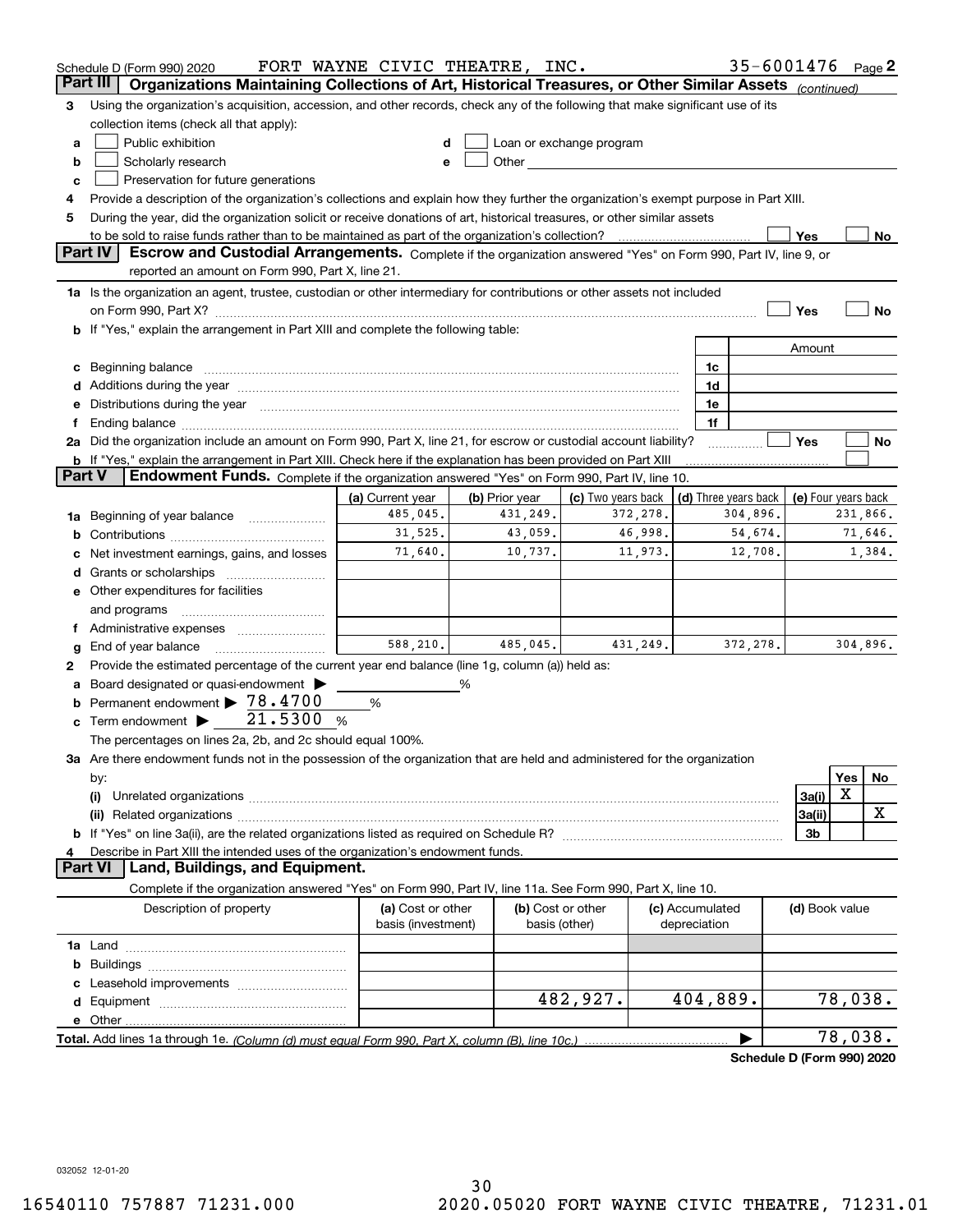| Schedule D (Form 990) 2020                                                                                                                                                         | FORT WAYNE CIVIC THEATRE, | INC.                                                      | $35 - 6001476$ Page 3 |
|------------------------------------------------------------------------------------------------------------------------------------------------------------------------------------|---------------------------|-----------------------------------------------------------|-----------------------|
| Part VII Investments - Other Securities.                                                                                                                                           |                           |                                                           |                       |
| Complete if the organization answered "Yes" on Form 990, Part IV, line 11b. See Form 990, Part X, line 12.<br>(a) Description of security or category (including name of security) | (b) Book value            | (c) Method of valuation: Cost or end-of-year market value |                       |
| (1) Financial derivatives                                                                                                                                                          |                           |                                                           |                       |
|                                                                                                                                                                                    |                           |                                                           |                       |
| $(3)$ Other                                                                                                                                                                        |                           |                                                           |                       |
| (A)                                                                                                                                                                                |                           |                                                           |                       |
| (B)                                                                                                                                                                                |                           |                                                           |                       |
| (C)                                                                                                                                                                                |                           |                                                           |                       |
| (D)                                                                                                                                                                                |                           |                                                           |                       |
| (E)                                                                                                                                                                                |                           |                                                           |                       |
| (F)                                                                                                                                                                                |                           |                                                           |                       |
| (G)                                                                                                                                                                                |                           |                                                           |                       |
| (H)                                                                                                                                                                                |                           |                                                           |                       |
| Total. (Col. (b) must equal Form 990, Part X, col. (B) line 12.)                                                                                                                   |                           |                                                           |                       |
| Part VIII Investments - Program Related.                                                                                                                                           |                           |                                                           |                       |
| Complete if the organization answered "Yes" on Form 990, Part IV, line 11c. See Form 990, Part X, line 13.                                                                         |                           |                                                           |                       |
| (a) Description of investment                                                                                                                                                      | (b) Book value            | (c) Method of valuation: Cost or end-of-year market value |                       |
| (1)                                                                                                                                                                                |                           |                                                           |                       |
| (2)                                                                                                                                                                                |                           |                                                           |                       |
| (3)                                                                                                                                                                                |                           |                                                           |                       |
| (4)                                                                                                                                                                                |                           |                                                           |                       |
| (5)                                                                                                                                                                                |                           |                                                           |                       |
| (6)                                                                                                                                                                                |                           |                                                           |                       |
| (7)                                                                                                                                                                                |                           |                                                           |                       |
| (8)<br>(9)                                                                                                                                                                         |                           |                                                           |                       |
| Total. (Col. (b) must equal Form 990, Part X, col. (B) line 13.)                                                                                                                   |                           |                                                           |                       |
| <b>Other Assets.</b><br>Part IX                                                                                                                                                    |                           |                                                           |                       |
| Complete if the organization answered "Yes" on Form 990, Part IV, line 11d. See Form 990, Part X, line 15.                                                                         |                           |                                                           |                       |
|                                                                                                                                                                                    | (a) Description           |                                                           | (b) Book value        |
| (1)                                                                                                                                                                                |                           |                                                           |                       |
| (2)                                                                                                                                                                                |                           |                                                           |                       |
| (3)                                                                                                                                                                                |                           |                                                           |                       |
| (4)                                                                                                                                                                                |                           |                                                           |                       |
| (5)                                                                                                                                                                                |                           |                                                           |                       |
| (6)                                                                                                                                                                                |                           |                                                           |                       |
| (7)                                                                                                                                                                                |                           |                                                           |                       |
| (8)                                                                                                                                                                                |                           |                                                           |                       |
| (9)                                                                                                                                                                                |                           |                                                           |                       |
|                                                                                                                                                                                    |                           |                                                           |                       |
| <b>Other Liabilities.</b><br>Part X                                                                                                                                                |                           |                                                           |                       |
| Complete if the organization answered "Yes" on Form 990, Part IV, line 11e or 11f. See Form 990, Part X, line 25.                                                                  |                           |                                                           |                       |
| (a) Description of liability<br>٦.                                                                                                                                                 |                           |                                                           | (b) Book value        |
| Federal income taxes<br>(1)                                                                                                                                                        |                           |                                                           |                       |
| PPP LOAN<br>(2)                                                                                                                                                                    |                           |                                                           | 99,818.               |
| (3)                                                                                                                                                                                |                           |                                                           |                       |
| (4)                                                                                                                                                                                |                           |                                                           |                       |
| (5)                                                                                                                                                                                |                           |                                                           |                       |
| (6)                                                                                                                                                                                |                           |                                                           |                       |
| (7)                                                                                                                                                                                |                           |                                                           |                       |
| (8)<br>(9)                                                                                                                                                                         |                           |                                                           |                       |
|                                                                                                                                                                                    |                           |                                                           | 99,818.               |
|                                                                                                                                                                                    |                           |                                                           |                       |

**2.**Liability for uncertain tax positions. In Part XIII, provide the text of the footnote to the organization's financial statements that reports the

organization's liability for uncertain tax positions under FASB ASC 740. Check here if the text of the footnote has been provided in Part XIII  $\boxed{\text{X}}$ 

**Schedule D (Form 990) 2020**

032053 12-01-20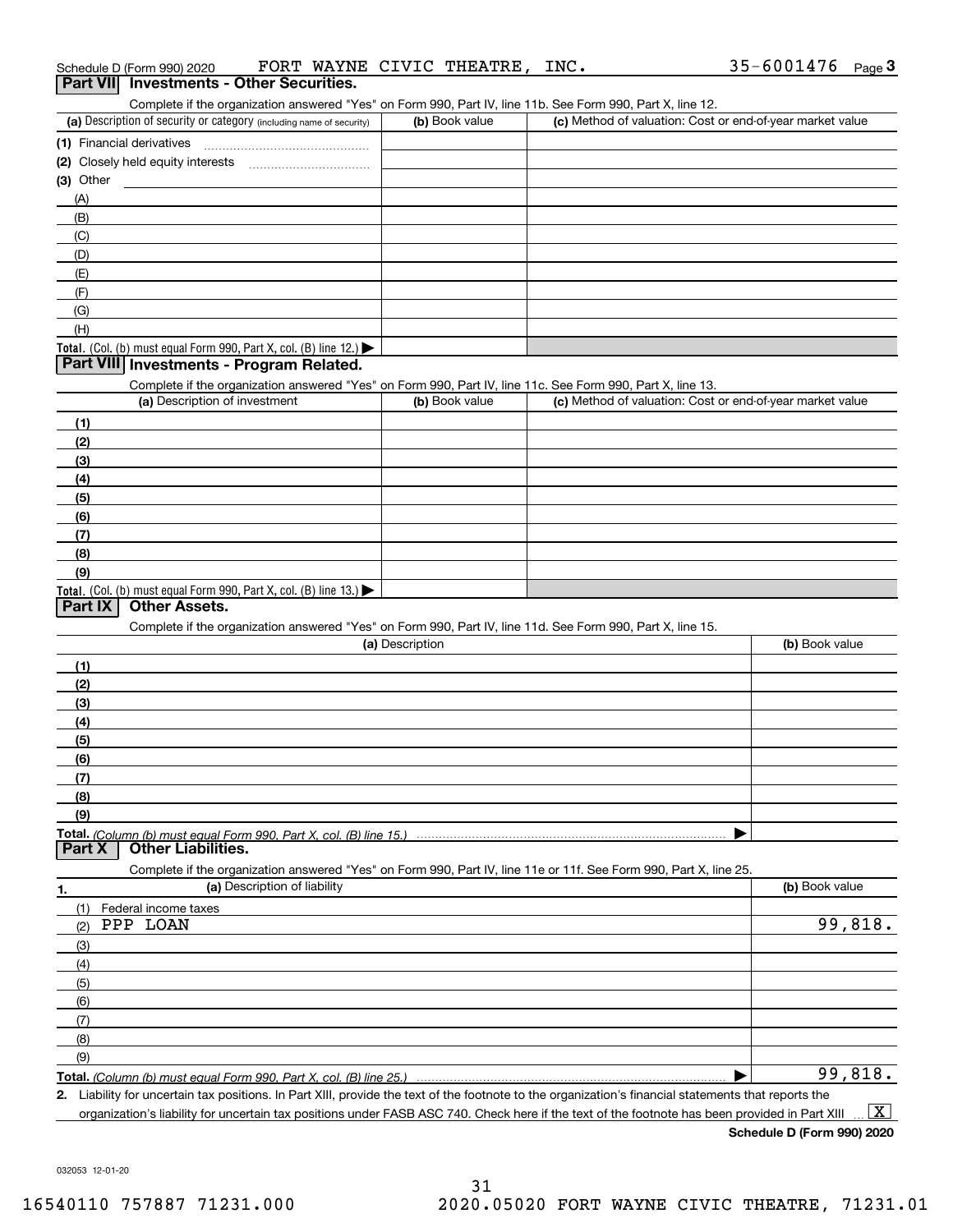|   | FORT WAYNE CIVIC THEATRE, INC.<br>Schedule D (Form 990) 2020                                                                                                                                                                        |                |          |                | 35-6001476<br>Page $4$ |
|---|-------------------------------------------------------------------------------------------------------------------------------------------------------------------------------------------------------------------------------------|----------------|----------|----------------|------------------------|
|   | Part XI<br>Reconciliation of Revenue per Audited Financial Statements With Revenue per Return.                                                                                                                                      |                |          |                |                        |
|   | Complete if the organization answered "Yes" on Form 990, Part IV, line 12a.                                                                                                                                                         |                |          |                |                        |
| 1 | Total revenue, gains, and other support per audited financial statements                                                                                                                                                            |                |          | $\blacksquare$ | 1, 193, 077.           |
| 2 | Amounts included on line 1 but not on Form 990, Part VIII, line 12:                                                                                                                                                                 |                |          |                |                        |
| a | Net unrealized gains (losses) on investments [11] matter contracts and the unrealized gains (losses) on investments                                                                                                                 | 2a             | 80,525.  |                |                        |
| b |                                                                                                                                                                                                                                     | 2 <sub>b</sub> | 38, 163. |                |                        |
|   |                                                                                                                                                                                                                                     | 2c             |          |                |                        |
| d | Other (Describe in Part XIII.) <b>Construction Contract Construction</b> Chern Construction Chern Chern Chern Chern Chern Chern Chern Chern Chern Chern Chern Chern Chern Chern Chern Chern Chern Chern Chern Chern Chern Chern Che | 2d             | 3,876.   |                |                        |
| e | Add lines 2a through 2d                                                                                                                                                                                                             |                |          | 2e             | 122,564.               |
| 3 |                                                                                                                                                                                                                                     |                |          | $\mathbf{3}$   | 1,070,513.             |
| 4 | Amounts included on Form 990, Part VIII, line 12, but not on line 1:                                                                                                                                                                |                |          |                |                        |
| a |                                                                                                                                                                                                                                     | 4a             |          |                |                        |
|   |                                                                                                                                                                                                                                     | 4b             |          |                |                        |
|   | Add lines 4a and 4b                                                                                                                                                                                                                 |                |          | 4c             | 0.                     |
| 5 |                                                                                                                                                                                                                                     |                |          | 5              | 1,070,513.             |
|   | Part XII   Reconciliation of Expenses per Audited Financial Statements With Expenses per Return.                                                                                                                                    |                |          |                |                        |
|   | Complete if the organization answered "Yes" on Form 990, Part IV, line 12a.                                                                                                                                                         |                |          |                |                        |
| 1 | Total expenses and losses per audited financial statements                                                                                                                                                                          |                |          | $\blacksquare$ | 847,588.               |
| 2 | Amounts included on line 1 but not on Form 990, Part IX, line 25:                                                                                                                                                                   |                |          |                |                        |
|   |                                                                                                                                                                                                                                     | 2a             | 38, 163. |                |                        |
| b | Prior year adjustments manufactured and contract and contract and contract and contract and contract and contract and contract and contract and contract and contract and contract and contract and contract and contract and       | 2 <sub>b</sub> |          |                |                        |
|   |                                                                                                                                                                                                                                     | 2c             |          |                |                        |
| d | Other (Describe in Part XIII.) (2000) (2000) (2000) (2000) (2000) (2000) (2000) (2000) (2000) (2000) (2000) (2000) (2000) (2000) (2000) (2000) (2000) (2000) (2000) (2000) (2000) (2000) (2000) (2000) (2000) (2000) (2000) (2      | 2d             | 3,876.   |                |                        |
| е | Add lines 2a through 2d <b>must be a constructed as the constant of the S</b> and lines 2a through 2d must be a constructed by a construction of the S and the S and the S and the S and the S and the S and the S and the S and th |                |          | 2e             | 42,039.                |
| 3 |                                                                                                                                                                                                                                     |                |          | 3              | 805,549.               |
|   | Amounts included on Form 990, Part IX, line 25, but not on line 1:                                                                                                                                                                  |                |          |                |                        |
| a | Investment expenses not included on Form 990, Part VIII, line 7b [11, 111, 111, 111]                                                                                                                                                | 4a             |          |                |                        |
| b | Other (Describe in Part XIII.)                                                                                                                                                                                                      | 4 <sub>b</sub> |          |                |                        |
|   | Add lines 4a and 4b                                                                                                                                                                                                                 |                |          | 4с             | υ.                     |
| 5 |                                                                                                                                                                                                                                     |                |          | 5              | 805,549.               |
|   |                                                                                                                                                                                                                                     |                |          |                |                        |
|   | Part XIII Supplemental Information.                                                                                                                                                                                                 |                |          |                |                        |

Provide the descriptions required for Part II, lines 3, 5, and 9; Part III, lines 1a and 4; Part IV, lines 1b and 2b; Part V, line 4; Part X, line 2; Part XI, lines 2d and 4b; and Part XII, lines 2d and 4b. Also complete this part to provide any additional information.

#### PART V, LINE 4:

TEMPORARILY RESTRICTED ENDOWMENT TO BE USED TO FUND PROGRAM OR OPERATIONAL

EXPENSES AS DETERMINED BY THE BOARD OF DIRECTORS.

### PERMANENT ENDOWMENT TO BE USED TO GENERATE EARNINGS TO COVER THEATRE

OPERATIONS AND TO PRESERVE THE PRINCIPAL IN PERPETUITY.

PART X, LINE 2:

|  |  |  |  |  | THE THEATRE IS EXEMPT FROM FEDERAL INCOME TAXES UNDER SECTION 501(C)(3) OF |  |
|--|--|--|--|--|----------------------------------------------------------------------------|--|
|  |  |  |  |  |                                                                            |  |

THE INTERNAL REVENUE CODE, THOUGH IT IS SUBJECT TO TAX ON INCOME UNRELATED

32

TO ITS EXEMPT PURPOSE, UNLESS THAT INCOME IS OTHERWISE EXCLUDED BY THE

## INTERNAL REVENUE CODE. IN ADDITION, THE THEATRE HAS BEEN DETERMINED BY

032054 12-01-20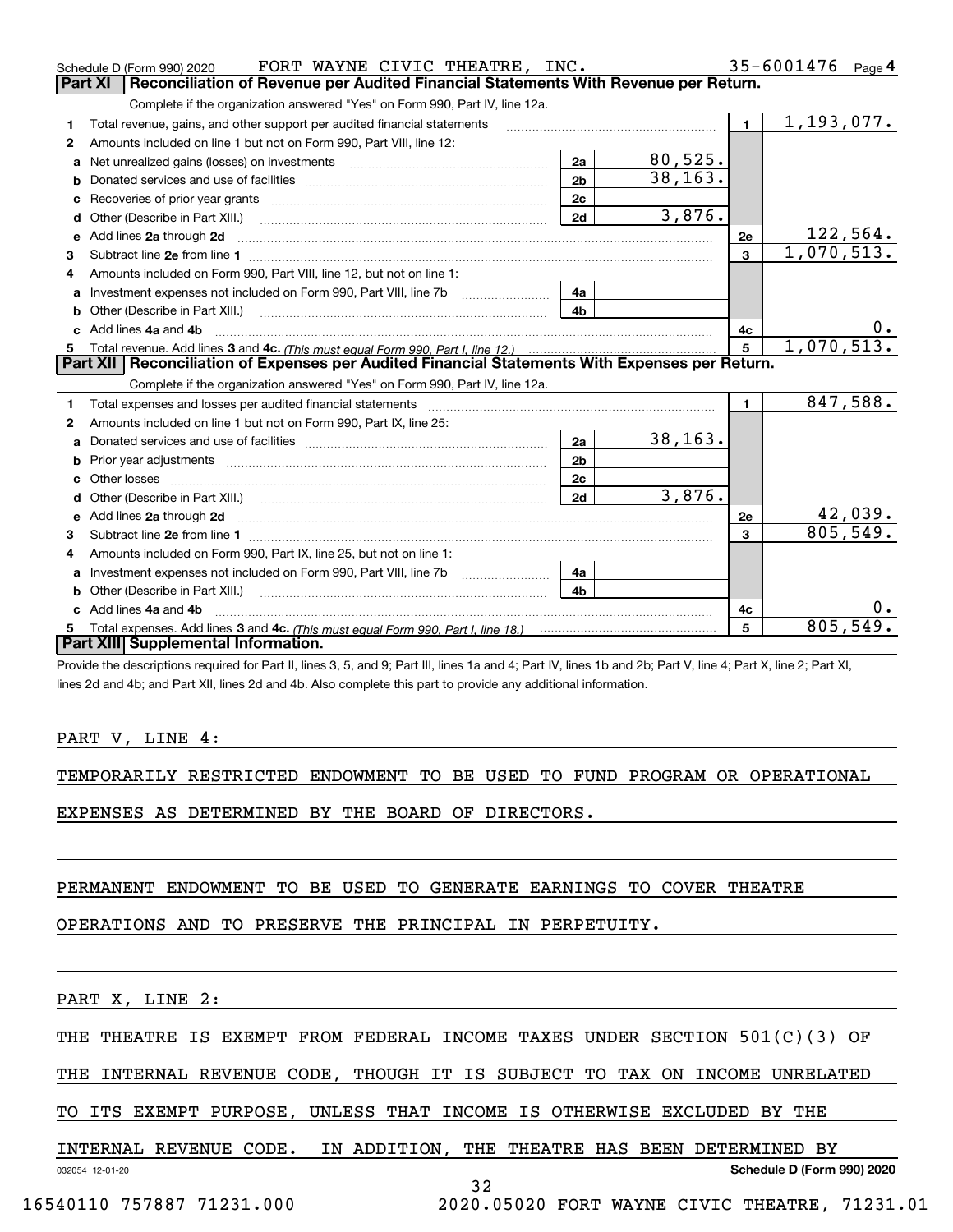| FORT WAYNE CIVIC THEATRE, INC.<br>Schedule D (Form 990) 2020<br><b>Part XIII Supplemental Information</b> (continued) | $35 - 6001476$ Page 5 |
|-----------------------------------------------------------------------------------------------------------------------|-----------------------|
| THE INTERNAL REVENUE SERVICE NOT TO BE A PRIVATE FOUNDATION WITHIN THE                                                |                       |
| MEANING OF SECTION 509(A) OF THE INTERNAL REVENUE CODE. THERE WAS NO                                                  |                       |
| UNRELATED BUSINESS INCOME TAX FOR THE YEARS ENDED JUNE 30, 2021 AND 2020.                                             |                       |
|                                                                                                                       |                       |
| THE THEATRE FILES U.S. FEDERAL AND INDIANA INFORMATION TAX RETURNS.                                                   | THE                   |
| THEATRE IS NO LONGER SUBJECT TO U.S. FEDERAL AND STATE INCOME TAX                                                     |                       |
| EXAMINATIONS BY TAX AUTHORITIES FOR FISCAL YEARS BEFORE 2018.                                                         |                       |
| PART XI, LINE 2D - OTHER ADJUSTMENTS:                                                                                 |                       |
| DIRECT COSTS - FUNDRAISING                                                                                            | 3,876.                |
| <u> 1989 - Johann Stoff, deutscher Stoff, der Stoff, der Stoff, der Stoff, der Stoff, der Stoff, der Stoff, der S</u> |                       |
| PART XII, LINE 2D - OTHER ADJUSTMENTS:                                                                                |                       |
| DIRECT COSTS - FUNDRAISING                                                                                            | 3,876.                |
|                                                                                                                       |                       |
|                                                                                                                       |                       |
|                                                                                                                       |                       |
|                                                                                                                       |                       |
|                                                                                                                       |                       |
|                                                                                                                       |                       |
|                                                                                                                       |                       |
|                                                                                                                       |                       |
|                                                                                                                       |                       |
|                                                                                                                       |                       |
|                                                                                                                       |                       |
|                                                                                                                       |                       |
|                                                                                                                       |                       |
|                                                                                                                       |                       |

**Schedule D (Form 990) 2020**

032055 12-01-20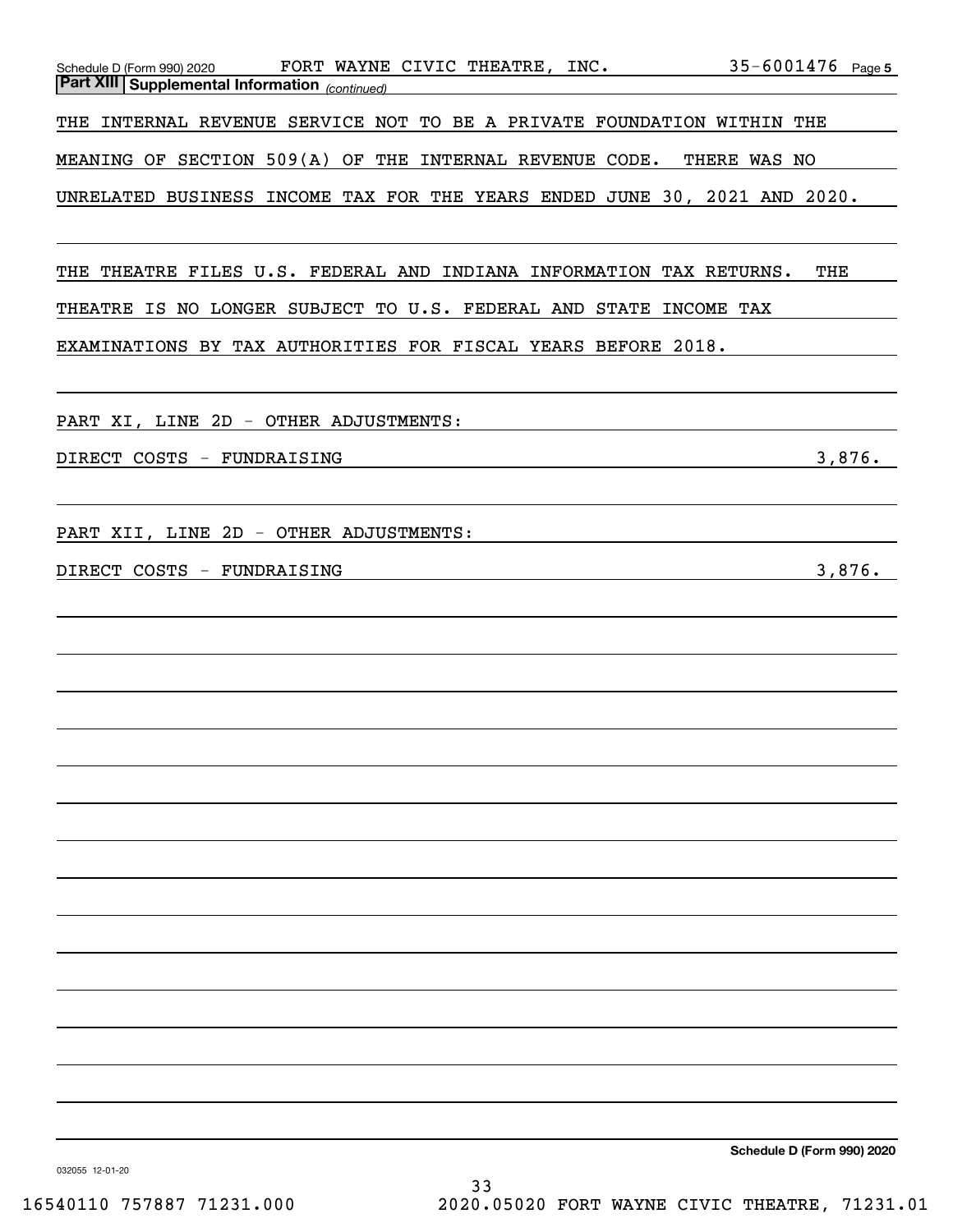**(Form 990 or 990-EZ)**

Department of the Treasury Internal Revenue Service Name of the organization

**SCHEDULE O Supplemental Information to Form 990 or 990-EZ**

**Complete to provide information for responses to specific questions on Form 990 or 990-EZ or to provide any additional information. | Attach to Form 990 or 990-EZ. | Go to www.irs.gov/Form990 for the latest information.**



FORT WAYNE CIVIC THEATRE, INC.  $\vert$  35-6001476

**Employer identification number**

FORM 990, PART I, LINE 1, DESCRIPTION OF ORGANIZATION MISSION:

COMMUNITY THROUGH QUALITY LIVE THEATRE.

FORM 990, PART VI, SECTION B, LINE 11B:

DRAFT OF THE 990 IS PRESENTED TO THE FINANCE COMMITTEE FOR REVIEW. UPON

APPROVAL BY THE FINANCE COMMITTEE, THE FORM 990 IS PRESENTED TO THE FULL

BOARD OF DIRECTORS FOR APPROVAL.

FORM 990, PART VI, SECTION B, LINE 12C:

CONFLICT OF INTEREST STATEMENTS ARE PROVIDED TO AND REVIEWED BY BOARD

MEMBERS AND KEY EMPLOYEES ANNUALLY. ANY CONFLICTS DISCLOSED ARE REVIEWED

BY THE BOARD AND RESOLVED BY A MAJORITY VOTE. IF A CONFLICT INVOLVES A

BOARD MEMBER, THEN THE BOARD MEMBER IS EXCUSED FROM THE VOTE.

FORM 990, PART VI, SECTION B, LINE 15:

EXECUTIVE DIRECTOR'S PERFORMANCE AND COMPENSATION ARE REVIEWED ANNUALLY BY

SUB-COMMITTEE OF THE BOARD OF DIRECTORS AND RECOMMENDED TO THE BOARD OF

DIRECTORS FOR APPROVAL.

## REVIEW OF COMPENSATION FOR SIMILAR POSITIONS AT SIMILARLY SIZED

ORGANIZATIONS HELPS DETERMINE COMPENSATION.

FORM 990, PART VI, SECTION C, LINE 19:

REQUESTS FOR COPIES OF GOVERNING DOCUMENTS MUST BE MADE IN WRITING TO THE

EXECUTIVE DIRECTOR.

032211 11-20-20 LHA For Paperwork Reduction Act Notice, see the Instructions for Form 990 or 990-EZ. Schedule O (Form 990 or 990-EZ) 2020